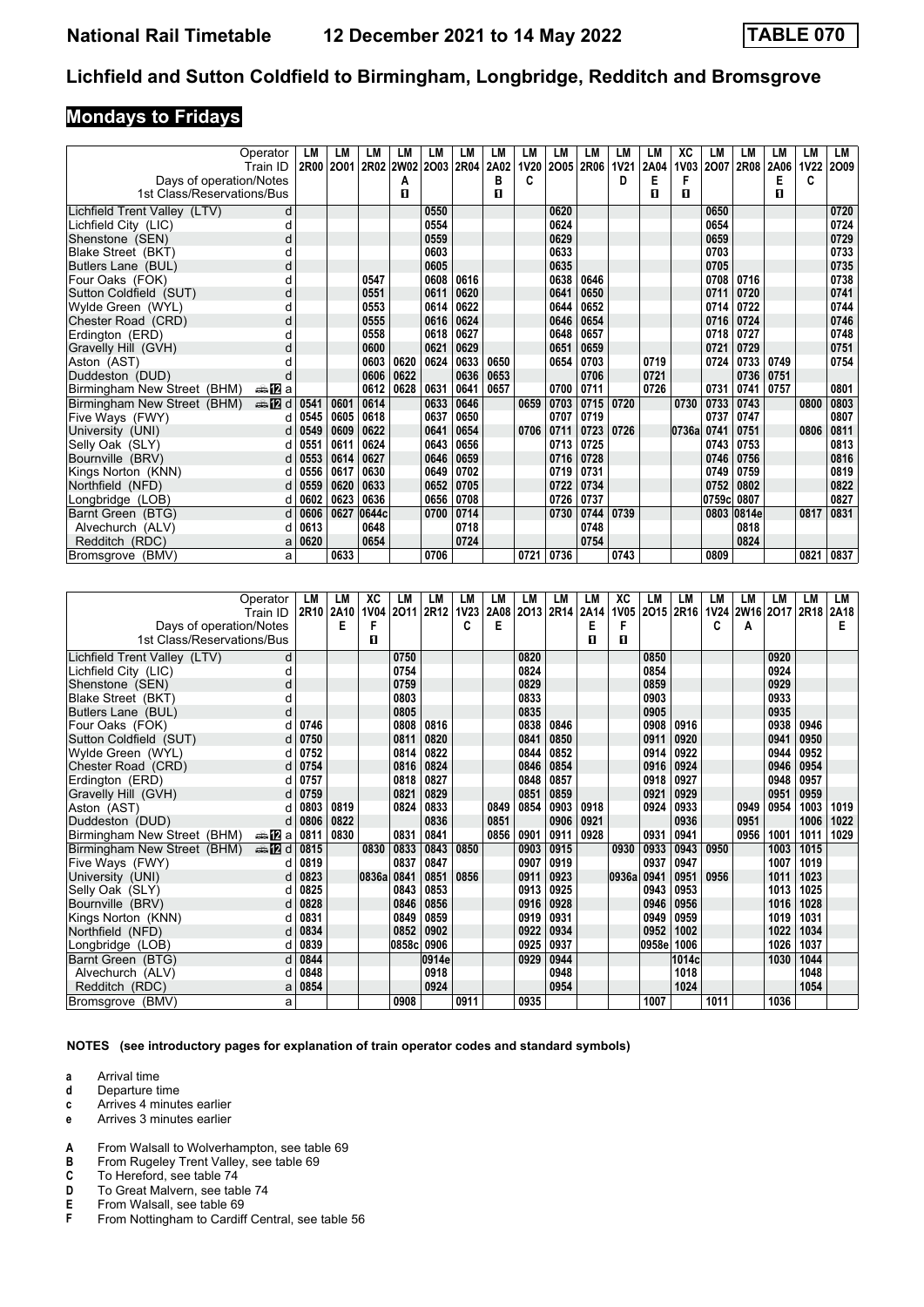# **Mondays to Fridays**

|                              | Operator       | ХC        | LM         | LМ             | LM   | LM             | LM   | LM   | LM   | XC          | LM    | LM    | LM   | LМ   | LM        | LM   | LМ   | XC    | LM        |
|------------------------------|----------------|-----------|------------|----------------|------|----------------|------|------|------|-------------|-------|-------|------|------|-----------|------|------|-------|-----------|
|                              | Train ID       |           |            | 1V06 2019 2R20 |      | 1V25 2W20 2021 |      | 2R22 | 2A22 | <b>1V07</b> | 2023  | 2R24  | 1V26 |      | 2W24 2025 | 2R26 | 2A26 |       | 1V08 2O27 |
| Days of operation/Notes      |                | F         |            |                | C    | А              |      |      | Е    | F           |       |       | С    | Α    |           |      | Е    | F     |           |
| 1st Class/Reservations/Bus   |                | п         |            |                |      |                |      |      |      | п           |       |       |      | п    |           |      | п    | 0     |           |
| Lichfield Trent Valley (LTV) | d              |           | 0950       |                |      |                | 1020 |      |      |             | 1050  |       |      |      | 1120      |      |      |       | 1150      |
| Lichfield City (LIC)         | d              |           | 0954       |                |      |                | 1024 |      |      |             | 1054  |       |      |      | 1124      |      |      |       | 1154      |
| Shenstone (SEN)              | o              |           | 0959       |                |      |                | 1029 |      |      |             | 1059  |       |      |      | 1129      |      |      |       | 1159      |
| Blake Street (BKT)           |                |           | 1003       |                |      |                | 1033 |      |      |             | 1103  |       |      |      | 1133      |      |      |       | 1203      |
| Butlers Lane (BUL)           | d              |           | 1005       |                |      |                | 1035 |      |      |             | 1105  |       |      |      | 1135      |      |      |       | 1205      |
| Four Oaks (FOK)              |                |           | 1008       | 1016           |      |                | 1038 | 1046 |      |             | 1108  | 1116  |      |      | 1138      | 1146 |      |       | 1208      |
| Sutton Coldfield (SUT)       | d              |           | 1011       | 1020           |      |                | 1041 | 1050 |      |             | 1111  | 1120  |      |      | 1141      | 1150 |      |       | 1211      |
| Wylde Green (WYL)            | U              |           | 1014       | 1022           |      |                | 1044 | 1052 |      |             | 1114  | 1122  |      |      | 1144      | 1152 |      |       | 1214      |
| Chester Road (CRD)           | d              |           | 1016       | 1024           |      |                | 1046 | 1054 |      |             | 1116  | 1124  |      |      | 1146      | 1154 |      |       | 1216      |
| Erdinaton (ERD)              | U              |           | 1018       | 1027           |      |                | 1048 | 1057 |      |             | 1118  | 1127  |      |      | 1148      | 1157 |      |       | 1218      |
| Gravelly Hill (GVH)          | d              |           | 1021       | 1029           |      |                | 1051 | 1059 |      |             | 1121  | 1129  |      |      | 1151      | 1159 |      |       | 1221      |
| Aston (AST)                  |                |           | 1024       | 1033           |      | 1049           | 1054 | 1103 | 1119 |             | 1124  | 1133  |      | 1149 | 1154      | 1203 | 1219 |       | 1224      |
| Duddeston (DUD)              |                |           |            | 1036           |      | 1051           |      | 1106 | 1122 |             |       | 1136  |      | 1152 |           | 1206 | 1222 |       |           |
| Birmingham New Street (BHM)  | ana Mara       |           | 1031       | 1041           |      | 1056           | 1100 | 1111 | 1128 |             | 1131  | 1141  |      | 1156 | 1201      | 1211 | 1229 |       | 1231      |
| Birmingham New Street (BHM)  | <b>en 12</b> d | 1030      | 1033       | 1043           | 1050 |                | 1103 | 1115 |      | 1130        | 1133  | 1143  | 1150 |      | 1203      | 1215 |      | 1230  | 1233      |
| Five Ways (FWY)              |                |           | 1037       | 1047           |      |                | 1107 | 1119 |      |             | 1137  | 1147  |      |      | 1207      | 1219 |      |       | 1237      |
| University (UNI)             |                | d   1036a | 1041       | 1051           | 1056 |                | 1111 | 1123 |      | 1136al      | 1141  | 1151  | 1156 |      | 1211      | 1223 |      | 1236a | 1241      |
| Selly Oak (SLY)              | d              |           | 1043       | 1053           |      |                | 1113 | 1125 |      |             | 1143  | 1153  |      |      | 1213      | 1225 |      |       | 1243      |
| Bournville (BRV)             | d              |           | 1046       | 1056           |      |                | 1116 | 1128 |      |             | 1146  | 1156  |      |      | 1216      | 1228 |      |       | 1246      |
| Kings Norton (KNN)           | d              |           | 1049       | 1059           |      |                | 1119 | 1131 |      |             | 1149  | 1159  |      |      | 1219      | 1231 |      |       | 1249      |
| Northfield (NFD)             | d              |           | 1052       | 1102           |      |                | 1122 | 1134 |      |             | 1152  | 1202  |      |      | 1222      | 1234 |      |       | 1252      |
| Longbridge (LOB)             | d              |           | 1059e 1106 |                |      |                | 1126 | 1137 |      |             | 1158e | 1206  |      |      | 1226      | 1237 |      |       | 1258e     |
| Barnt Green (BTG)            | d              |           |            | 1114e          |      |                | 1130 | 1144 |      |             |       | 1214c |      |      | 1230      | 1244 |      |       |           |
| Alvechurch (ALV)             | d              |           |            | 1118           |      |                |      | 1148 |      |             |       | 1218  |      |      |           | 1248 |      |       |           |
| Redditch (RDC)               | а              |           |            | 1124           |      |                |      | 1154 |      |             |       | 1224  |      |      |           | 1254 |      |       |           |
| Bromsgrove (BMV)             | a              |           | 1108       |                | 1111 |                | 1136 |      |      |             | 1207  |       | 1211 |      | 1236      |      |      |       | 1308      |

|                              | Operator                | LM        | LM   | LM          | LM   | LM    | LM   | ХC    | LM   | LM    | LM          | LM   | LM             | LM   | XC          | LM   | LМ             | LM    | LM          |
|------------------------------|-------------------------|-----------|------|-------------|------|-------|------|-------|------|-------|-------------|------|----------------|------|-------------|------|----------------|-------|-------------|
|                              | Train ID                | 2R28 1V27 |      | <b>2W28</b> | 2029 | 2R30  | 2A30 | 1V09  | 2031 | 2R32  | <b>1V28</b> |      | 2W32 2O33 2R34 |      | <b>1V10</b> |      | 2A34 2O35 2R36 |       | <b>1V29</b> |
| Days of operation/Notes      |                         |           | C    | A           |      |       | Е    | F     |      |       | C           | A    |                |      | F           | Е    |                |       | c           |
| 1st Class/Reservations/Bus   |                         |           |      | п           |      |       | п    | п     |      |       |             |      |                |      | П           | п    |                |       |             |
| Lichfield Trent Valley (LTV) | d                       |           |      |             | 1220 |       |      |       | 1250 |       |             |      | 1320           |      |             |      | 1350           |       |             |
| Lichfield City (LIC)         | d                       |           |      |             | 1224 |       |      |       | 1254 |       |             |      | 1324           |      |             |      | 1354           |       |             |
| Shenstone (SEN)              | d                       |           |      |             | 1229 |       |      |       | 1259 |       |             |      | 1329           |      |             |      | 1359           |       |             |
| Blake Street (BKT)           | d                       |           |      |             | 1233 |       |      |       | 1303 |       |             |      | 1333           |      |             |      | 1403           |       |             |
| Butlers Lane (BUL)           | d                       |           |      |             | 1235 |       |      |       | 1305 |       |             |      | 1335           |      |             |      | 1405           |       |             |
| Four Oaks (FOK)              | d                       | 1216      |      |             | 1238 | 1246  |      |       | 1308 | 1316  |             |      | 1338           | 1346 |             |      | 1408           | 1416  |             |
| Sutton Coldfield (SUT)       | d                       | 1220      |      |             | 1241 | 1250  |      |       | 1311 | 1320  |             |      | 1341           | 1350 |             |      | 1411           | 1420  |             |
| Wylde Green (WYL)            | d                       | 1222      |      |             | 1244 | 1252  |      |       | 1314 | 1322  |             |      | 1344           | 1352 |             |      | 1414           | 1422  |             |
| Chester Road (CRD)           | d                       | 1224      |      |             | 1246 | 1254  |      |       | 1316 | 1324  |             |      | 1346           | 1354 |             |      | 1416           | 1424  |             |
| Erdinaton (ERD)              |                         | 1227      |      |             | 1248 | 1257  |      |       | 1318 | 1327  |             |      | 1348           | 1357 |             |      | 1418           | 1427  |             |
| Gravelly Hill (GVH)          | d                       | 1229      |      |             | 1251 | 1259  |      |       | 1321 | 1329  |             |      | 1351           | 1359 |             |      | 1421           | 1429  |             |
| Aston (AST)                  |                         | 1233      |      | 1249        | 1254 | 1303  | 1319 |       | 1324 | 1333  |             | 1349 | 1354           | 1403 |             | 1419 | 1424           | 1433  |             |
| Duddeston (DUD)              | d                       | 1236      |      | 1251        |      | 1306  | 1321 |       |      | 1336  |             | 1351 |                | 1406 |             | 1422 |                | 1436  |             |
| Birmingham New Street (BHM)  | da <mark>n</mark> 2ia l | 1241      |      | 1257        | 1301 | 1311  | 1329 |       | 1330 | 1341  |             | 1356 | 1400           | 1411 |             | 1431 | 1430           | 1441  |             |
| Birmingham New Street (BHM)  | d <b>D</b> d            | 1243      | 1250 |             | 1303 | 1315  |      | 1330  | 1333 | 1343  | 1350        |      | 1403           | 1415 | 1430        |      | 1433           | 1443  | 1450        |
| Five Ways (FWY)              | d                       | 1247      |      |             | 1307 | 1319  |      |       | 1337 | 1347  |             |      | 1407           | 1419 |             |      | 1437           | 1447  |             |
| University (UNI)             | d                       | 1251      | 1256 |             | 1311 | 1323  |      | 1336a | 1341 | 1351  | 1356        |      | 1411           | 1423 | 1436a       |      | 1441           | 1451  | 1456        |
| Selly Oak (SLY)              | d                       | 1253      |      |             | 1313 | 1325  |      |       | 1343 | 1353  |             |      | 1413           | 1425 |             |      | 1443           | 1453  |             |
| Bournville (BRV)             | d                       | 1256      |      |             | 1316 | 1328  |      |       | 1346 | 1356  |             |      | 1416           | 1428 |             |      | 1446           | 1456  |             |
| Kings Norton (KNN)           | d                       | 1259      |      |             | 1319 | 1331  |      |       | 1349 | 1359  |             |      | 1419           | 1431 |             |      | 1449           | 1459  |             |
| Northfield (NFD)             | d                       | 1302      |      |             | 1322 | 1334  |      |       | 1352 | 1402  |             |      | 1422           | 1434 |             |      | 1452           | 1502  |             |
| Longbridge (LOB)             | d                       | 1306      |      |             | 1327 | 1337  |      |       | 1357 | 1406  |             |      | 1426           | 1437 |             |      | 1458e          | 1506  |             |
| Barnt Green (BTG)            | d 1                     | 1314c     |      |             | 1331 | 1344e |      |       |      | 1414c |             |      | 1430           | 1444 |             |      |                | 1514e |             |
| Alvechurch (ALV)             | d                       | 1318      |      |             |      | 1348  |      |       |      | 1418  |             |      |                | 1448 |             |      |                | 1518  |             |
| Redditch (RDC)               | a                       | 1324      |      |             |      | 1354  |      |       |      | 1424  |             |      |                | 1454 |             |      |                | 1524  |             |
| Bromsgrove (BMV)             | a                       |           | 1311 |             | 1337 |       |      |       | 1407 |       | 1410        |      | 1436           |      |             |      | 1508           |       | 1511        |

**NOTES (see introductory pages for explanation of train operator codes and standard symbols)**

- **d** Departure time
- **c** Arrives 4 minutes earlier
- **e** Arrives 3 minutes earlier
- **4** From Walsall to Wolverhampton, see table 69 **C** To Hereford, see table 74
- **C** To Hereford, see table 74<br>**E** From Walsall, see table 69
- **E** From Walsall, see table 69<br>**F** From Nottingham to Cardif
- From Nottingham to Cardiff Central, see table 56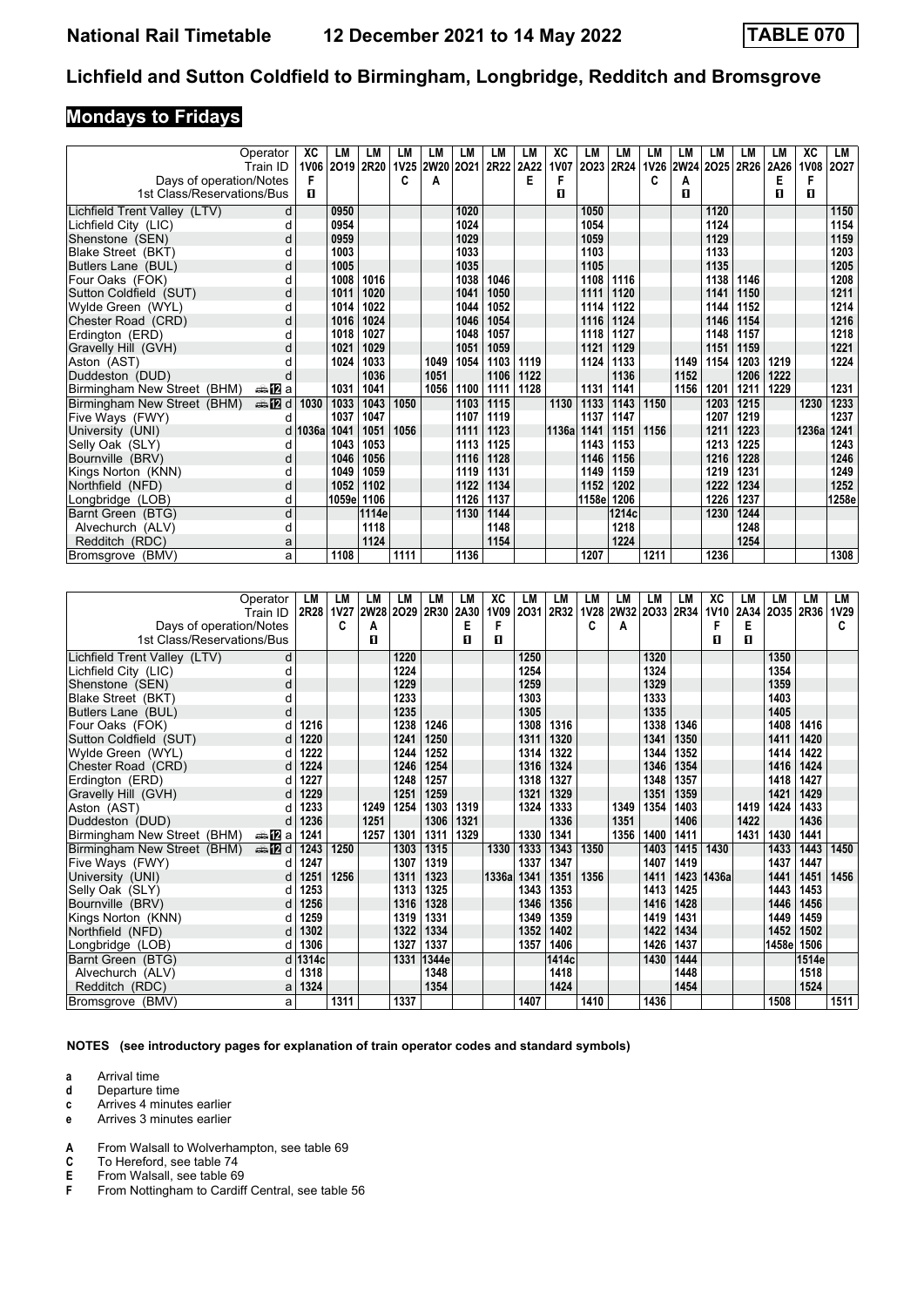# **Mondays to Fridays**

|                              | Operator               | LМ        | LМ   | LМ   | LM   | XC          | LM    | LM    | LM          | LМ   | LM        | LM   | LM   | ХC    | LM             | <b>LM</b> | LM          | LM        | LM   |
|------------------------------|------------------------|-----------|------|------|------|-------------|-------|-------|-------------|------|-----------|------|------|-------|----------------|-----------|-------------|-----------|------|
|                              | Train ID               | 2W36 2O37 |      | 2R38 | 2A38 | <b>1V11</b> | 2039  | 2R40  | <b>1V30</b> |      | 2W40 2O41 | 2R42 | 2A42 |       | 1V12 2043 2R44 |           | <b>1V21</b> | 2W44 2045 |      |
| Days of operation/Notes      |                        | A         |      |      | Е    | F           |       |       | c           | А    |           |      | E    | F     |                |           | c           | Α         |      |
| 1st Class/Reservations/Bus   |                        |           |      |      | П    | п           |       |       |             | п    |           |      |      | п     |                |           |             | п         |      |
| Lichfield Trent Valley (LTV) | d                      |           | 1420 |      |      |             | 1450  |       |             |      | 1520      |      |      |       | 1550           |           |             |           | 1620 |
| Lichfield City (LIC)         | d                      |           | 1424 |      |      |             | 1454  |       |             |      | 1524      |      |      |       | 1554           |           |             |           | 1624 |
| Shenstone (SEN)              | C                      |           | 1429 |      |      |             | 1459  |       |             |      | 1529      |      |      |       | 1559           |           |             |           | 1629 |
| Blake Street (BKT)           | d                      |           | 1433 |      |      |             | 1503  |       |             |      | 1533      |      |      |       | 1603           |           |             |           | 1633 |
| Butlers Lane (BUL)           | d                      |           | 1435 |      |      |             | 1505  |       |             |      | 1535      |      |      |       | 1605           |           |             |           | 1635 |
| Four Oaks (FOK)              | d                      |           | 1438 | 1446 |      |             | 1508  | 1516  |             |      | 1538      | 1546 |      |       | 1608           | 1616      |             |           | 1638 |
| Sutton Coldfield (SUT)       | d                      |           | 1441 | 1450 |      |             | 1511  | 1520  |             |      | 1541      | 1550 |      |       | 1611           | 1620      |             |           | 1641 |
| Wylde Green (WYL)            |                        |           | 1444 | 1452 |      |             | 1514  | 1522  |             |      | 1544      | 1552 |      |       | 1614           | 1622      |             |           | 1644 |
| Chester Road (CRD)           | d                      |           | 1446 | 1454 |      |             | 1516  | 1524  |             |      | 1546      | 1554 |      |       | 1616           | 1624      |             |           | 1646 |
| Erdinaton (ERD)              | d                      |           | 1448 | 1457 |      |             | 1518  | 1527  |             |      | 1548      | 1557 |      |       | 1618           | 1627      |             |           | 1648 |
| Gravelly Hill (GVH)          | d                      |           | 1451 | 1459 |      |             | 1521  | 1529  |             |      | 1551      | 1559 |      |       | 1621           | 1629      |             |           | 1651 |
| Aston (AST)                  |                        | 1449      | 1454 | 1503 | 1519 |             | 1524  | 1533  |             | 1549 | 1554      | 1603 | 1620 |       | 1624           | 1633      |             | 1649      | 1654 |
| Duddeston (DUD)              | d                      | 1452      |      | 1506 | 1522 |             |       | 1536  |             | 1552 |           | 1606 | 1622 |       |                | 1636      |             | 1651      |      |
| Birmingham New Street (BHM)  | ana <mark>na</mark> ⊡a | 1456      | 1500 | 1511 | 1528 |             | 1530  | 1541  |             | 1557 | 1601      | 1610 | 1629 |       | 1631           | 1640      |             | 1656      | 1701 |
| Birmingham New Street (BHM)  | <b>⊯ 12</b> d          |           | 1503 | 1515 |      | 1530        | 1533  | 1543  | 1550        |      | 1603      | 1615 |      | 1630  | 1633           | 1643      | 1650        |           | 1703 |
| Five Ways (FWY)              | d                      |           | 1507 | 1519 |      |             | 1537  | 1547  |             |      | 1607      | 1619 |      |       | 1637           | 1647      |             |           | 1707 |
| University (UNI)             | d                      |           | 1511 | 1523 |      | 1536a       | 1541  | 1551  | 1556        |      | 1611      | 1623 |      | 1636a | 1641           | 1651      | 1656        |           | 1711 |
| Selly Oak (SLY)              |                        |           | 1513 | 1525 |      |             | 1543  | 1553  |             |      | 1613      | 1625 |      |       | 1643           | 1653      |             |           | 1713 |
| Bournville (BRV)             | d                      |           | 1516 | 1528 |      |             | 1546  | 1556  |             |      | 1616      | 1628 |      |       | 1646           | 1656      |             |           | 1716 |
| Kings Norton (KNN)           | d                      |           | 1519 | 1531 |      |             | 1549  | 1559  |             |      | 1619      | 1631 |      |       | 1649           | 1659      |             |           | 1719 |
| Northfield (NFD)             | d                      |           | 1522 | 1534 |      |             | 1552  | 1602  |             |      | 1622      | 1634 |      |       | 1652           | 1702      |             |           | 1722 |
| Longbridge (LOB)             | d                      |           | 1526 | 1537 |      |             | 1559c | 1606  |             |      | 1626      | 1637 |      |       | 1659c          | 1706      |             |           | 1726 |
| Barnt Green (BTG)            | d                      |           | 1530 | 1544 |      |             |       | 1614e |             |      | 1630      | 1644 |      |       |                | 1714c     |             |           | 1730 |
| Alvechurch (ALV)             | d                      |           |      | 1548 |      |             |       | 1618  |             |      |           | 1648 |      |       |                | 1718      |             |           |      |
| Redditch (RDC)               | a                      |           |      | 1554 |      |             |       | 1624  |             |      |           | 1654 |      |       |                | 1724      |             |           |      |
| Bromsgrove (BMV)             | a                      |           | 1536 |      |      |             | 1608  |       | 1611        |      | 1636      |      |      |       | 1708           |           | 1711        |           | 1736 |

|                              | Operator               | LM   | LM          | LM   | ХC          | LM     | LM          | LM   | LM          | LM   | LM   | LM          | LM   | ХC          | LM     | LM   | LM        | LM   | LM   |
|------------------------------|------------------------|------|-------------|------|-------------|--------|-------------|------|-------------|------|------|-------------|------|-------------|--------|------|-----------|------|------|
|                              | Train ID               | 2R46 | <b>1V22</b> | 2A46 | <b>1V13</b> | 2047   | <b>2R48</b> | 1V23 | <b>2W48</b> | 2049 | 2R50 | <b>1V25</b> | 2A50 | <b>1V14</b> | 2051   |      | 2R52 2W52 | 2053 | 2R54 |
| Days of operation/Notes      |                        |      | C           | Е    | F           |        |             | G    | А           |      |      | c           | Е    | F           |        |      | A         |      |      |
| 1st Class/Reservations/Bus   |                        |      |             |      | п           |        |             |      | п           |      |      |             |      | п           |        |      |           |      |      |
| Lichfield Trent Valley (LTV) | d                      |      |             |      |             | 1650   |             |      |             | 1720 |      |             |      |             | 1750   |      |           | 1820 |      |
| Lichfield City (LIC)         | d                      |      |             |      |             | 1654   |             |      |             | 1724 |      |             |      |             | 1754   |      |           | 1824 |      |
| Shenstone (SEN)              | d                      |      |             |      |             | 1659   |             |      |             | 1729 |      |             |      |             | 1759   |      |           | 1829 |      |
| Blake Street (BKT)           |                        |      |             |      |             | 1703   |             |      |             | 1733 |      |             |      |             | 1803   |      |           | 1833 |      |
| Butlers Lane (BUL)           | d                      |      |             |      |             | 1705   |             |      |             | 1735 |      |             |      |             | 1805   |      |           | 1835 |      |
| Four Oaks (FOK)              |                        | 1646 |             |      |             | 1708   | 1716        |      |             | 1738 | 1746 |             |      |             | 1808   | 1816 |           | 1838 | 1846 |
| Sutton Coldfield (SUT)       |                        | 1650 |             |      |             | 1711   | 1720        |      |             | 1741 | 1750 |             |      |             | 1811   | 1820 |           | 1841 | 1850 |
| Wylde Green (WYL)            |                        | 1652 |             |      |             | 1714   | 1722        |      |             | 1744 | 1752 |             |      |             | 1814   | 1822 |           | 1844 | 1852 |
| Chester Road (CRD)           |                        | 1654 |             |      |             | 1716   | 1724        |      |             | 1746 | 1754 |             |      |             | 1816   | 1824 |           | 1846 | 1854 |
| Erdington (ERD)              |                        | 1657 |             |      |             | 1718   | 1727        |      |             | 1748 | 1757 |             |      |             | 1818   | 1827 |           | 1848 | 1857 |
| Gravelly Hill (GVH)          |                        | 1659 |             |      |             | 1721   | 1729        |      |             | 1751 | 1759 |             |      |             | 1821   | 1829 |           | 1851 | 1859 |
| Aston (AST)                  |                        | 1703 |             | 1719 |             | 1724   | 1733        |      | 1749        | 1754 | 1803 |             | 1819 |             | 1824   | 1833 | 1849      | 1854 | 1903 |
| Duddeston (DUD)              | d                      | 1706 |             | 1721 |             |        | 1736        |      | 1751        |      | 1806 |             | 1821 |             |        | 1836 | 1851      |      | 1906 |
| Birmingham New Street (BHM)  | ana <mark>na</mark> ⊡a | 1712 |             | 1729 |             | 1731   | 1741        |      | 1756        | 1800 | 1811 |             | 1829 |             | 1831   | 1841 | 1858      | 1900 | 1911 |
| Birmingham New Street (BHM)  | dina na manda di       | 1715 | 1721        |      | 1730        | 1733   | 1743        | 1750 |             | 1803 | 1815 | 1820        |      | 1830        | 1833   | 1843 |           | 1903 | 1915 |
| Five Ways (FWY)              | d                      | 1719 |             |      |             | 1737   | 1747        |      |             | 1807 | 1819 |             |      |             | 1837   | 1847 |           | 1907 | 1919 |
| University (UNI)             | d                      | 1723 | 1727        |      | 1736a       | 1741   | 1751        | 1756 |             | 1811 | 1823 | 1827        |      | 1836a       | 1841   | 1851 |           | 1911 | 1923 |
| Selly Oak (SLY)              | d                      | 1725 |             |      |             | 1743   | 1753        |      |             | 1813 | 1825 |             |      |             | 1843   | 1853 |           | 1913 | 1925 |
| Bournville (BRV)             | d                      | 1728 |             |      |             | 1746   | 1756        |      |             | 1816 | 1828 |             |      |             | 1846   | 1856 |           | 1916 | 1928 |
| Kings Norton (KNN)           | d                      | 1731 |             |      |             | 1749   | 1759        |      |             | 1819 | 1831 |             |      |             | 1849   | 1859 |           | 1919 | 1931 |
| Northfield (NFD)             |                        | 1734 |             |      |             | 1752   | 1802        |      |             | 1822 | 1834 |             |      |             | 1852   | 1902 |           | 1922 | 1934 |
| Longbridge (LOB)             | d                      | 1737 |             |      |             | 1758el | 1806        |      |             | 1826 | 1837 |             |      |             | 1859cl | 1906 |           | 1925 | 1937 |
| Barnt Green (BTG)            |                        | 1744 |             |      |             |        | 1814c       |      |             | 1830 | 1844 |             |      |             |        | 1914 |           | 1929 | 1944 |
| Alvechurch (ALV)             | d                      | 1748 |             |      |             |        | 1818        |      |             |      | 1848 |             |      |             |        | 1918 |           |      | 1948 |
| Redditch (RDC)               | a                      | 1754 |             |      |             |        | 1824        |      |             |      | 1854 |             |      |             |        | 1924 |           |      | 1954 |
| Bromsgrove (BMV)             | a                      |      | 1741        |      |             | 1807   |             | 1811 |             | 1836 |      | 1841        |      |             | 1908   |      |           | 1935 |      |

**NOTES (see introductory pages for explanation of train operator codes and standard symbols)**

- **d** Departure time
- **c** Arrives 4 minutes earlier
- **e** Arrives 3 minutes earlier
- **4** From Walsall to Wolverhampton, see table 69 **C** To Hereford, see table 74
- **C** To Hereford, see table 74<br>**E** From Walsall, see table 69
- 
- **E** From Walsall, see table 69<br>**F** From Nottingham to Cardif<br>**G** To Worcester Shrub Hill, se From Nottingham to Cardiff Central, see table 56
- To Worcester Shrub Hill, see table 74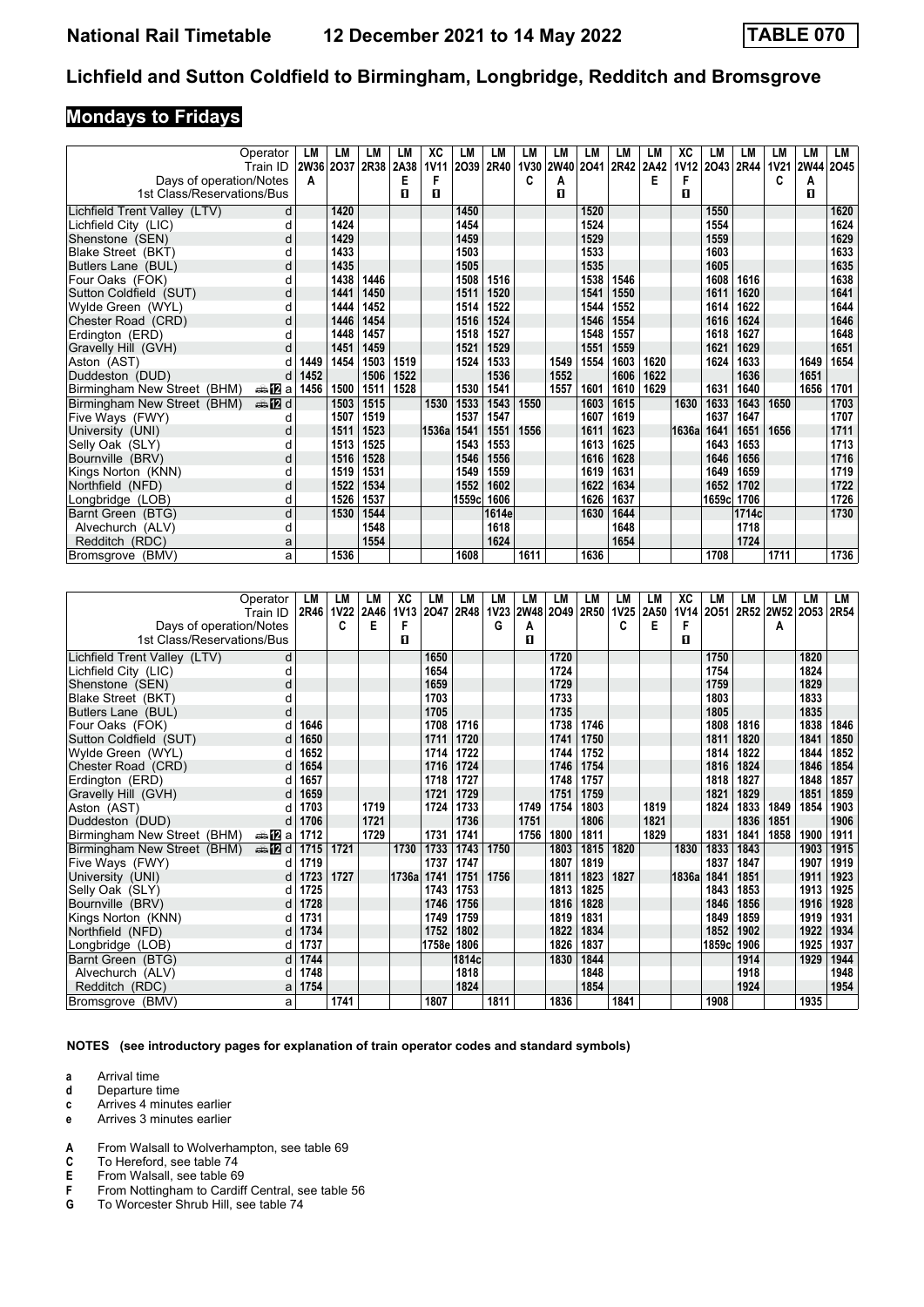#### **Mondays to Fridays**

|                              | Operator | LМ          | LM   | XC               | LM    | LM             | LM   | LM          | LM    | LM    | LM        | XC    | LM         | <b>LM</b> | LM        | <b>LM</b>   | LМ         | LM   | LM   |
|------------------------------|----------|-------------|------|------------------|-------|----------------|------|-------------|-------|-------|-----------|-------|------------|-----------|-----------|-------------|------------|------|------|
|                              | Train ID | <b>1V27</b> | 2A54 | 1V <sub>15</sub> |       | 2055 2R56 2A56 |      | <b>1V28</b> | 2057  |       | 2R58 2A58 | 1V16  | 2059       |           | 2R60 2W60 | <b>1V29</b> | 2061       | 2R62 | 2A62 |
| Days of operation/Notes      |          | c           | E    | F                |       |                | E    | G           |       |       | Е         | F     |            |           | А         | C           |            |      | E    |
| 1st Class/Reservations/Bus   |          |             | п    | п                |       |                |      |             |       |       |           | п     |            |           |           |             |            |      | п    |
| Lichfield Trent Valley (LTV) | d        |             |      |                  | 1850  |                |      |             | 1920  |       |           |       | 1950       |           |           |             | 2020       |      |      |
| Lichfield City (LIC)         | d        |             |      |                  | 1854  |                |      |             | 1924  |       |           |       | 1954       |           |           |             | 2024       |      |      |
| Shenstone (SEN)              |          |             |      |                  | 1859  |                |      |             | 1929  |       |           |       | 1959       |           |           |             | 2029       |      |      |
| Blake Street (BKT)           |          |             |      |                  | 1903  |                |      |             | 1933  |       |           |       | 2003       |           |           |             | 2033       |      |      |
| Butlers Lane (BUL)           | C        |             |      |                  | 1905  |                |      |             | 1935  |       |           |       | 2005       |           |           |             | 2035       |      |      |
| Four Oaks (FOK)              |          |             |      |                  | 1908  | 1916           |      |             | 1938  | 1946  |           |       | 2008       | 2016      |           |             | 2038       | 2046 |      |
| Sutton Coldfield (SUT)       | C        |             |      |                  | 1911  | 1920           |      |             | 1941  | 1950  |           |       | 2011       | 2020      |           |             | 2041       | 2050 |      |
| Wylde Green (WYL)            |          |             |      |                  | 1914  | 1922           |      |             | 1944  | 1952  |           |       | 2014       | 2022      |           |             | 2044       | 2052 |      |
| Chester Road (CRD)           | d        |             |      |                  | 1916  | 1924           |      |             | 1946  | 1954  |           |       | 2016       | 2024      |           |             | 2046       | 2054 |      |
| Erdington (ERD)              |          |             |      |                  | 1918  | 1927           |      |             | 1948  | 1957  |           |       | 2018       | 2027      |           |             | 2048       | 2057 |      |
| Gravelly Hill (GVH)          |          |             |      |                  | 1921  | 1929           |      |             | 1951  | 1959  |           |       | 2021       | 2029      |           |             | 2051       | 2059 |      |
| Aston (AST)                  |          |             | 1919 |                  | 1924  | 1933           | 1949 |             | 1954  | 2003  | 2021      |       | 2024       | 2033      | 2049      |             | 2054       | 2103 | 2122 |
| Duddeston (DUD)              |          |             | 1921 |                  |       | 1936           | 1952 |             |       | 2006  | 2023      |       |            | 2036      | 2052      |             |            | 2106 | 2124 |
| Birmingham New Street (BHM)  | anaDa    |             | 1929 |                  | 1930  | 1941           | 1956 |             | 2000  | 2012  | 2028      |       | 2031       | 2041      | 2057      |             | 2100       | 2112 | 2129 |
| Birmingham New Street (BHM)  |          | 1920        |      | 1930             | 1933  | 1943           |      | 2000        | 2003  | 2015  |           | 2030  | 2034       | 2043      |           | 2100        | 2103       | 2115 |      |
| Five Ways (FWY)              |          |             |      |                  | 1937  | 1947           |      |             | 2007  | 2019  |           |       | 2038       | 2047      |           |             | 2107       | 2119 |      |
| University (UNI)             | d        | 1926        |      | 1936a            | 1941  | 1951           |      | 2006        | 2011  | 2023  |           | 2036a | 2042       | 2051      |           | 2106        | 2111       | 2123 |      |
| Selly Oak (SLY)              |          |             |      |                  | 1943  | 1953           |      |             | 2013  | 2025  |           |       | 2044       | 2053      |           |             | 2113       | 2125 |      |
| Bournville (BRV)             | d        |             |      |                  | 1946  | 1956           |      |             | 2016  | 2028  |           |       | 2047       | 2056      |           |             | 2116       | 2128 |      |
| Kings Norton (KNN)           | d        |             |      |                  | 1949  | 1959           |      |             | 2019  | 2031  |           |       | 2052       | 2059      |           |             | 2119       | 2131 |      |
| Northfield (NFD)             | d        |             |      |                  | 1952  | 2002           |      |             | 2022  | 2034  |           |       | 2055       | 2102      |           |             | 2122       | 2134 |      |
| Longbridge (LOB)             | d        |             |      |                  | 1958e | 2006           |      |             | 2032f | 2037  |           |       | 2101e 2106 |           |           |             | 2131g 2137 |      |      |
| Barnt Green (BTG)            | d        |             |      |                  |       | 2014c          |      |             | 2036  | 2044e |           |       |            | 2114c     |           |             | 2136       | 2144 |      |
| Alvechurch (ALV)             | d        |             |      |                  |       | 2018           |      |             |       | 2048  |           |       |            | 2118      |           |             |            | 2148 |      |
| Redditch (RDC)               | a        |             |      |                  |       | 2024           |      |             |       | 2054  |           |       |            | 2124      |           |             |            | 2154 |      |
| Bromsgrove (BMV)             | a        | 1942        |      |                  | 2007  |                |      | 2021        | 2042  |       |           |       | 2112       |           |           | 2121        | 2142       |      |      |

|                              | Operator               | XC           | LM   | LM          | LM    | LM   | LM        | LM   | LM    | LM   | LM        | LM          | LM   | LM   | LM   | LM    | LМ   | LM          | LM   |
|------------------------------|------------------------|--------------|------|-------------|-------|------|-----------|------|-------|------|-----------|-------------|------|------|------|-------|------|-------------|------|
|                              | Train ID               | <b>1V17</b>  | 2063 | <b>2R64</b> | 2065  |      | 1V30 2W64 | 2R66 | 2067  |      | 2W66 2R68 | <b>1V20</b> | 2069 | 2R70 | 2A88 | 2N02  | 2A90 | <b>2W72</b> | 2G50 |
| Days of operation/Notes      |                        | н            |      |             |       | G    | А         |      |       | A    |           | G           |      |      | Е    |       | в    |             |      |
| 1st Class/Reservations/Bus   |                        | п            |      |             | П     |      |           |      |       |      |           |             |      |      | п    |       |      | п           |      |
| Lichfield Trent Valley (LTV) | d                      |              | 2050 |             | 2110  |      |           |      | 2140  |      |           |             | 2211 |      |      | 2248  |      |             | 2318 |
| Lichfield City (LIC)         | d                      |              | 2054 |             | 2114  |      |           |      | 2144  |      |           |             | 2215 |      |      | 2252  |      |             | 2322 |
| Shenstone (SEN)              | d                      |              | 2059 |             | 2119  |      |           |      | 2149  |      |           |             | 2220 |      |      | 2257  |      |             | 2327 |
| Blake Street (BKT)           | d                      |              | 2103 |             | 2123  |      |           |      | 2153  |      |           |             | 2224 |      |      | 2301  |      |             | 2330 |
| Butlers Lane (BUL)           | d                      |              | 2105 |             | 2125  |      |           |      | 2156  |      |           |             | 2226 |      |      | 2303  |      |             | 2333 |
| Four Oaks (FOK)              | d                      |              | 2108 | 2116        | 2128  |      |           | 2146 | 2158  |      | 2216      |             | 2229 | 2246 |      | 2306  |      |             | 2335 |
| Sutton Coldfield (SUT)       | d                      |              | 2111 | 2120        | 2131  |      |           | 2150 | 2202  |      | 2220      |             | 2232 | 2250 |      | 2309  |      |             | 2339 |
| Wylde Green (WYL)            | d                      |              | 2114 | 2122        | 2134  |      |           | 2152 | 2204  |      | 2222      |             | 2235 | 2252 |      | 2312  |      |             | 2341 |
| Chester Road (CRD)           | d                      |              | 2116 | 2124        | 2136  |      |           | 2154 | 2206  |      | 2224      |             | 2237 | 2254 |      | 2314  |      |             | 2343 |
| Erdington (ERD)              | d                      |              | 2118 | 2127        | 2138  |      |           | 2157 | 2209  |      | 2227      |             | 2239 | 2257 |      | 2316  |      |             | 2346 |
| Gravelly Hill (GVH)          | d                      |              | 2121 | 2129        | 2141  |      |           | 2159 | 2211  |      | 2229      |             | 2242 | 2259 |      | 2319  |      |             | 2348 |
| Aston (AST)                  | d                      |              | 2125 | 2133        | 2144  |      | 2159      | 2203 | 2213  | 2221 | 2233      |             | 2245 | 2303 | 2311 | 2322  | 2327 | 2346        | 2352 |
| Duddeston (DUD)              | d                      |              |      | 2136        |       |      | 2202      | 2206 |       | 2224 | 2236      |             |      | 2306 | 2313 | 2325  | 2330 | 2349        | 2355 |
| Birmingham New Street (BHM)  | ana <mark>na</mark> ⊡a |              | 2133 | 2141        | 2151  |      | 2211      | 2211 | 2222  | 2232 | 2241      |             | 2254 | 2312 | 2318 | 2330  | 2334 | 2353        | 2359 |
| Birmingham New Street (BHM)  | di <b>na</b> di        | 2130         | 2136 | 2144        | 2154  | 2200 |           | 2215 | 2233  |      | 2243      | 2300        | 2303 | 2315 |      | 2333  |      |             |      |
| Five Ways (FWY)              | d                      |              | 2140 | 2148        | 2158  |      |           | 2219 | 2237  |      | 2247      |             | 2307 | 2319 |      | 2337  |      |             |      |
| University (UNI)             |                        | d 2136a 2144 |      | 2152        | 2202  | 2206 |           | 2223 | 2241  |      | 2251      | 2306        | 2311 | 2323 |      | 2341  |      |             |      |
| Selly Oak (SLY)              | d                      |              | 2146 | 2154        | 2204  |      |           | 2225 | 2243  |      | 2253      |             | 2313 | 2325 |      | 2343  |      |             |      |
| Bournville (BRV)             | d                      |              | 2149 | 2157        | 2207  |      |           | 2228 | 2246  |      | 2256      |             | 2316 | 2328 |      | 2346  |      |             |      |
| Kings Norton (KNN)           | d                      |              | 2151 | 2200        | 2210  |      |           | 2231 | 2250  |      | 2259      |             | 2319 | 2331 |      | 2349  |      |             |      |
| Northfield (NFD)             | d                      |              | 2154 | 2203        | 2213  |      |           | 2234 | 2253  |      | 2302      |             | 2322 | 2334 |      | 2352  |      |             |      |
| Longbridge (LOB)             | d                      |              | 2159 | 2207        | 2225h |      |           | 2237 | 2259c |      | 2306      |             | 2326 | 2337 |      | 2354a |      |             |      |
| Barnt Green (BTG)            | d                      |              |      | 2214e       | 2229  |      |           | 2242 | 2303  |      | 2314c     |             |      | 2343 |      |       |      |             |      |
| Alvechurch (ALV)             | d                      |              |      | 2218        |       |      |           | 2247 |       |      | 2318      |             |      | 2347 |      |       |      |             |      |
| Redditch (RDC)               | a                      |              |      | 2224        |       |      |           | 2255 |       |      | 2324      |             |      | 2353 |      |       |      |             |      |
| Bromsgrove (BMV)             | a                      |              | 2208 |             | 2235  | 2222 |           |      | 2309  |      |           | 2320        | 2335 |      |      |       |      |             |      |

**NOTES (see introductory pages for explanation of train operator codes and standard symbols)**

- **d** Departure time
- **c** Arrives 4 minutes earlier
- **e** Arrives 3 minutes earlier
- **f** Arrives 8 minutes earlier
- **g** Arrives 6 minutes earlier
- **Arrives 10 minutes earlier**
- **A** From Walsall to Wolverhampton, see table 69<br>**B** From Rugelev Trent Valley, see table 69
- **B** From Rugeley Trent Valley, see table 69 **C** To Hereford, see table 74
- 
- **C** To Hereford, see table 74<br>**E** From Walsall, see table 69 **E** From Walsall, see table 69<br>**F** From Nottingham to Cardiff
- From Nottingham to Cardiff Central, see table 56
- **G** To Worcester Shrub Hill, see table 74
- **+** From Leicester to Gloucester, see tables 54 and 132<br>**+** From Rugeley Trent Valley to Wolverhampton, see ta
- From Rugeley Trent Valley to Wolverhampton, see table 69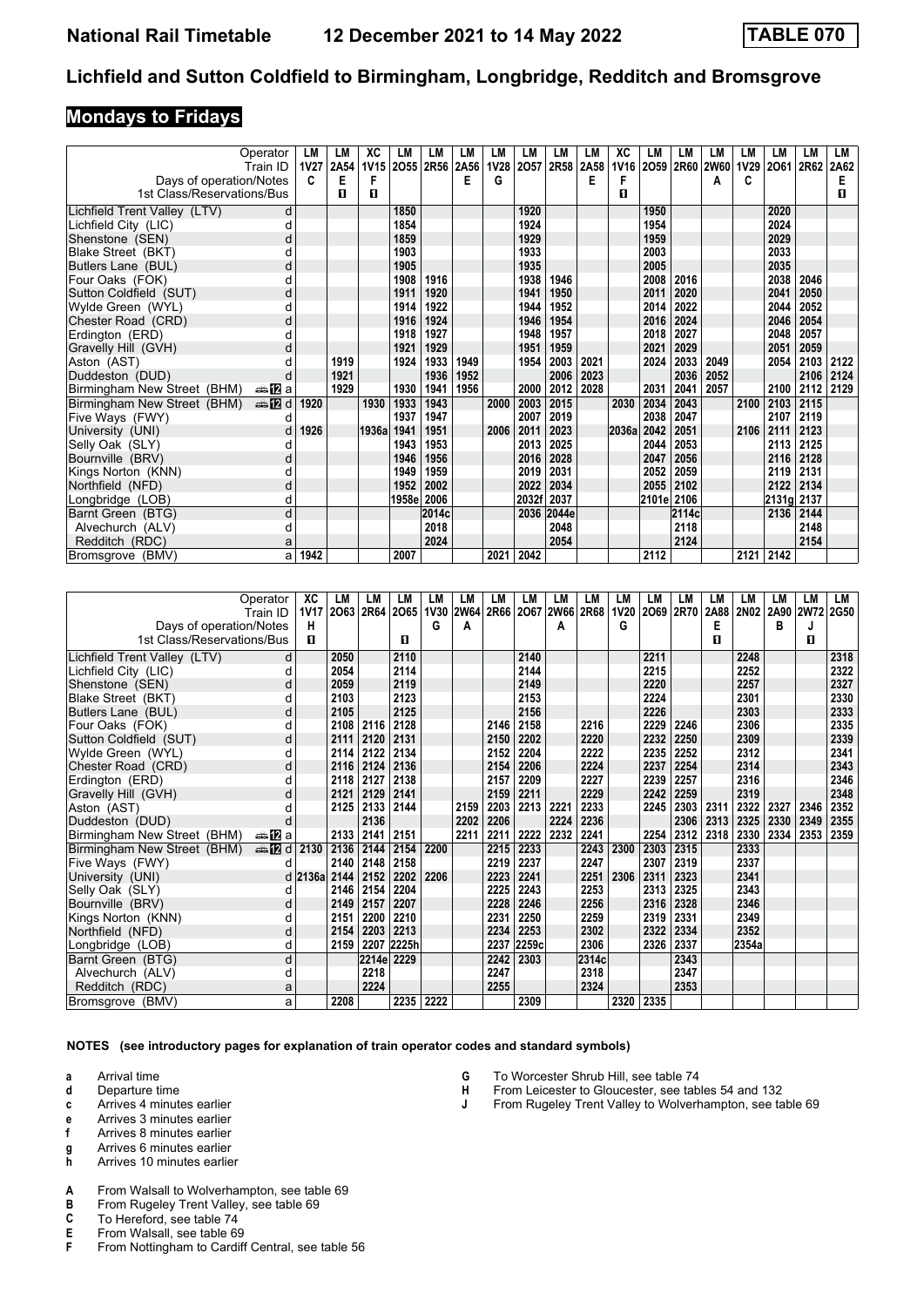# **Mondays to Fridays**

|                              | Operator<br>Train ID | LM<br>2G51 |
|------------------------------|----------------------|------------|
| Lichfield Trent Valley (LTV) | d l                  | 2341       |
| Lichfield City (LIC)         | d١                   | 2345       |
| Shenstone (SEN)              | d l                  | 2350       |
| Blake Street (BKT)           | d l                  | 2354       |
| Butlers Lane (BUL)           |                      | d 2356     |
| Four Oaks (FOK)              | d l                  | 2359       |
| Sutton Coldfield (SUT)       | d l                  | 0002       |
| Wylde Green (WYL)            | d                    |            |
| Chester Road (CRD)           | d                    |            |
| Erdington (ERD)              | d                    |            |
| Gravelly Hill (GVH)          | d                    |            |
| Aston (AST)                  | d                    |            |
| Duddeston (DUD)              | d                    |            |
| Birmingham New Street (BHM)  | —≗12la               | 0016       |
| Birmingham New Street (BHM)  | dan⊞                 |            |
| Five Ways (FWY)              | d                    |            |
| University (UNI)             | d                    |            |
| Selly Oak (SLY)              | d                    |            |
| Bournville (BRV)             | d                    |            |
| Kings Norton (KNN)           | d                    |            |
| Northfield (NFD)             | d                    |            |
| Longbridge (LOB)             | d                    |            |
| Barnt Green (BTG)            | d                    |            |
| Alvechurch (ALV)             | d                    |            |
| Redditch (RDC)               | a                    |            |
| Bromsgrove (BMV)             | a                    |            |

**NOTES (see introductory pages for explanation of train operator codes and standard symbols)**

**a** Arrival time

**d** Departure time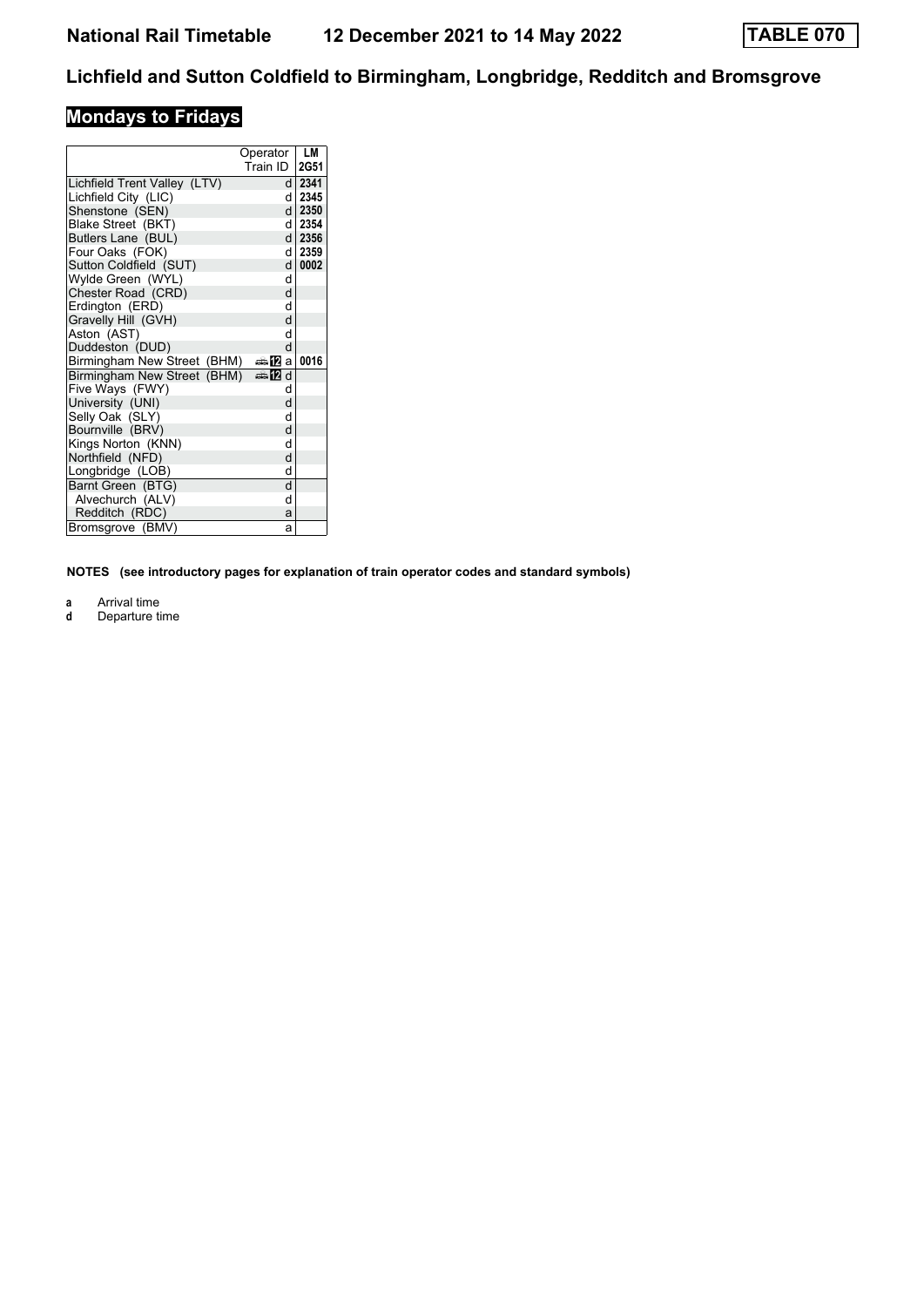## **Saturdays**

|                              | Operator               | LM   | LM    | LМ   | LM          | LM         | LM          | LM   | LM   | LМ         | LM   | ХC          | LM   | LM         | LM          | <b>LM</b> | LM        | LM   | LM   |
|------------------------------|------------------------|------|-------|------|-------------|------------|-------------|------|------|------------|------|-------------|------|------------|-------------|-----------|-----------|------|------|
|                              | Train ID               | 2001 | 2R02  | 2W02 | 2003        | 2R04       | <b>1V20</b> | 2A04 | 2005 | 2R06       | 2A06 | <b>1V03</b> | 2007 | 2R08       | <b>1V22</b> |           | 2W08 2O09 | 2R10 | 2A10 |
| Days of operation/Notes      |                        |      |       | A    |             |            | в           | c    |      |            | D    | Е           |      |            | в           | Α         |           |      | D    |
| 1st Class/Reservations/Bus   |                        |      |       |      |             |            |             |      |      |            |      | п           |      |            |             |           |           |      |      |
| Lichfield Trent Valley (LTV) | d                      |      |       |      |             |            |             |      | 0620 |            |      |             | 0649 |            |             |           | 0720      |      |      |
| Lichfield City (LIC)         | d                      |      |       |      |             |            |             |      | 0624 |            |      |             | 0653 |            |             |           | 0724      |      |      |
| Shenstone (SEN)              | d                      |      |       |      |             |            |             |      | 0629 |            |      |             | 0658 |            |             |           | 0729      |      |      |
| Blake Street (BKT)           | d                      |      |       |      | 0602        |            |             |      | 0633 |            |      |             | 0702 |            |             |           | 0733      |      |      |
| Butlers Lane (BUL)           | d                      |      |       |      | 0604        |            |             |      | 0635 |            |      |             | 0704 |            |             |           | 0735      |      |      |
| Four Oaks (FOK)              | d                      |      |       |      | 0607        |            |             |      | 0638 | 0646       |      |             | 0707 | 0716       |             |           | 0738      | 0746 |      |
| Sutton Coldfield (SUT)       | d                      |      |       |      | 0610        |            |             |      | 0641 | 0650       |      |             | 0710 | 0720       |             |           | 0741      | 0750 |      |
| Wylde Green (WYL)            | d                      |      |       |      | 0613        |            |             |      | 0644 | 0652       |      |             | 0713 | 0722       |             |           | 0744      | 0752 |      |
| Chester Road (CRD)           | d                      |      |       |      | 0615        |            |             |      | 0646 | 0654       |      |             | 0715 | 0724       |             |           | 0746      | 0754 |      |
| Erdington (ERD)              | U                      |      |       |      | 0617        |            |             |      | 0648 | 0657       |      |             | 0717 | 0727       |             |           | 0748      | 0757 |      |
| Gravelly Hill (GVH)          | d                      |      |       |      | 0620        |            |             |      | 0651 | 0659       |      |             | 0720 | 0729       |             |           | 0751      | 0759 |      |
| Aston (AST)                  | d                      |      |       | 0618 | 0623        |            |             | 0649 | 0654 | 0703       | 0719 |             | 0723 | 0733       |             | 0748      | 0754      | 0803 | 0819 |
| Duddeston (DUD)              | d                      |      |       | 0621 |             |            |             | 0652 |      | 0706       | 0721 |             |      | 0736       |             | 0751      |           | 0806 | 0821 |
| Birmingham New Street (BHM)  | ana <mark>n</mark> ⊒ a |      |       | 0628 | 0630        |            |             | 0658 | 0701 | 0711       | 0728 |             | 0730 | 0741       |             | 0756      | 0801      | 0811 | 0828 |
| Birmingham New Street (BHM)  | $\oplus$ [2] d         | 0600 | 0618  |      | 0633        | 0645       | 0650        |      | 0703 | 0715       |      | 0730        | 0733 | 0743       | 0750        |           | 0803      | 0815 |      |
| Five Ways (FWY)              | d                      | 0604 | 0622  |      | 0637        | 0648       |             |      | 0707 | 0719       |      |             | 0737 | 0747       |             |           | 0807      | 0819 |      |
| University (UNI)             | d                      | 0608 | 0626  |      | 0641        | 0652       | 0656        |      | 0711 | 0723       |      | 0736a       | 0741 | 0751       | 0756        |           | 0811      | 0823 |      |
| Selly Oak (SLY)              | d                      | 0610 | 0628  |      | 0643        | 0654       |             |      | 0713 | 0725       |      |             | 0743 | 0753       |             |           | 0813      | 0825 |      |
| Bournville (BRV)             | d                      | 0613 | 0631  |      | 0646        | 0657       |             |      | 0716 | 0728       |      |             | 0746 | 0756       |             |           | 0816      | 0828 |      |
| Kings Norton (KNN)           | dl                     | 0616 | 0634  |      | 0649        | 0701       |             |      | 0719 | 0731       |      |             | 0749 | 0759       |             |           | 0819      | 0831 |      |
| Northfield (NFD)             | d                      | 0619 | 0637  |      | 0652        | 0704       |             |      | 0722 | 0734       |      |             | 0752 | 0802       |             |           | 0822      | 0834 |      |
| Longbridge (LOB)             | d                      | 0622 | 0640  |      | 0658c 0709c |            |             |      | 0726 | 0737       |      |             | 0755 | 0807       |             |           | 0827      | 0839 |      |
| Barnt Green (BTG)            | d                      | 0626 | 0647c |      |             | 0702 0716c |             |      |      | 0730 0744c |      |             |      | 0800 0814c |             |           | 0831      | 0844 |      |
| Alvechurch (ALV)             | d                      |      | 0651  |      |             | 0720       |             |      |      | 0748       |      |             |      | 0818       |             |           |           | 0848 |      |
| Redditch (RDC)               | a                      |      | 0657  |      |             | 0726       |             |      |      | 0754       |      |             |      | 0824       |             |           |           | 0854 |      |
| Bromsgrove (BMV)             | al                     | 0632 |       |      | 0708        |            | 0712        |      | 0736 |            |      |             | 0806 |            | 0810        |           | 0837      |      |      |

|                              | Operator                   | XC          | LM    | LМ    | LM   | LM   | LM             | LM   | LM   | XC          | LM    | LM          | LM   | LМ             | LM   | <b>LM</b> | LМ   | XC          | LM    |
|------------------------------|----------------------------|-------------|-------|-------|------|------|----------------|------|------|-------------|-------|-------------|------|----------------|------|-----------|------|-------------|-------|
|                              | Train ID                   | <b>1V04</b> | 2011  | 2R12  |      |      | 1V23 2W12 2O13 | 2R14 | 2A14 | <b>1V05</b> | 2015  | <b>2R16</b> |      | 1V24 2W16 2017 |      | 2R18      | 2A18 | <b>1V06</b> | 2019  |
| Days of operation/Notes      |                            | Е           |       |       | в    | А    |                |      | D    | Е           |       |             | в    | A              |      |           | D    | Е           |       |
| 1st Class/Reservations/Bus   |                            | п           |       |       |      |      |                |      |      | п           |       |             |      |                |      |           |      | п           |       |
| Lichfield Trent Valley (LTV) | d                          |             | 0750  |       |      |      | 0820           |      |      |             | 0850  |             |      |                | 0920 |           |      |             | 0950  |
| Lichfield City (LIC)         | d                          |             | 0754  |       |      |      | 0824           |      |      |             | 0854  |             |      |                | 0924 |           |      |             | 0954  |
| Shenstone (SEN)              | d                          |             | 0759  |       |      |      | 0829           |      |      |             | 0859  |             |      |                | 0929 |           |      |             | 0959  |
| Blake Street (BKT)           | d                          |             | 0803  |       |      |      | 0833           |      |      |             | 0903  |             |      |                | 0933 |           |      |             | 1003  |
| Butlers Lane (BUL)           | d                          |             | 0805  |       |      |      | 0835           |      |      |             | 0905  |             |      |                | 0935 |           |      |             | 1005  |
| Four Oaks (FOK)              | d                          |             | 0808  | 0816  |      |      | 0838           | 0846 |      |             | 0908  | 0916        |      |                | 0938 | 0946      |      |             | 1008  |
| Sutton Coldfield (SUT)       | d                          |             | 0811  | 0820  |      |      | 0841           | 0850 |      |             | 0911  | 0920        |      |                | 0941 | 0950      |      |             | 1011  |
| Wylde Green (WYL)            | d                          |             | 0814  | 0822  |      |      | 0844           | 0852 |      |             | 0914  | 0922        |      |                | 0944 | 0952      |      |             | 1014  |
| Chester Road (CRD)           | d                          |             | 0816  | 0824  |      |      | 0846           | 0854 |      |             | 0916  | 0924        |      |                | 0946 | 0954      |      |             | 1016  |
| Erdington (ERD)              | d                          |             | 0818  | 0827  |      |      | 0848           | 0857 |      |             | 0918  | 0927        |      |                | 0948 | 0957      |      |             | 1018  |
| Gravelly Hill (GVH)          | d                          |             | 0821  | 0829  |      |      | 0851           | 0859 |      |             | 0921  | 0929        |      |                | 0951 | 0959      |      |             | 1021  |
| Aston (AST)                  | d                          |             | 0824  | 0833  |      | 0849 | 0854           | 0903 | 0919 |             | 0924  | 0933        |      | 0949           | 0954 | 1003      | 1019 |             | 1024  |
| Duddeston (DUD)              | d                          |             |       | 0836  |      | 0851 |                | 0906 | 0921 |             |       | 0936        |      | 0951           |      | 1006      | 1021 |             |       |
| Birmingham New Street (BHM)  | dan <mark>n</mark> 2ia     |             | 0831  | 0841  |      | 0858 | 0901           | 0911 | 0928 |             | 0931  | 0941        |      | 0956           | 1001 | 1011      | 1028 |             | 1031  |
| Birmingham New Street (BHM)  | $\triangle \blacksquare$ d | 0830        | 0833  | 0843  | 0850 |      | 0903           | 0915 |      | 0930        | 0933  | 0943        | 0950 |                | 1003 | 1015      |      | 1030        | 1033  |
| Five Ways (FWY)              |                            |             | 0837  | 0847  |      |      | 0907           | 0919 |      |             | 0937  | 0947        |      |                | 1007 | 1019      |      |             | 1037  |
| University (UNI)             |                            | $d$ 0836a   | 0841  | 0851  | 0856 |      | 0911           | 0923 |      | 0936a       | 0941  | 0951        | 0956 |                | 1011 | 1023      |      | 1036a       | 1041  |
| Selly Oak (SLY)              | d                          |             | 0843  | 0853  |      |      | 0913           | 0925 |      |             | 0943  | 0953        |      |                | 1013 | 1025      |      |             | 1043  |
| Bournville (BRV)             | d                          |             | 0846  | 0856  |      |      | 0916           | 0928 |      |             | 0946  | 0956        |      |                | 1016 | 1028      |      |             | 1046  |
| Kings Norton (KNN)           | d                          |             | 0849  | 0859  |      |      | 0919           | 0931 |      |             | 0949  | 0959        |      |                | 1019 | 1031      |      |             | 1049  |
| Northfield (NFD)             | d                          |             | 0852  | 0902  |      |      | 0922           | 0934 |      |             | 0952  | 1002        |      |                | 1022 | 1034      |      |             | 1052  |
| Longbridge (LOB)             | d                          |             | 0858c | 0907  |      |      | 0926           | 0937 |      |             | 0958c | 1007        |      |                | 1026 | 1037      |      |             | 1059c |
| Barnt Green (BTG)            | d                          |             |       | 0914c |      |      | 0930           | 0944 |      |             |       | 1014        |      |                | 1030 | 1044      |      |             |       |
| Alvechurch (ALV)             | d                          |             |       | 0919  |      |      |                | 0948 |      |             |       | 1018        |      |                |      | 1048      |      |             |       |
| Redditch (RDC)               | a                          |             |       | 0924  |      |      |                | 0954 |      |             |       | 1024        |      |                |      | 1054      |      |             |       |
| Bromsgrove (BMV)             | a                          |             | 0907  |       | 0911 |      | 0936           |      |      |             | 1007  |             | 1011 |                | 1036 |           |      |             | 1108  |

**NOTES (see introductory pages for explanation of train operator codes and standard symbols)**

- **d** Departure time
- **c** Arrives 3 minutes earlier
- **A** From Walsall to Wolverhampton, see table 69
- 
- **B** To Hereford, see table 74<br>**C** From Rugeley Trent Valle **C** From Rugeley Trent Valley, see table 69<br>**D** From Walsall, see table 69
- **D** From Walsall, see table 69<br>**E** From Nottingham to Cardif
- From Nottingham to Cardiff Central, see table 56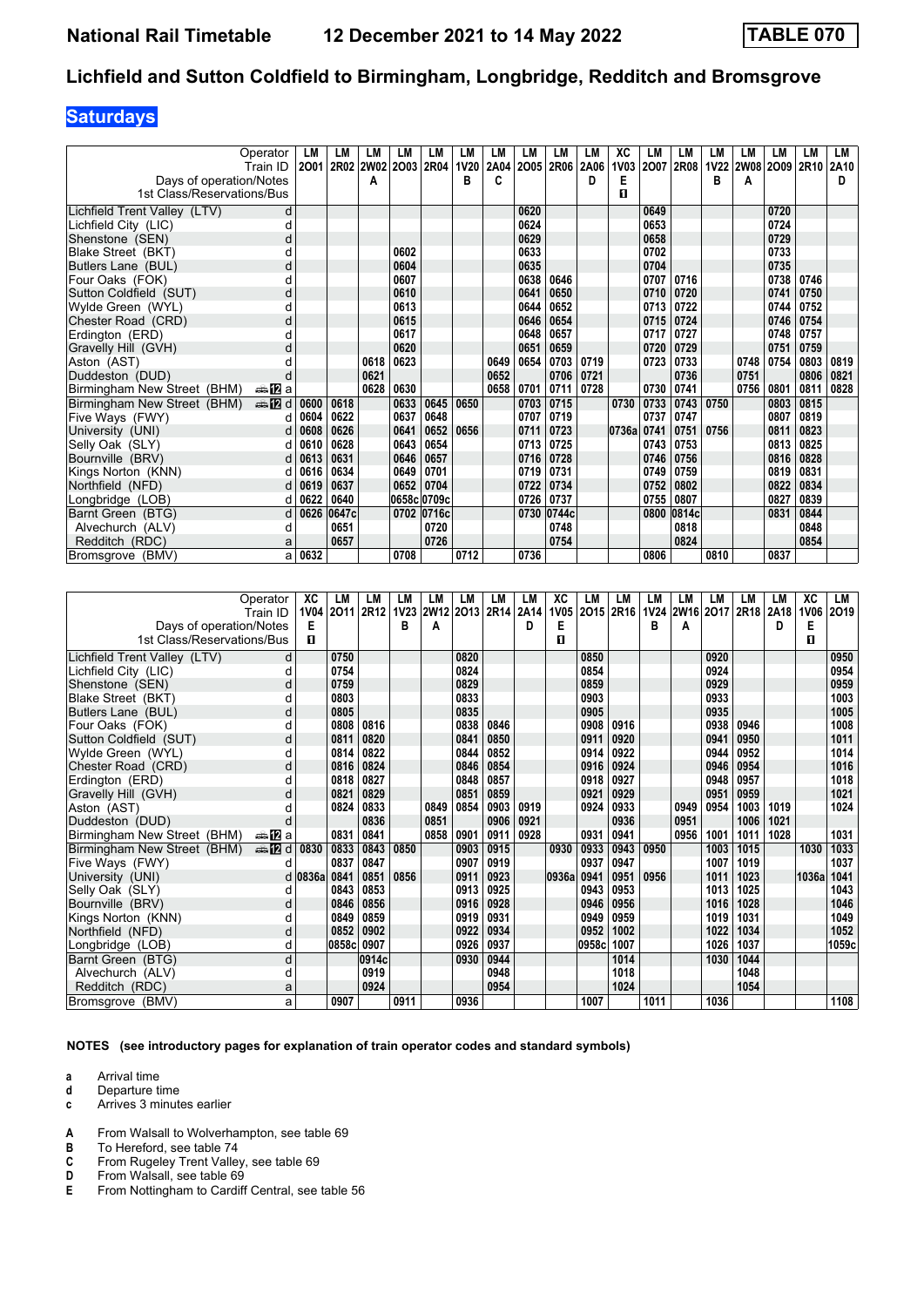## **Saturdays**

|                              | Operator               | LM   | LM          | LM   | LM   | LM   | LM   | ХC          | LM    | LM    | LM          | LM   | LM        | <b>LM</b> | LM   | XC          | LM    | LM   | LM          |
|------------------------------|------------------------|------|-------------|------|------|------|------|-------------|-------|-------|-------------|------|-----------|-----------|------|-------------|-------|------|-------------|
|                              | Train ID               | 2R20 | 1V25   2W20 |      | 2021 | 2R22 | 2A22 | <b>1V07</b> | 2023  | 2R24  | <b>1V26</b> |      | 2W24 2025 | 2R26      | 2A26 | <b>1V08</b> | 2027  | 2R28 | <b>1V27</b> |
| Days of operation/Notes      |                        |      | в           | A    |      |      | D    | E           |       |       | В           | A    |           |           | D    | Е           |       |      | в           |
| 1st Class/Reservations/Bus   |                        |      |             |      |      |      |      | п           |       |       |             |      |           |           |      | п           |       |      |             |
| Lichfield Trent Valley (LTV) | d                      |      |             |      | 1020 |      |      |             | 1050  |       |             |      | 1120      |           |      |             | 1150  |      |             |
| Lichfield City (LIC)         | d                      |      |             |      | 1024 |      |      |             | 1054  |       |             |      | 1124      |           |      |             | 1154  |      |             |
| Shenstone (SEN)              | d                      |      |             |      | 1029 |      |      |             | 1059  |       |             |      | 1129      |           |      |             | 1159  |      |             |
| Blake Street (BKT)           | d                      |      |             |      | 1033 |      |      |             | 1103  |       |             |      | 1133      |           |      |             | 1203  |      |             |
| Butlers Lane (BUL)           | d                      |      |             |      | 1035 |      |      |             | 1105  |       |             |      | 1135      |           |      |             | 1205  |      |             |
| Four Oaks (FOK)              | d                      | 1016 |             |      | 1038 | 1046 |      |             | 1108  | 1116  |             |      | 1138      | 1146      |      |             | 1208  | 1216 |             |
| Sutton Coldfield (SUT)       |                        | 1020 |             |      | 1041 | 1050 |      |             | 1111  | 1120  |             |      | 1141      | 1150      |      |             | 1211  | 1220 |             |
| Wylde Green (WYL)            |                        | 1022 |             |      | 1044 | 1052 |      |             | 1114  | 1122  |             |      | 1144      | 1152      |      |             | 1214  | 1222 |             |
| Chester Road (CRD)           |                        | 1024 |             |      | 1046 | 1054 |      |             | 1116  | 1124  |             |      | 1146      | 1154      |      |             | 1216  | 1224 |             |
| Erdinaton (ERD)              |                        | 1027 |             |      | 1048 | 1057 |      |             | 1118  | 1127  |             |      | 1148      | 1157      |      |             | 1218  | 1227 |             |
| Gravelly Hill (GVH)          | d                      | 1029 |             |      | 1051 | 1059 |      |             | 1121  | 1129  |             |      | 1151      | 1159      |      |             | 1221  | 1229 |             |
| Aston (AST)                  |                        | 1033 |             | 1049 | 1054 | 1103 | 1119 |             | 1124  | 1133  |             | 1149 | 1154      | 1203      | 1219 |             | 1224  | 1233 |             |
| Duddeston (DUD)              | d                      | 1036 |             | 1051 |      | 1106 | 1121 |             |       | 1136  |             | 1151 |           | 1206      | 1221 |             |       | 1236 |             |
| Birmingham New Street (BHM)  | dan <mark>ma</mark> Ωa | 1041 |             | 1056 | 1101 | 1111 | 1128 |             | 1131  | 1141  |             | 1156 | 1201      | 1211      | 1228 |             | 1231  | 1241 |             |
| Birmingham New Street (BHM)  | <b>en 12</b> d         | 1043 | 1050        |      | 1103 | 1115 |      | 1130        | 1133  | 1143  | 1150        |      | 1203      | 1215      |      | 1230        | 1233  | 1243 | 1250        |
| Five Ways (FWY)              | d                      | 1047 |             |      | 1107 | 1119 |      |             | 1137  | 1147  |             |      | 1207      | 1219      |      |             | 1237  | 1247 |             |
| University (UNI)             | d                      | 1051 | 1056        |      | 1111 | 1123 |      | 1136a       | 1141  | 1151  | 1156        |      | 1211      | 1223      |      | 1236a       | 1241  | 1251 | 1256        |
| Selly Oak (SLY)              | d                      | 1053 |             |      | 1113 | 1125 |      |             | 1143  | 1153  |             |      | 1213      | 1225      |      |             | 1243  | 1253 |             |
| Bournville (BRV)             | d                      | 1056 |             |      | 1116 | 1128 |      |             | 1146  | 1156  |             |      | 1216      | 1228      |      |             | 1246  | 1256 |             |
| Kings Norton (KNN)           | d                      | 1059 |             |      | 1119 | 1131 |      |             | 1149  | 1159  |             |      | 1219      | 1231      |      |             | 1249  | 1259 |             |
| Northfield (NFD)             |                        | 1102 |             |      | 1123 | 1134 |      |             | 1152  | 1202  |             |      | 1222      | 1234      |      |             | 1252  | 1302 |             |
| Longbridge (LOB)             | d                      | 1107 |             |      | 1127 | 1137 |      |             | 1158c | 1206  |             |      | 1226      | 1237      |      |             | 1258c | 1307 |             |
| Barnt Green (BTG)            | d                      | 1114 |             |      | 1131 | 1144 |      |             |       | 1214e |             |      | 1230      | 1244      |      |             |       | 1314 |             |
| Alvechurch (ALV)             | d                      | 1118 |             |      |      | 1148 |      |             |       | 1218  |             |      |           | 1248      |      |             |       | 1318 |             |
| Redditch (RDC)               | а                      | 1124 |             |      |      | 1154 |      |             |       | 1224  |             |      |           | 1254      |      |             |       | 1324 |             |
| Bromsgrove (BMV)             | a                      |      | 1111        |      | 1137 |      |      |             | 1207  |       | 1211        |      | 1236      |           |      |             | 1307  |      | 1311        |

|                              | Operator               | LM          | LM   | LМ   | LM   | XC          | LM     | LM   | LM          | LM   | LM        | LM   | LM   | ХC          | LM    | LM   | LM   | LM          | LM   |
|------------------------------|------------------------|-------------|------|------|------|-------------|--------|------|-------------|------|-----------|------|------|-------------|-------|------|------|-------------|------|
|                              | Train ID               | <b>2W28</b> | 2029 | 2R30 | 2A30 | <b>1V09</b> | 2031   | 2R32 | <b>1V28</b> |      | 2W32 2O33 | 2R34 | 2A34 | <b>1V10</b> | 2035  | 2R36 | 1V29 | <b>2W36</b> | 2037 |
| Days of operation/Notes      |                        | A           |      |      | D    | Е           |        |      | в           | A    |           |      | D    | Е           |       |      | в    | A           |      |
| 1st Class/Reservations/Bus   |                        |             |      |      |      | п           |        |      |             |      |           |      |      | п           |       |      |      |             |      |
| Lichfield Trent Valley (LTV) | d                      |             | 1220 |      |      |             | 1250   |      |             |      | 1320      |      |      |             | 1350  |      |      |             | 1420 |
| Lichfield City (LIC)         | U                      |             | 1224 |      |      |             | 1254   |      |             |      | 1324      |      |      |             | 1354  |      |      |             | 1424 |
| Shenstone (SEN)              | d                      |             | 1229 |      |      |             | 1259   |      |             |      | 1329      |      |      |             | 1359  |      |      |             | 1429 |
| Blake Street (BKT)           |                        |             | 1233 |      |      |             | 1303   |      |             |      | 1333      |      |      |             | 1403  |      |      |             | 1433 |
| Butlers Lane (BUL)           | d                      |             | 1235 |      |      |             | 1305   |      |             |      | 1335      |      |      |             | 1405  |      |      |             | 1435 |
| Four Oaks (FOK)              | d                      |             | 1238 | 1246 |      |             | 1308   | 1316 |             |      | 1338      | 1346 |      |             | 1408  | 1416 |      |             | 1438 |
| Sutton Coldfield (SUT)       | d                      |             | 1241 | 1250 |      |             | 1311   | 1320 |             |      | 1341      | 1350 |      |             | 1411  | 1420 |      |             | 1441 |
| Wylde Green (WYL)            | d                      |             | 1244 | 1252 |      |             | 1314   | 1322 |             |      | 1344      | 1352 |      |             | 1414  | 1422 |      |             | 1444 |
| Chester Road (CRD)           | d                      |             | 1246 | 1254 |      |             | 1316   | 1324 |             |      | 1346      | 1354 |      |             | 1416  | 1424 |      |             | 1446 |
| Erdington (ERD)              |                        |             | 1248 | 1257 |      |             | 1318   | 1327 |             |      | 1348      | 1357 |      |             | 1418  | 1427 |      |             | 1448 |
| Gravelly Hill (GVH)          |                        |             | 1251 | 1259 |      |             | 1321   | 1329 |             |      | 1351      | 1359 |      |             | 1421  | 1429 |      |             | 1451 |
| Aston (AST)                  |                        | 1249        | 1254 | 1303 | 1319 |             | 1324   | 1333 |             | 1349 | 1354      | 1403 | 1419 |             | 1424  | 1433 |      | 1449        | 1454 |
| Duddeston (DUD)              | d                      | 1251        |      | 1306 | 1321 |             |        | 1336 |             | 1351 |           | 1406 | 1421 |             |       | 1436 |      | 1451        |      |
| Birmingham New Street (BHM)  | ana <mark>na</mark> ⊡a | 1256        | 1301 | 1311 | 1328 |             | 1331   | 1341 |             | 1356 | 1401      | 1411 | 1428 |             | 1430  | 1441 |      | 1456        | 1501 |
| Birmingham New Street (BHM)  | <b>⊯ 12</b> d          |             | 1303 | 1315 |      | 1330        | 1333   | 1343 | 1350        |      | 1403      | 1415 |      | 1430        | 1433  | 1443 | 1450 |             | 1503 |
| Five Ways (FWY)              | U                      |             | 1307 | 1319 |      |             | 1337   | 1347 |             |      | 1407      | 1419 |      |             | 1437  | 1447 |      |             | 1507 |
| University (UNI)             | d                      |             | 1311 | 1323 |      | 1336a       | 1341   | 1351 | 1356        |      | 1411      | 1423 |      | 1436a       | 1441  | 1451 | 1456 |             | 1511 |
| Selly Oak (SLY)              |                        |             | 1313 | 1325 |      |             | 1343   | 1353 |             |      | 1413      | 1425 |      |             | 1443  | 1453 |      |             | 1513 |
| Bournville (BRV)             | d                      |             | 1316 | 1328 |      |             | 1346   | 1356 |             |      | 1416      | 1428 |      |             | 1446  | 1456 |      |             | 1516 |
| Kings Norton (KNN)           | d                      |             | 1319 | 1331 |      |             | 1349   | 1359 |             |      | 1419      | 1431 |      |             | 1449  | 1459 |      |             | 1519 |
| Northfield (NFD)             | d                      |             | 1323 | 1334 |      |             | 1353   | 1402 |             |      | 1422      | 1434 |      |             | 1452  | 1502 |      |             | 1523 |
| Longbridge (LOB)             | d                      |             | 1328 | 1337 |      |             | 1358cl | 1407 |             |      | 1426      | 1437 |      |             | 1459e | 1507 |      |             | 1527 |
| Barnt Green (BTG)            | d                      |             | 1332 | 1344 |      |             |        | 1414 |             |      | 1430      | 1444 |      |             |       | 1513 |      |             | 1531 |
| Alvechurch (ALV)             | d                      |             |      | 1348 |      |             |        | 1418 |             |      |           | 1448 |      |             |       | 1518 |      |             |      |
| Redditch (RDC)               | а                      |             |      | 1354 |      |             |        | 1424 |             |      |           | 1454 |      |             |       | 1523 |      |             |      |
| Bromsgrove (BMV)             | a                      |             | 1338 |      |      |             | 1407   |      | 1411        |      | 1436      |      |      |             | 1508  |      | 1511 |             | 1537 |

**NOTES (see introductory pages for explanation of train operator codes and standard symbols)**

- **d** Departure time
- **c** Arrives 3 minutes earlier
- **e** Arrives 4 minutes earlier
- **A** From Walsall to Wolverhampton, see table 69<br>**B** To Hereford, see table 74
- **B** To Hereford, see table 74<br>**D** From Walsall, see table 69
- **D** From Walsall, see table 69<br>**E** From Nottingham to Cardiff
- From Nottingham to Cardiff Central, see table 56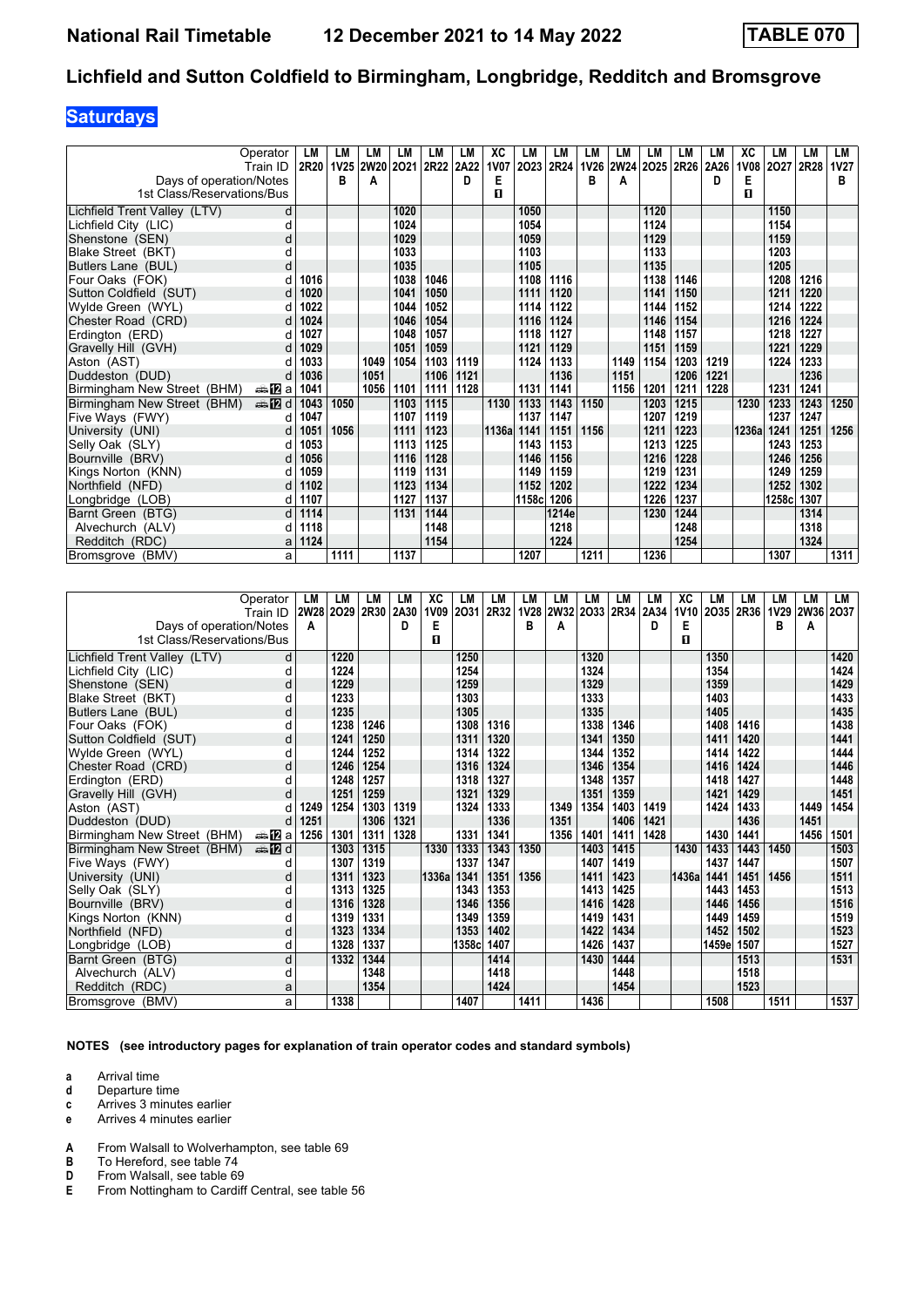## **Saturdays**

|                              | Operator              | LM   | LM   | xс          | LM    | LM   | LМ          | LM        | LM   | LМ   | LM   | ХC          | LM    | LM   | LM          | LM          | LМ   | LM   | LM          |
|------------------------------|-----------------------|------|------|-------------|-------|------|-------------|-----------|------|------|------|-------------|-------|------|-------------|-------------|------|------|-------------|
|                              | Train ID              | 2R38 | 2A38 | <b>1V11</b> | 2039  | 2R40 | <b>1V30</b> | 2W40 2O41 |      | 2R42 | 2A42 | <b>1V12</b> | 2043  | 2R44 | <b>1V21</b> | <b>2W44</b> | 2045 | 2R46 | <b>1V22</b> |
| Days of operation/Notes      |                       |      | D    | Е           |       |      | в           | А         |      |      | D    | Е           |       |      | В           | Α           |      |      |             |
| 1st Class/Reservations/Bus   |                       |      |      | п           |       |      |             |           |      |      |      | п           |       |      |             |             |      |      |             |
| Lichfield Trent Valley (LTV) | d                     |      |      |             | 1450  |      |             |           | 1520 |      |      |             | 1550  |      |             |             | 1620 |      |             |
| Lichfield City (LIC)         | d                     |      |      |             | 1454  |      |             |           | 1524 |      |      |             | 1554  |      |             |             | 1624 |      |             |
| Shenstone (SEN)              | d                     |      |      |             | 1459  |      |             |           | 1529 |      |      |             | 1559  |      |             |             | 1629 |      |             |
| Blake Street (BKT)           | d                     |      |      |             | 1503  |      |             |           | 1533 |      |      |             | 1603  |      |             |             | 1633 |      |             |
| Butlers Lane (BUL)           | d                     |      |      |             | 1505  |      |             |           | 1535 |      |      |             | 1605  |      |             |             | 1635 |      |             |
| Four Oaks (FOK)              | d                     | 1446 |      |             | 1508  | 1516 |             |           | 1538 | 1546 |      |             | 1608  | 1616 |             |             | 1638 | 1646 |             |
| Sutton Coldfield (SUT)       | d                     | 1450 |      |             | 1511  | 1520 |             |           | 1541 | 1550 |      |             | 1611  | 1620 |             |             | 1641 | 1650 |             |
| Wylde Green (WYL)            | d                     | 1452 |      |             | 1514  | 1522 |             |           | 1544 | 1552 |      |             | 1614  | 1622 |             |             | 1644 | 1652 |             |
| Chester Road (CRD)           | d                     | 1454 |      |             | 1516  | 1524 |             |           | 1546 | 1554 |      |             | 1616  | 1624 |             |             | 1646 | 1654 |             |
| Erdington (ERD)              |                       | 1457 |      |             | 1518  | 1527 |             |           | 1548 | 1557 |      |             | 1618  | 1627 |             |             | 1648 | 1657 |             |
| Gravelly Hill (GVH)          | d                     | 1459 |      |             | 1521  | 1529 |             |           | 1551 | 1559 |      |             | 1621  | 1629 |             |             | 1651 | 1659 |             |
| Aston (AST)                  | d                     | 1503 | 1519 |             | 1524  | 1533 |             | 1549      | 1554 | 1603 | 1619 |             | 1624  | 1633 |             | 1649        | 1654 | 1703 |             |
| Duddeston (DUD)              | d                     | 1506 | 1521 |             |       | 1536 |             | 1551      |      | 1606 | 1621 |             |       | 1636 |             | 1651        |      | 1706 |             |
| Birmingham New Street (BHM)  | dan <mark>79</mark> a | 1511 | 1528 |             | 1530  | 1541 |             | 1556      | 1600 | 1610 | 1628 |             | 1631  | 1641 |             | 1656        | 1701 | 1711 |             |
| Birmingham New Street (BHM)  | den <b>in</b> d       | 1515 |      | 1530        | 1533  | 1543 | 1550        |           | 1603 | 1615 |      | 1630        | 1633  | 1643 | 1650        |             | 1703 | 1715 | 1723        |
| Five Ways (FWY)              | d                     | 1519 |      |             | 1537  | 1547 |             |           | 1607 | 1619 |      |             | 1637  | 1647 |             |             | 1707 | 1719 |             |
| University (UNI)             | d                     | 1523 |      | 1536a       | 1541  | 1551 | 1556        |           | 1611 | 1623 |      | 1636a       | 1641  | 1651 | 1656        |             | 1711 | 1723 |             |
| Selly Oak (SLY)              | d                     | 1525 |      |             | 1543  | 1553 |             |           | 1613 | 1625 |      |             | 1643  | 1653 |             |             | 1713 | 1725 |             |
| Bournville (BRV)             | d                     | 1528 |      |             | 1546  | 1556 |             |           | 1616 | 1628 |      |             | 1646  | 1656 |             |             | 1716 | 1728 |             |
| Kings Norton (KNN)           | d                     | 1531 |      |             | 1549  | 1559 |             |           | 1619 | 1631 |      |             | 1649  | 1659 |             |             | 1719 | 1731 |             |
| Northfield (NFD)             | d                     | 1534 |      |             | 1552  | 1602 |             |           | 1622 | 1634 |      |             | 1652  | 1702 |             |             | 1722 | 1734 |             |
| Longbridge (LOB)             | d                     | 1537 |      |             | 1559e | 1607 |             |           | 1626 | 1637 |      |             | 1659e | 1708 |             |             | 1726 | 1737 |             |
| Barnt Green (BTG)            | d                     | 1544 |      |             |       | 1614 |             |           | 1630 | 1644 |      |             |       | 1714 |             |             | 1730 | 1744 |             |
| Alvechurch (ALV)             | d                     | 1548 |      |             |       | 1618 |             |           |      | 1648 |      |             |       | 1718 |             |             |      | 1748 |             |
| Redditch (RDC)               | a                     | 1554 |      |             |       | 1624 |             |           |      | 1654 |      |             |       | 1724 |             |             |      | 1754 |             |
| Bromsgrove (BMV)             | a                     |      |      |             | 1608  |      | 1611        |           | 1636 |      |      |             | 1708  |      | 1712        |             | 1736 |      | 1742        |

|                              | Operator               | LM   | ХC          | LM   | LM          | LM          | LM          | LM   | LM   | LM   | ХC          | LM     | LM        | LM   | LM        | LM   | LM             | LM   | XC          |
|------------------------------|------------------------|------|-------------|------|-------------|-------------|-------------|------|------|------|-------------|--------|-----------|------|-----------|------|----------------|------|-------------|
|                              | Train ID               | 2A46 | <b>1V13</b> | 2047 | 2R48        | <b>1V23</b> | <b>2W48</b> | 2049 | 2R50 | 2A50 | <b>1V14</b> |        | 2051 2R52 |      | 1V25 2W52 |      | 2053 2R54 2A54 |      | <b>1V15</b> |
| Days of operation/Notes      |                        | D.   | Е           |      |             | в           | А           |      |      | D    | Е           |        |           | в    | A         |      |                | D    | Е           |
| 1st Class/Reservations/Bus   |                        |      | п           |      |             |             |             |      |      |      | п           |        |           |      |           |      |                |      | п           |
| Lichfield Trent Valley (LTV) | d                      |      |             | 1650 |             |             |             | 1720 |      |      |             | 1750   |           |      |           | 1820 |                |      |             |
| Lichfield City (LIC)         | d                      |      |             | 1654 |             |             |             | 1724 |      |      |             | 1754   |           |      |           | 1824 |                |      |             |
| Shenstone (SEN)              | d                      |      |             | 1659 |             |             |             | 1729 |      |      |             | 1759   |           |      |           | 1829 |                |      |             |
| Blake Street (BKT)           | d                      |      |             | 1703 |             |             |             | 1733 |      |      |             | 1803   |           |      |           | 1833 |                |      |             |
| Butlers Lane (BUL)           | d                      |      |             | 1705 |             |             |             | 1735 |      |      |             | 1805   |           |      |           | 1835 |                |      |             |
| Four Oaks (FOK)              | d                      |      |             | 1708 | 1716        |             |             | 1738 | 1746 |      |             | 1808   | 1816      |      |           | 1838 | 1846           |      |             |
| Sutton Coldfield (SUT)       | d                      |      |             | 1711 | 1720        |             |             | 1741 | 1750 |      |             | 1811   | 1820      |      |           | 1841 | 1850           |      |             |
| Wylde Green (WYL)            | d                      |      |             | 1714 | 1722        |             |             | 1744 | 1752 |      |             | 1814   | 1822      |      |           | 1844 | 1852           |      |             |
| Chester Road (CRD)           | d                      |      |             | 1716 | 1724        |             |             | 1746 | 1754 |      |             | 1816   | 1824      |      |           | 1846 | 1854           |      |             |
| Erdington (ERD)              |                        |      |             | 1718 | 1727        |             |             | 1748 | 1757 |      |             | 1818   | 1827      |      |           | 1848 | 1857           |      |             |
| Gravelly Hill (GVH)          | d                      |      |             | 1721 | 1729        |             |             | 1751 | 1759 |      |             | 1821   | 1829      |      |           | 1851 | 1859           |      |             |
| Aston (AST)                  |                        | 1719 |             | 1724 | 1733        |             | 1749        | 1754 | 1803 | 1819 |             | 1824   | 1833      |      | 1849      | 1854 | 1903           | 1919 |             |
| Duddeston (DUD)              | d                      | 1721 |             |      | 1736        |             | 1751        |      | 1806 | 1821 |             |        | 1836      |      | 1851      |      | 1906           | 1921 |             |
| Birmingham New Street (BHM)  | des <mark>n</mark> ⊒ a | 1728 |             | 1731 | 1741        |             | 1756        | 1801 | 1811 | 1828 |             | 1831   | 1841      |      | 1857      | 1900 | 1911           | 1928 |             |
| Birmingham New Street (BHM)  | <b>⊯ 12</b> d          |      | 1730        | 1733 | 1743        | 1750        |             | 1803 | 1815 |      | 1830        | 1833   | 1843      | 1850 |           | 1903 | 1915           |      | 1930        |
| Five Ways (FWY)              | d                      |      |             | 1737 | 1747        |             |             | 1807 | 1819 |      |             | 1837   | 1847      |      |           | 1907 | 1919           |      |             |
| University (UNI)             | d                      |      | 1736al      | 1741 | 1751        | 1756        |             | 1811 | 1823 |      | 1836a       | 1841   | 1851      | 1856 |           | 1911 | 1923           |      | 1936a       |
| Selly Oak (SLY)              | d                      |      |             | 1743 | 1753        |             |             | 1813 | 1825 |      |             | 1843   | 1853      |      |           | 1913 | 1925           |      |             |
| Bournville (BRV)             | d                      |      |             | 1746 | 1756        |             |             | 1816 | 1828 |      |             | 1846   | 1856      |      |           | 1916 | 1928           |      |             |
| Kings Norton (KNN)           | d                      |      |             | 1749 | 1759        |             |             | 1819 | 1831 |      |             | 1849   | 1859      |      |           | 1919 | 1931           |      |             |
| Northfield (NFD)             | d                      |      |             | 1752 | 1802        |             |             | 1822 | 1834 |      |             | 1852   | 1902      |      |           | 1922 | 1934           |      |             |
| Longbridge (LOB)             | d                      |      |             |      | 1758c 1812f |             |             | 1827 | 1837 |      |             | 1858cl | 1907      |      |           | 1926 | 1937           |      |             |
| Barnt Green (BTG)            | d                      |      |             |      | 1817        |             |             | 1831 | 1844 |      |             |        | 1914      |      |           | 1930 | 1944           |      |             |
| Alvechurch (ALV)             | d                      |      |             |      | 1822        |             |             |      | 1848 |      |             |        | 1918      |      |           |      | 1948           |      |             |
| Redditch (RDC)               | а                      |      |             |      | 1827        |             |             |      | 1854 |      |             |        | 1924      |      |           |      | 1954           |      |             |
| Bromsgrove (BMV)             | a                      |      |             | 1807 |             | 1811        |             | 1837 |      |      |             | 1908   |           | 1911 |           | 1936 |                |      |             |

**NOTES (see introductory pages for explanation of train operator codes and standard symbols)**

- **d** Departure time
- **c** Arrives 3 minutes earlier
- **e** Arrives 4 minutes earlier<br>**f** Arrives 7 minutes earlier
- **f** Arrives 7 minutes earlier
- **A** From Walsall to Wolverhampton, see table 69<br>**B** To Hereford, see table 74
- To Hereford, see table 74
- 
- **D** From Walsall, see table 69<br>**E** From Nottingham to Cardiff<br>**F** To Great Malvern, see table From Nottingham to Cardiff Central, see table 56
- To Great Malvern, see table 74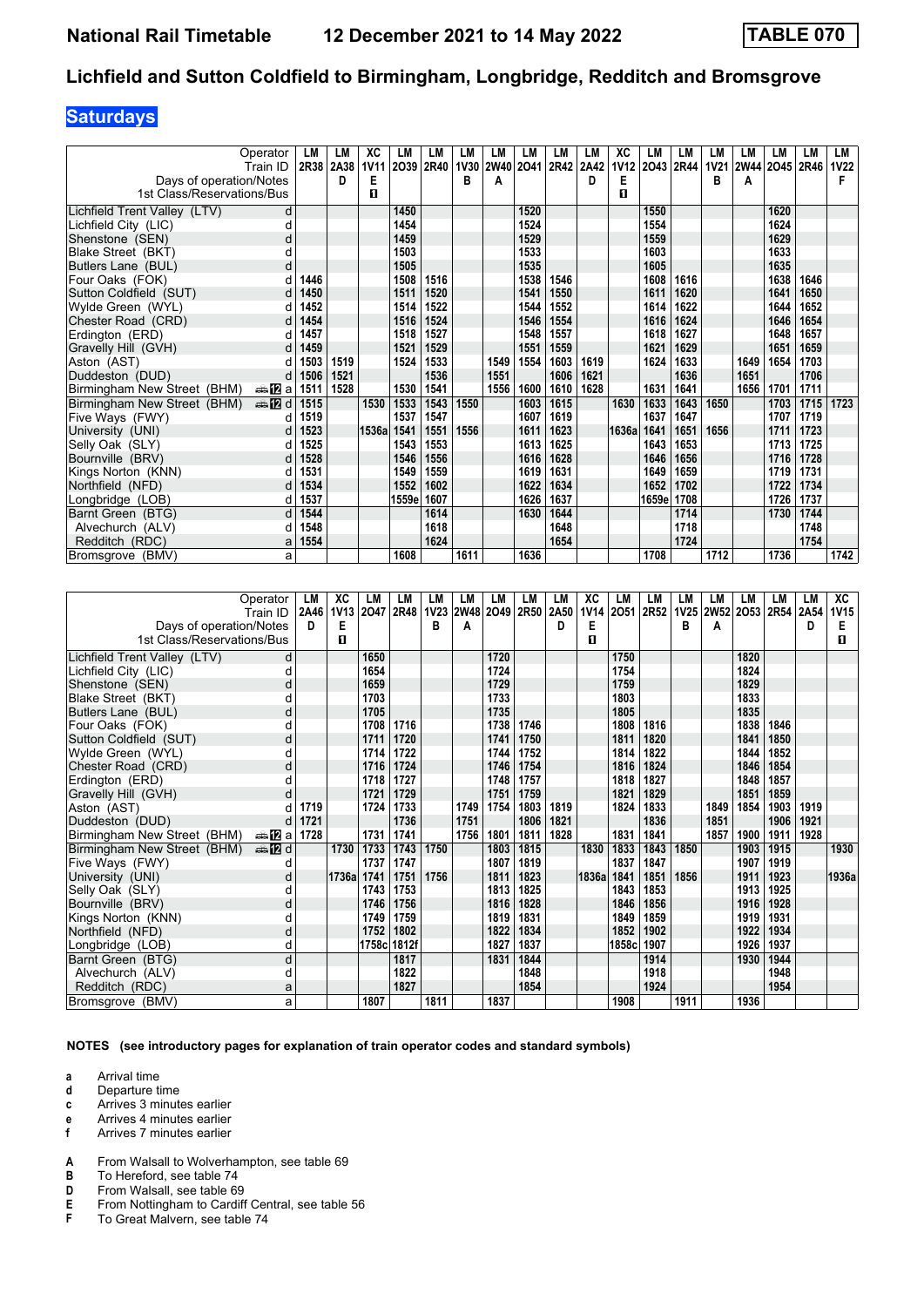## **Saturdays**

|                              | Operator               | LM    | LM        | LM          | LM        | LM   | LМ    | LM   | XC          | LМ    | LM   | LM   | LM        | LM          | LМ   | LM          | LМ   | LM   | LM    |
|------------------------------|------------------------|-------|-----------|-------------|-----------|------|-------|------|-------------|-------|------|------|-----------|-------------|------|-------------|------|------|-------|
|                              | Train ID               |       | 2055 2R56 | <b>1V26</b> | 2W56 2O57 |      | 2R58  | 2A58 | <b>1V16</b> | 2059  | 2R60 |      | 1V28 2W60 | <b>2N61</b> | 2R62 | <b>1V29</b> | 2A62 | 2063 | 2R64  |
| Days of operation/Notes      |                        |       |           | в           | А         |      |       | D    | Е           |       |      | F    | Α         |             |      | в           | D    |      |       |
| 1st Class/Reservations/Bus   |                        |       |           |             |           |      |       |      | п           |       |      |      |           |             |      |             |      |      |       |
| Lichfield Trent Valley (LTV) | d                      | 1850  |           |             |           | 1920 |       |      |             | 1950  |      |      |           | 2020        |      |             |      | 2050 |       |
| Lichfield City (LIC)         |                        | 1854  |           |             |           | 1924 |       |      |             | 1954  |      |      |           | 2024        |      |             |      | 2054 |       |
| Shenstone (SEN)              |                        | 1859  |           |             |           | 1929 |       |      |             | 1959  |      |      |           | 2029        |      |             |      | 2059 |       |
| Blake Street (BKT)           | d                      | 1903  |           |             |           | 1933 |       |      |             | 2003  |      |      |           | 2033        |      |             |      | 2103 |       |
| Butlers Lane (BUL)           |                        | 1905  |           |             |           | 1935 |       |      |             | 2005  |      |      |           | 2035        |      |             |      | 2105 |       |
| Four Oaks (FOK)              | d                      | 1908  | 1916      |             |           | 1938 | 1946  |      |             | 2008  | 2016 |      |           | 2038        | 2046 |             |      | 2108 | 2116  |
| Sutton Coldfield (SUT)       | d                      | 1911  | 1920      |             |           | 1941 | 1950  |      |             | 2011  | 2020 |      |           | 2041        | 2050 |             |      | 2111 | 2120  |
| Wylde Green (WYL)            | d                      | 1914  | 1922      |             |           | 1944 | 1952  |      |             | 2014  | 2022 |      |           | 2044        | 2052 |             |      | 2114 | 2122  |
| Chester Road (CRD)           | d                      | 1916  | 1924      |             |           | 1946 | 1954  |      |             | 2016  | 2024 |      |           | 2046        | 2054 |             |      | 2116 | 2124  |
| Erdinaton (ERD)              | d                      | 1918  | 1927      |             |           | 1948 | 1957  |      |             | 2018  | 2027 |      |           | 2048        | 2057 |             |      | 2118 | 2127  |
| Gravelly Hill (GVH)          | d                      | 1921  | 1929      |             |           | 1951 | 1959  |      |             | 2021  | 2029 |      |           | 2051        | 2059 |             |      | 2121 | 2129  |
| Aston (AST)                  | d                      | 1924  | 1933      |             | 1950      | 1954 | 2003  | 2019 |             | 2024  | 2033 |      | 2049      | 2054        | 2103 |             | 2119 | 2123 | 2134  |
| Duddeston (DUD)              | d                      |       | 1936      |             | 1952      |      | 2006  | 2021 |             |       | 2036 |      | 2051      |             | 2106 |             | 2121 |      | 2137  |
| Birmingham New Street (BHM)  | dan <mark>na</mark> p⊒ | 1930  | 1941      |             | 1957      | 2000 | 2012  | 2028 |             | 2031  | 2041 |      | 2057      | 2100        | 2112 |             | 2128 | 2130 | 2141  |
| Birmingham New Street (BHM)  | <b>en 12</b> d         | 1933  | 1943      | 1950        |           | 2003 | 2015  |      | 2030        | 2034  | 2043 | 2052 |           | 2103        | 2115 | 2123        |      | 2134 | 2144  |
| Five Ways (FWY)              | d                      | 1937  | 1947      |             |           | 2007 | 2019  |      |             | 2038  | 2047 |      |           | 2107        | 2119 |             |      | 2138 | 2148  |
| University (UNI)             | d                      | 1941  | 1951      | 1956        |           | 2011 | 2023  |      | 2036a       | 2042  | 2051 | 2057 |           | 2111        | 2123 | 2129        |      | 2142 | 2152  |
| Selly Oak (SLY)              | d                      | 1943  | 1953      |             |           | 2013 | 2025  |      |             | 2044  | 2053 |      |           | 2113        | 2125 |             |      | 2144 | 2154  |
| Bournville (BRV)             | d                      | 1946  | 1956      |             |           | 2016 | 2028  |      |             | 2047  | 2056 |      |           | 2116        | 2128 |             |      | 2147 | 2157  |
| Kings Norton (KNN)           | d                      | 1949  | 1959      |             |           | 2019 | 2031  |      |             | 2050  | 2059 |      |           | 2119        | 2131 |             |      | 2150 | 2200  |
| Northfield (NFD)             | d                      | 1952  | 2002      |             |           | 2022 | 2034  |      |             | 2053  | 2102 |      |           | 2122        | 2134 |             |      | 2153 | 2203  |
| Longbridge (LOB)             | d                      | 1958c | 2007      |             |           | 2026 | 2037  |      |             | 2059e | 2107 |      |           | 2125a 2138  |      |             |      | 2158 | 2207  |
| Barnt Green (BTG)            | d                      |       | 2014c     |             |           | 2030 | 2044c |      |             |       | 2114 |      |           |             | 2144 |             |      |      | 2214c |
| Alvechurch (ALV)             | d                      |       | 2018      |             |           |      | 2048  |      |             |       | 2118 |      |           |             | 2148 |             |      |      | 2218  |
| Redditch (RDC)               | a                      |       | 2024      |             |           |      | 2054  |      |             |       | 2124 |      |           |             | 2154 |             |      |      | 2224  |
| Bromsgrove (BMV)             | a                      | 2007  |           | 2011        |           | 2036 |       |      |             | 2108  |      | 2111 |           |             |      | 2143        |      | 2207 |       |

| Operator<br>Train ID<br>Days of operation/Notes | A         | LM<br>LM<br>2W61 2O65 2R66 | LM   | LM<br><b>1V30</b><br>F | LM<br>2A64<br>D | LM<br>2G67 | LM    | LM<br>2R68 2G75 | <b>LM</b> | LM<br>2R70 2A79<br>D | LM<br><b>2N71</b> | LM<br>2G73 | LM<br>2A14<br>D |
|-------------------------------------------------|-----------|----------------------------|------|------------------------|-----------------|------------|-------|-----------------|-----------|----------------------|-------------------|------------|-----------------|
| Lichfield Trent Valley (LTV)                    | d         | 2120                       |      |                        |                 | 2150       |       | 2210            |           |                      | 2300              | 2320       |                 |
| Lichfield City (LIC)                            | d         | 2124                       |      |                        |                 | 2154       |       | 2214            |           |                      | 2304              | 2324       |                 |
| Shenstone (SEN)                                 | d         | 2129                       |      |                        |                 | 2159       |       | 2219            |           |                      | 2309              | 2329       |                 |
| Blake Street (BKT)                              | d         | 2133                       |      |                        |                 | 2203       |       | 2223            |           |                      | 2312              | 2332       |                 |
| Butlers Lane (BUL)                              | d         | 2135                       |      |                        |                 | 2205       |       | 2225            |           |                      | 2315              | 2335       |                 |
| Four Oaks (FOK)                                 | d         | 2138                       | 2148 |                        |                 | 2208       | 2217  | 2228            | 2246      |                      | 2317              | 2338       |                 |
| Sutton Coldfield (SUT)                          | d         | 2141                       | 2152 |                        |                 | 2211       | 2221  | 2231            | 2250      |                      | 2321              | 2341       |                 |
| Wylde Green (WYL)                               | d         | 2144                       | 2154 |                        |                 | 2214       | 2223  | 2234            | 2252      |                      | 2323              | 2344       |                 |
| Chester Road (CRD)                              | d         | 2146                       | 2156 |                        |                 | 2216       | 2225  | 2236            | 2254      |                      | 2325              | 2346       |                 |
| Erdington (ERD)                                 | d         | 2148                       | 2159 |                        |                 | 2218       | 2228  | 2238            | 2257      |                      | 2328              | 2348       |                 |
| Gravelly Hill (GVH)                             | d         | 2151                       | 2201 |                        |                 | 2221       | 2230  | 2241            | 2259      |                      |                   |            |                 |
| Aston (AST)                                     | d<br>2150 | 2154                       | 2205 |                        | 2219            | 2225       | 2235  | 2244            | 2303      | 2319                 |                   |            | 2359            |
| Duddeston (DUD)                                 | d         | 2152                       | 2208 |                        | 2221            |            | 2238  |                 | 2306      | 2321                 |                   |            | 0001            |
| Birmingham New Street (BHM)<br>⇔a DZ a          | 2158      | 2201                       | 2212 |                        | 2228            | 2233       | 2242  | 2252            | 2310      | 2328                 | 2337              | 2358       | 0006            |
| Birmingham New Street (BHM)<br><b>en 12</b> d   |           | 2205                       | 2214 | 2221                   |                 |            | 2244  |                 | 2316      |                      | 2340              |            |                 |
| Five Ways (FWY)                                 | d         | 2209                       | 2218 |                        |                 |            | 2248  |                 | 2319      |                      | 2344              |            |                 |
| University (UNI)                                | d         | 2213                       | 2222 | 2227                   |                 |            | 2252  |                 | 2323      |                      | 2348              |            |                 |
| Selly Oak (SLY)                                 | d         | 2215                       | 2224 |                        |                 |            | 2254  |                 | 2326      |                      | 2350              |            |                 |
| Bournville (BRV)                                | d         | 2218                       | 2227 |                        |                 |            | 2257  |                 | 2328      |                      | 2353              |            |                 |
| Kings Norton (KNN)                              | d         | 2221                       | 2230 |                        |                 |            | 2300  |                 | 2331      |                      | 2356              |            |                 |
| Northfield (NFD)                                | d         | 2224                       | 2233 |                        |                 |            | 2303  |                 | 2334      |                      | 2359              |            |                 |
| Longbridge (LOB)                                | d         | 2227                       | 2236 |                        |                 |            | 2307  |                 | 2337      |                      | 0001a             |            |                 |
| Barnt Green (BTG)                               | d         | 2231                       | 2241 |                        |                 |            | 2315e |                 | 2342      |                      |                   |            |                 |
| Alvechurch (ALV)                                | d         |                            | 2246 |                        |                 |            | 2319  |                 | 2347      |                      |                   |            |                 |
| Redditch (RDC)                                  | a         |                            | 2254 |                        |                 |            | 2325  |                 | 2353      |                      |                   |            |                 |
| Bromsgrove (BMV)                                | a         | 2237                       |      | 2241                   |                 |            |       |                 |           |                      |                   |            |                 |

#### **NOTES (see introductory pages for explanation of train operator codes and standard symbols)**

**a** Arrival time<br>**d** Departure t

- **d** Departure time
- **c** Arrives 3 minutes earlier **e** Arrives 4 minutes earlier
- **A** From Walsall to Wolverhampton, see table 69
- 
- **B** To Hereford, see table 74<br>**D** From Walsall, see table 69 **D** From Walsall, see table 69<br>**E** From Nottingham to Cardiff
- **E** From Nottingham to Cardiff Central, see table 56<br>**F** To Great Malvern, see table 74
- To Great Malvern, see table 74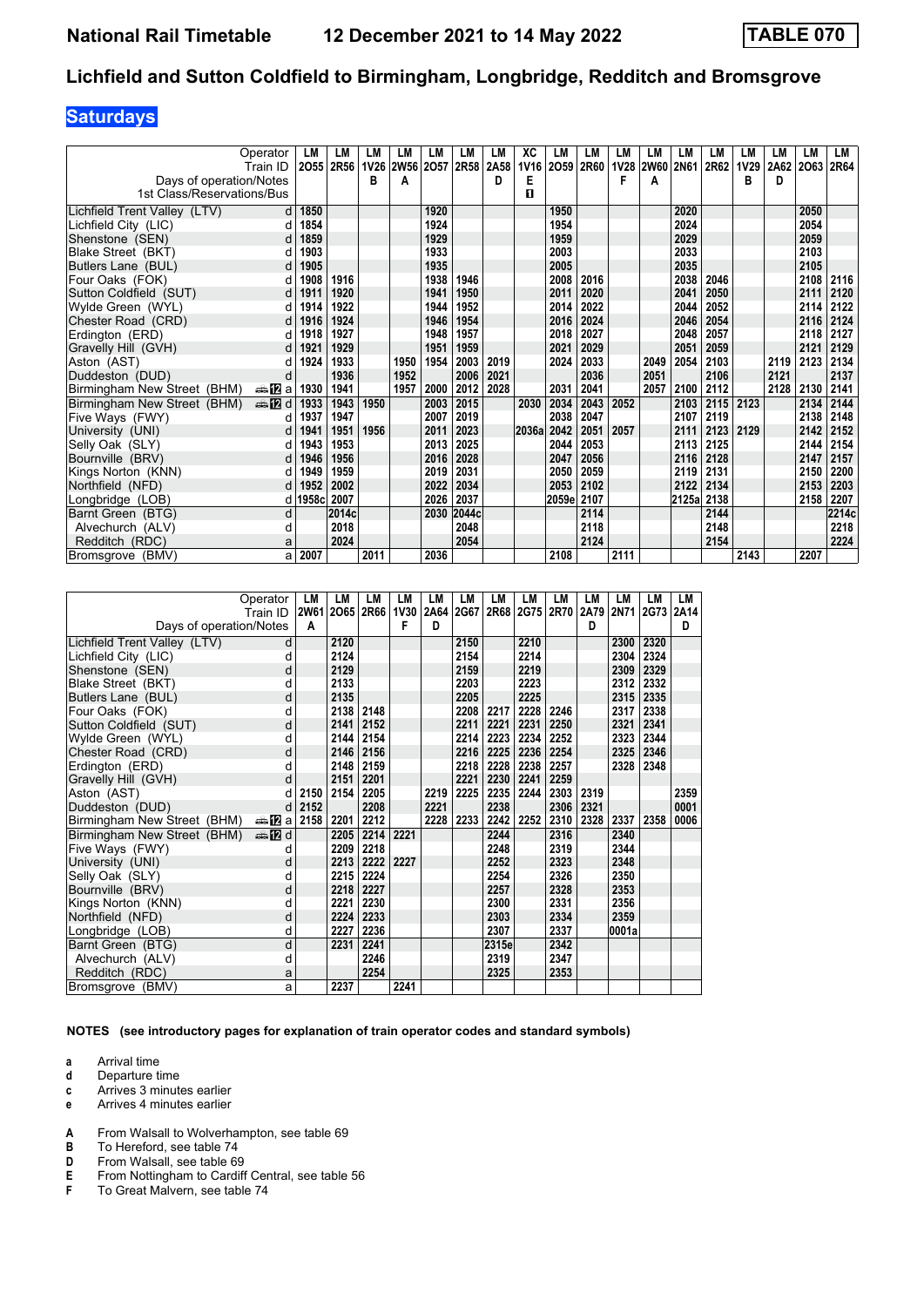## **Sundays**

|                              | Operator                   | LM   | LM        | LM   | LM   | LM             | LM   | LM    | XC          | LМ   | LM   | LM          | LM   | LM        | XC          | LM   | LM   | LM                  | LM   |
|------------------------------|----------------------------|------|-----------|------|------|----------------|------|-------|-------------|------|------|-------------|------|-----------|-------------|------|------|---------------------|------|
|                              | Train ID                   |      | 2R00 2002 | 2R01 |      | 2R03 2W16 1V20 |      | 2006  | <b>1V02</b> | 2R05 | 2R07 | <b>2W20</b> |      | 1V21 2010 | <b>1V03</b> |      |      | 2R09 2R11 2W24 1V22 |      |
| Days of operation/Notes      |                            |      |           |      |      | В              | c    |       | D           |      |      | в           | Е    |           | F           |      |      | в                   |      |
| 1st Class/Reservations/Bus   |                            |      |           |      |      |                |      |       | п           |      |      |             |      |           | п           |      |      |                     |      |
| Lichfield Trent Valley (LTV) | d                          |      |           |      | 0901 |                |      |       |             | 0931 | 1001 |             |      |           |             | 1031 | 1101 |                     |      |
| Lichfield City (LIC)         |                            |      |           |      | 0905 |                |      |       |             | 0935 | 1005 |             |      |           |             | 1035 | 1105 |                     |      |
| Shenstone (SEN)              | d                          |      |           |      | 0910 |                |      |       |             | 0940 | 1010 |             |      |           |             | 1040 | 1110 |                     |      |
| Blake Street (BKT)           | d                          |      |           |      | 0913 |                |      |       |             | 0943 | 1013 |             |      |           |             | 1043 | 1113 |                     |      |
| Butlers Lane (BUL)           | d                          |      |           |      | 0916 |                |      |       |             | 0946 | 1016 |             |      |           |             | 1046 | 1116 |                     |      |
| Four Oaks (FOK)              | d                          |      |           |      | 0918 |                |      | 0937  |             | 0948 | 1018 |             |      |           |             | 1048 | 1118 |                     |      |
| Sutton Coldfield (SUT)       | d                          |      |           |      | 0922 |                |      | 0941  |             | 0952 | 1022 |             |      |           |             | 1052 | 1122 |                     |      |
| Wylde Green (WYL)            | d                          |      |           |      | 0924 |                |      | 0943  |             | 0954 | 1024 |             |      |           |             | 1054 | 1124 |                     |      |
| Chester Road (CRD)           | d                          |      |           |      | 0926 |                |      | 0945  |             | 0956 | 1026 |             |      |           |             | 1056 | 1126 |                     |      |
| Erdinaton (ERD)              | d                          |      |           |      | 0929 |                |      | 0948  |             | 0959 | 1029 |             |      |           |             | 1059 | 1129 |                     |      |
| Gravelly Hill (GVH)          | d                          |      |           |      | 0931 |                |      | 0950  |             | 1001 | 1031 |             |      |           |             | 1101 | 1131 |                     |      |
| Aston (AST)                  |                            |      |           |      | 0935 | 0949           |      | 0954  |             | 1005 | 1035 | 1049        |      |           |             | 1105 | 1135 | 1149                |      |
| Duddeston (DUD)              | d                          |      |           |      | 0938 | 0951           |      |       |             | 1008 | 1038 | 1051        |      |           |             | 1108 | 1138 | 1151                |      |
| Birmingham New Street (BHM)  | des <mark>n</mark> ⊒ a     |      |           |      | 0942 | 0958           |      | 1000  |             | 1012 | 1042 | 1056        |      |           |             | 1112 | 1142 | 1157                |      |
| Birmingham New Street (BHM)  | $\triangle \blacksquare$ d | 0855 | 0903      | 0915 | 0945 |                | 1000 | 1003  | 1012        | 1015 | 1045 |             | 1100 | 1103      | 1112        | 1115 | 1145 |                     | 1200 |
| Five Ways (FWY)              | d                          |      | 0907      | 0919 | 0949 |                |      | 1007  |             | 1019 | 1049 |             |      | 1107      |             | 1119 | 1149 |                     |      |
| University (UNI)             | d                          | 0901 | 0911      | 0923 | 0953 |                | 1006 | 1011  | 1018a       | 1023 | 1053 |             | 1106 |           | 1111 1118a  | 1123 | 1153 |                     | 1206 |
| Selly Oak (SLY)              | d                          |      | 0913      | 0925 | 0955 |                |      | 1013  |             | 1025 | 1055 |             |      | 1113      |             | 1125 | 1155 |                     |      |
| Bournville (BRV)             | d                          |      | 0916      | 0928 | 0958 |                |      | 1016  |             | 1028 | 1058 |             |      | 1116      |             | 1128 | 1158 |                     |      |
| Kings Norton (KNN)           | d                          |      | 0919      | 0931 | 1001 |                |      | 1019  |             | 1031 | 1101 |             |      | 1119      |             | 1131 | 1201 |                     |      |
| Northfield (NFD)             | d                          |      | 0922      | 0934 | 1004 |                |      | 1022  |             | 1034 | 1104 |             |      | 1122      |             | 1134 | 1204 |                     |      |
| Longbridge (LOB)             | d                          | 0909 | 0925      | 0937 | 1007 |                |      | 1027c |             | 1037 | 1107 |             |      | 1127      |             | 1137 | 1207 |                     |      |
| Barnt Green (BTG)            | d                          |      | 0929      | 0942 | 1012 |                |      | 1031  |             | 1042 | 1112 |             |      | 1131      |             | 1142 | 1212 |                     |      |
| Alvechurch (ALV)             | d                          |      |           | 0946 | 1016 |                |      |       |             | 1046 | 1116 |             |      |           |             | 1146 | 1216 |                     |      |
| Redditch (RDC)               | a                          | 0922 |           | 0952 | 1022 |                |      |       |             | 1052 | 1122 |             |      |           |             | 1152 | 1222 |                     |      |
| Bromsgrove (BMV)             | a                          |      | 0935      |      |      |                | 1020 | 1037  |             |      |      |             |      | 1120 1137 |             |      |      |                     | 1220 |

|                              | Operator               | LМ        | LM   | xс          | LM   | LM        | LM   | LM   | LM   | XC          | LM   | LM   | LM          | LM   | LM   | XC         | LМ             | LM   | LM          |
|------------------------------|------------------------|-----------|------|-------------|------|-----------|------|------|------|-------------|------|------|-------------|------|------|------------|----------------|------|-------------|
|                              | Train ID               | 2014 2R13 |      | <b>1V04</b> |      | 2R15 2W28 | 1V23 | 2018 | 2R17 | <b>1V05</b> | 2R19 | 2W32 | <b>1V24</b> | 2022 | 2R21 |            | 1V06 2R23 2W36 |      | <b>1V25</b> |
| Days of operation/Notes      |                        |           |      | F           |      | в         | Е    |      |      | F           |      | в    | C           |      |      | F          |                | в    |             |
| 1st Class/Reservations/Bus   |                        |           |      | п           |      |           |      |      |      | п           |      |      |             |      |      | п          |                |      |             |
| Lichfield Trent Valley (LTV) | d                      |           | 1131 |             | 1201 |           |      |      | 1231 |             | 1301 |      |             |      | 1331 |            | 1401           |      |             |
| Lichfield City (LIC)         | d                      |           | 1135 |             | 1205 |           |      |      | 1235 |             | 1305 |      |             |      | 1335 |            | 1405           |      |             |
| Shenstone (SEN)              | d                      |           | 1140 |             | 1210 |           |      |      | 1240 |             | 1310 |      |             |      | 1340 |            | 1410           |      |             |
| Blake Street (BKT)           | d                      |           | 1143 |             | 1213 |           |      |      | 1243 |             | 1313 |      |             |      | 1343 |            | 1413           |      |             |
| Butlers Lane (BUL)           | d                      |           | 1146 |             | 1216 |           |      |      | 1246 |             | 1316 |      |             |      | 1346 |            | 1416           |      |             |
| Four Oaks (FOK)              | d                      |           | 1148 |             | 1218 |           |      |      | 1248 |             | 1318 |      |             |      | 1348 |            | 1418           |      |             |
| Sutton Coldfield (SUT)       | d                      |           | 1152 |             | 1222 |           |      |      | 1252 |             | 1322 |      |             |      | 1352 |            | 1422           |      |             |
| Wylde Green (WYL)            | d                      |           | 1154 |             | 1224 |           |      |      | 1254 |             | 1324 |      |             |      | 1354 |            | 1424           |      |             |
| Chester Road (CRD)           | d                      |           | 1156 |             | 1226 |           |      |      | 1256 |             | 1326 |      |             |      | 1356 |            | 1426           |      |             |
| Erdington (ERD)              | d                      |           | 1159 |             | 1229 |           |      |      | 1259 |             | 1329 |      |             |      | 1359 |            | 1429           |      |             |
| Gravelly Hill (GVH)          | d                      |           | 1201 |             | 1231 |           |      |      | 1301 |             | 1331 |      |             |      | 1401 |            | 1431           |      |             |
| Aston (AST)                  |                        |           | 1205 |             | 1235 | 1249      |      |      | 1305 |             | 1335 | 1349 |             |      | 1405 |            | 1435           | 1449 |             |
| Duddeston (DUD)              | d                      |           | 1208 |             | 1238 | 1251      |      |      | 1308 |             | 1338 | 1351 |             |      | 1408 |            | 1438           | 1451 |             |
| Birmingham New Street (BHM)  | dan <mark>na</mark> pa |           | 1212 |             | 1242 | 1258      |      |      | 1312 |             | 1342 | 1358 |             |      | 1412 |            | 1442           | 1458 |             |
| Birmingham New Street (BHM)  | dina na manda di       | 1203      | 1215 | 1230        | 1245 |           | 1300 | 1303 | 1315 | 1330        | 1345 |      | 1400        | 1403 | 1415 | 1430       | 1445           |      | 1500        |
| Five Ways (FWY)              | d                      | 1207      | 1219 |             | 1249 |           |      | 1307 | 1319 |             | 1349 |      |             | 1407 | 1419 |            | 1449           |      |             |
| University (UNI)             | d                      | 1211      | 1223 | 1236a       | 1253 |           | 1306 | 1311 | 1323 | 1336a       | 1353 |      | 1406        | 1411 |      | 1423 1436a | 1453           |      | 1506        |
| Selly Oak (SLY)              | d                      | 1213      | 1225 |             | 1255 |           |      | 1313 | 1325 |             | 1355 |      |             | 1413 | 1425 |            | 1455           |      |             |
| Bournville (BRV)             | d                      | 1216      | 1228 |             | 1258 |           |      | 1316 | 1328 |             | 1358 |      |             | 1416 | 1428 |            | 1458           |      |             |
| Kings Norton (KNN)           | d                      | 1219      | 1231 |             | 1301 |           |      | 1319 | 1331 |             | 1401 |      |             | 1419 | 1431 |            | 1501           |      |             |
| Northfield (NFD)             | d                      | 1222      | 1234 |             | 1304 |           |      | 1322 | 1334 |             | 1404 |      |             | 1422 | 1434 |            | 1504           |      |             |
| Longbridge (LOB)             | d                      | 1226      | 1237 |             | 1307 |           |      | 1326 | 1337 |             | 1407 |      |             | 1426 | 1437 |            | 1507           |      |             |
| Barnt Green (BTG)            | d                      | 1231      | 1242 |             | 1312 |           |      | 1331 | 1342 |             | 1412 |      |             | 1431 | 1442 |            | 1512           |      |             |
| Alvechurch (ALV)             | d                      |           | 1246 |             | 1316 |           |      |      | 1346 |             | 1416 |      |             |      | 1446 |            | 1516           |      |             |
| Redditch (RDC)               | a                      |           | 1252 |             | 1322 |           |      |      | 1352 |             | 1422 |      |             |      | 1452 |            | 1522           |      |             |
| Bromsgrove (BMV)             | a                      | 1237      |      |             |      |           | 1320 | 1337 |      |             |      |      | 1420        | 1437 |      |            |                |      | 1520        |

**NOTES (see introductory pages for explanation of train operator codes and standard symbols)**

- **d** Departure time
- **c** Arrives 3 minutes earlier
- **B** From Walsall to Wolverhampton, see table 69
- **C** To Hereford, see table 74<br>**D** To Cardiff Central, see tab
- **D** To Cardiff Central, see table 132<br>**E** To Worcester Foregate Street, se
- **E** To Worcester Foregate Street, see table 74<br>**F** From Nottingham to Cardiff Central, see tab
- From Nottingham to Cardiff Central, see table 56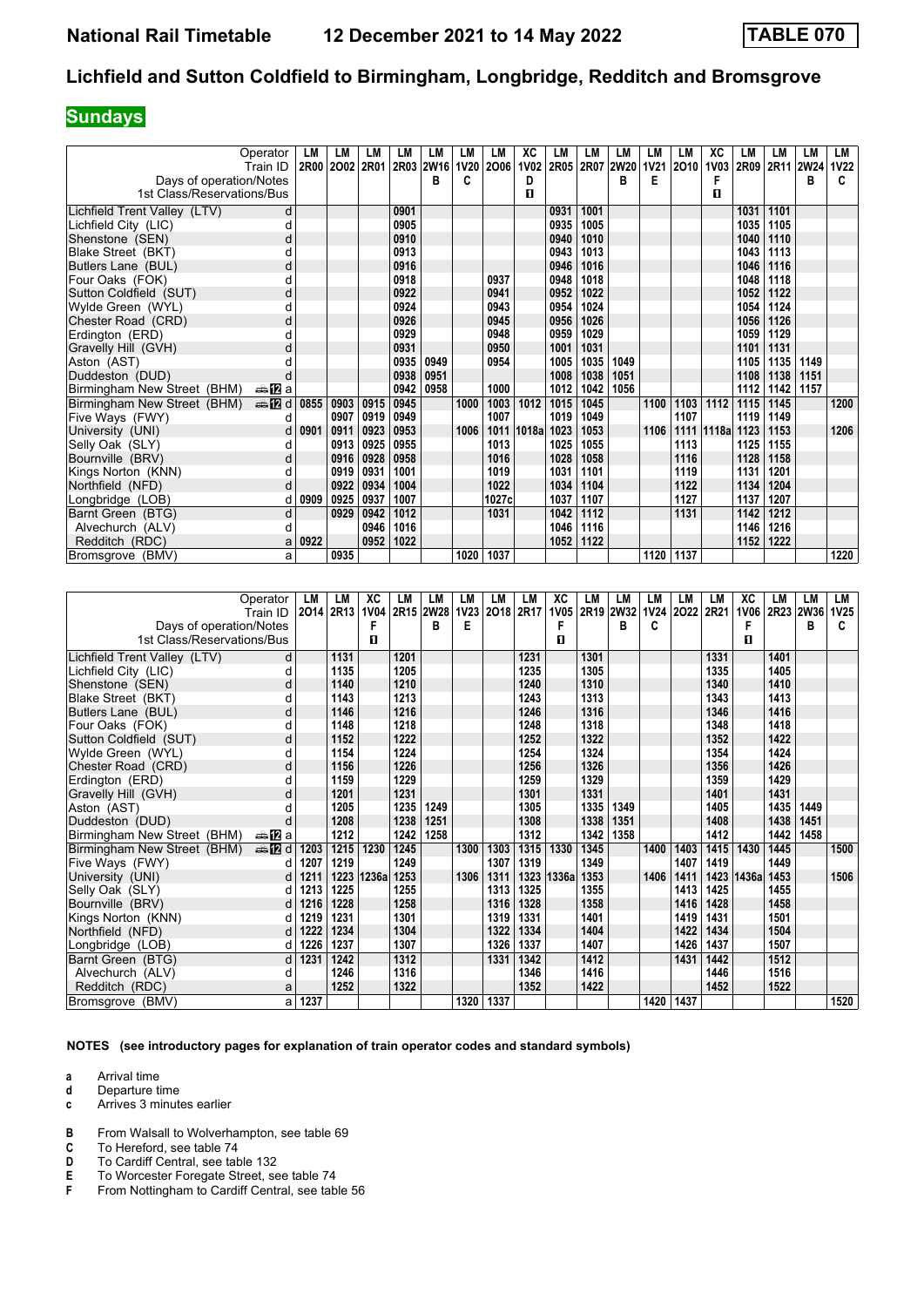## **Sundays**

|                              | Operator               | LM   | LM        | ХC          | LM        | LM   | LМ   | LM        | LM   | XC          | LM   | LM          | LM   | LM   | LM        | XC         | LM   | LM        | LM          |
|------------------------------|------------------------|------|-----------|-------------|-----------|------|------|-----------|------|-------------|------|-------------|------|------|-----------|------------|------|-----------|-------------|
|                              | Train ID               |      | 2026 2R25 | <b>1V07</b> | 2R27 2W40 |      | 1V26 | 2030      | 2R29 | <b>1V08</b> | 2R31 | <b>2W44</b> | 1V27 |      | 2034 2R33 | 1V09       |      | 2R35 2W48 | <b>1V28</b> |
| Days of operation/Notes      |                        |      |           |             |           | в    | c    |           |      | F           |      | в           | Е    |      |           | F          |      | в         | c           |
| 1st Class/Reservations/Bus   |                        |      |           | п           |           |      |      |           |      | п           |      |             |      |      |           | п          |      |           |             |
| Lichfield Trent Valley (LTV) | d                      |      | 1431      |             | 1501      |      |      |           | 1531 |             | 1601 |             |      |      | 1631      |            | 1701 |           |             |
| Lichfield City (LIC)         | d                      |      | 1435      |             | 1505      |      |      |           | 1535 |             | 1605 |             |      |      | 1635      |            | 1705 |           |             |
| Shenstone (SEN)              | d                      |      | 1440      |             | 1510      |      |      |           | 1540 |             | 1610 |             |      |      | 1640      |            | 1710 |           |             |
| Blake Street (BKT)           | d                      |      | 1443      |             | 1513      |      |      |           | 1543 |             | 1613 |             |      |      | 1643      |            | 1713 |           |             |
| Butlers Lane (BUL)           | d                      |      | 1446      |             | 1516      |      |      |           | 1546 |             | 1616 |             |      |      | 1646      |            | 1716 |           |             |
| Four Oaks (FOK)              | d                      |      | 1448      |             | 1518      |      |      |           | 1548 |             | 1618 |             |      |      | 1648      |            | 1718 |           |             |
| Sutton Coldfield (SUT)       | d                      |      | 1452      |             | 1522      |      |      |           | 1552 |             | 1622 |             |      |      | 1652      |            | 1722 |           |             |
| Wylde Green (WYL)            | d                      |      | 1454      |             | 1524      |      |      |           | 1554 |             | 1624 |             |      |      | 1654      |            | 1724 |           |             |
| Chester Road (CRD)           | d                      |      | 1456      |             | 1526      |      |      |           | 1556 |             | 1626 |             |      |      | 1656      |            | 1726 |           |             |
| Erdington (ERD)              | d                      |      | 1459      |             | 1529      |      |      |           | 1559 |             | 1629 |             |      |      | 1659      |            | 1729 |           |             |
| Gravelly Hill (GVH)          | d                      |      | 1501      |             | 1531      |      |      |           | 1601 |             | 1631 |             |      |      | 1701      |            | 1731 |           |             |
| Aston (AST)                  | d                      |      | 1505      |             | 1535      | 1549 |      |           | 1605 |             | 1635 | 1649        |      |      | 1705      |            | 1735 | 1749      |             |
| Duddeston (DUD)              | d                      |      | 1508      |             | 1538      | 1551 |      |           | 1608 |             | 1638 | 1651        |      |      | 1708      |            | 1738 | 1751      |             |
| Birmingham New Street (BHM)  | ana <mark>n</mark> 2ia |      | 1512      |             | 1542      | 1558 |      |           | 1612 |             | 1642 | 1658        |      |      | 1712      |            | 1742 | 1758      |             |
| Birmingham New Street (BHM)  | <b>AD</b> d            | 1503 | 1515      | 1530        | 1545      |      | 1600 | 1603      | 1615 | 1630        | 1645 |             | 1700 | 1703 | 1715      | 1730       | 1745 |           | 1800        |
| Five Ways (FWY)              | d                      | 1507 | 1519      |             | 1549      |      |      | 1607      | 1619 |             | 1649 |             |      | 1707 | 1719      |            | 1749 |           |             |
| University (UNI)             | d                      | 1511 |           | 1523 1536a  | 1553      |      | 1606 | 1611      | 1623 | 1636a       | 1653 |             | 1706 | 1711 |           | 1723 1736a | 1753 |           | 1806        |
| Selly Oak (SLY)              | d                      | 1513 | 1525      |             | 1555      |      |      | 1613      | 1625 |             | 1655 |             |      | 1713 | 1725      |            | 1755 |           |             |
| Bournville (BRV)             | d                      | 1516 | 1528      |             | 1558      |      |      | 1616      | 1628 |             | 1658 |             |      | 1716 | 1728      |            | 1758 |           |             |
| Kings Norton (KNN)           | d                      | 1519 | 1531      |             | 1601      |      |      | 1619      | 1631 |             | 1701 |             |      | 1719 | 1731      |            | 1801 |           |             |
| Northfield (NFD)             | d                      | 1522 | 1534      |             | 1604      |      |      | 1622      | 1634 |             | 1704 |             |      | 1722 | 1734      |            | 1804 |           |             |
| Longbridge (LOB)             | d                      | 1526 | 1537      |             | 1607      |      |      | 1626      | 1637 |             | 1707 |             |      | 1726 | 1737      |            | 1807 |           |             |
| Barnt Green (BTG)            | d                      | 1531 | 1542      |             | 1612      |      |      | 1631      | 1642 |             | 1712 |             |      | 1731 | 1742      |            | 1812 |           |             |
| Alvechurch (ALV)             | d                      |      | 1546      |             | 1616      |      |      |           | 1646 |             | 1716 |             |      |      | 1746      |            | 1816 |           |             |
| Redditch (RDC)               | a                      |      | 1552      |             | 1622      |      |      |           | 1652 |             | 1722 |             |      |      | 1752      |            | 1822 |           |             |
| Bromsgrove (BMV)             | a                      | 1537 |           |             |           |      |      | 1620 1637 |      |             |      |             | 1720 | 1737 |           |            |      |           | 1820        |

|                              | Operator                   | LM        | LM   | ХC          | LM   | LM          | LМ          | LM   | LM   | XC          | LМ   | LM          | LM          | LM   | LM   | LM   | LМ             | LM          | LM        |
|------------------------------|----------------------------|-----------|------|-------------|------|-------------|-------------|------|------|-------------|------|-------------|-------------|------|------|------|----------------|-------------|-----------|
|                              | Train ID                   | 2038 2R37 |      | <b>1V10</b> | 2R39 | <b>2W52</b> | <b>1V29</b> | 2042 | 2R41 | <b>1V11</b> | 2R43 | <b>2W56</b> | <b>1V30</b> | 2046 |      |      | 2R45 2R47 2W60 | <b>1V20</b> | 2050      |
| Days of operation/Notes      |                            |           |      | F           |      | в           | c           |      |      | F           |      | в           | Е           |      |      |      | в              | C           |           |
| 1st Class/Reservations/Bus   |                            |           |      | п           |      |             |             |      |      | п           |      |             |             |      |      |      |                |             |           |
| Lichfield Trent Valley (LTV) | d                          |           | 1731 |             | 1801 |             |             |      | 1831 |             | 1901 |             |             |      | 1931 | 2001 |                |             |           |
| Lichfield City (LIC)         | d                          |           | 1735 |             | 1805 |             |             |      | 1835 |             | 1905 |             |             |      | 1935 | 2005 |                |             |           |
| Shenstone (SEN)              | d                          |           | 1740 |             | 1810 |             |             |      | 1840 |             | 1910 |             |             |      | 1940 | 2010 |                |             |           |
| Blake Street (BKT)           | d                          |           | 1743 |             | 1813 |             |             |      | 1843 |             | 1913 |             |             |      | 1943 | 2013 |                |             |           |
| Butlers Lane (BUL)           | d                          |           | 1746 |             | 1816 |             |             |      | 1846 |             | 1916 |             |             |      | 1946 | 2016 |                |             |           |
| Four Oaks (FOK)              | d                          |           | 1748 |             | 1818 |             |             |      | 1848 |             | 1918 |             |             |      | 1948 | 2018 |                |             |           |
| Sutton Coldfield (SUT)       | d                          |           | 1752 |             | 1822 |             |             |      | 1852 |             | 1922 |             |             |      | 1952 | 2022 |                |             |           |
| Wylde Green (WYL)            | d                          |           | 1754 |             | 1824 |             |             |      | 1854 |             | 1924 |             |             |      | 1954 | 2024 |                |             |           |
| Chester Road (CRD)           | d                          |           | 1756 |             | 1826 |             |             |      | 1856 |             | 1926 |             |             |      | 1956 | 2026 |                |             |           |
| Erdinaton (ERD)              | d                          |           | 1759 |             | 1829 |             |             |      | 1859 |             | 1929 |             |             |      | 1959 | 2029 |                |             |           |
| Gravelly Hill (GVH)          | d                          |           | 1801 |             | 1831 |             |             |      | 1901 |             | 1931 |             |             |      | 2001 | 2031 |                |             |           |
| Aston (AST)                  | d                          |           | 1805 |             | 1835 | 1849        |             |      | 1905 |             | 1935 | 1949        |             |      | 2005 | 2035 | 2049           |             |           |
| Duddeston (DUD)              | d                          |           | 1808 |             | 1838 | 1851        |             |      | 1908 |             | 1938 | 1951        |             |      | 2008 | 2038 | 2051           |             |           |
| Birmingham New Street (BHM)  | ana <mark>n</mark> 2ia     |           | 1812 |             | 1842 | 1858        |             |      | 1912 |             | 1942 | 1958        |             |      | 2012 | 2042 | 2058           |             |           |
| Birmingham New Street (BHM)  | $\triangle \blacksquare$ d | 1803      | 1815 | 1830        | 1845 |             | 1900        | 1903 | 1915 | 1930        | 1945 |             | 2000        | 2003 | 2015 | 2045 |                | 2100        | 2103      |
| Five Ways (FWY)              | d                          | 1807      | 1819 |             | 1849 |             |             | 1907 | 1919 |             | 1949 |             |             | 2007 | 2019 | 2049 |                |             | 2107      |
| University (UNI)             | d                          | 1811      | 1823 | 1836a       | 1853 |             | 1906        | 1911 | 1923 | 1936a       | 1953 |             | 2006        | 2011 | 2023 | 2053 |                | 2106        | 2111      |
| Selly Oak (SLY)              | d                          | 1813      | 1825 |             | 1855 |             |             | 1913 | 1925 |             | 1955 |             |             | 2013 | 2025 | 2055 |                |             | 2113      |
| Bournville (BRV)             | d                          | 1816      | 1828 |             | 1858 |             |             | 1916 | 1928 |             | 1958 |             |             | 2016 | 2028 | 2058 |                |             | 2116      |
| Kings Norton (KNN)           | d                          | 1819      | 1831 |             | 1901 |             |             | 1919 | 1931 |             | 2001 |             |             | 2019 | 2031 | 2101 |                |             | 2119      |
| Northfield (NFD)             | d                          | 1822      | 1834 |             | 1904 |             |             | 1922 | 1934 |             | 2004 |             |             | 2022 | 2034 | 2104 |                |             | 2122      |
| Longbridge (LOB)             | d                          | 1826      | 1837 |             | 1907 |             |             | 1926 | 1937 |             | 2007 |             |             | 2026 | 2037 | 2107 |                |             | 2126      |
| Barnt Green (BTG)            | d                          | 1831      | 1842 |             | 1912 |             |             | 1931 | 1942 |             | 2012 |             |             | 2031 | 2042 | 2112 |                |             | 2131      |
| Alvechurch (ALV)             | d                          |           | 1846 |             | 1916 |             |             |      | 1946 |             | 2016 |             |             |      | 2046 | 2116 |                |             |           |
| Redditch (RDC)               | a                          |           | 1852 |             | 1922 |             |             |      | 1952 |             | 2022 |             |             |      | 2052 | 2122 |                |             |           |
| Bromsgrove (BMV)             | a                          | 1837      |      |             |      |             | 1920        | 1937 |      |             |      |             | 2020        | 2037 |      |      |                |             | 2120 2137 |

**NOTES (see introductory pages for explanation of train operator codes and standard symbols)**

**a** Arrival time<br>**d** Departure t

- **d** Departure time
- **B** From Walsall to Wolverhampton, see table 69 **C** To Hereford. see table 74
- 
- **C** To Hereford, see table 74<br>**E** To Worcester Foregate St<br>**F** From Nottingham to Cardi To Worcester Foregate Street, see table 74
- From Nottingham to Cardiff Central, see table 56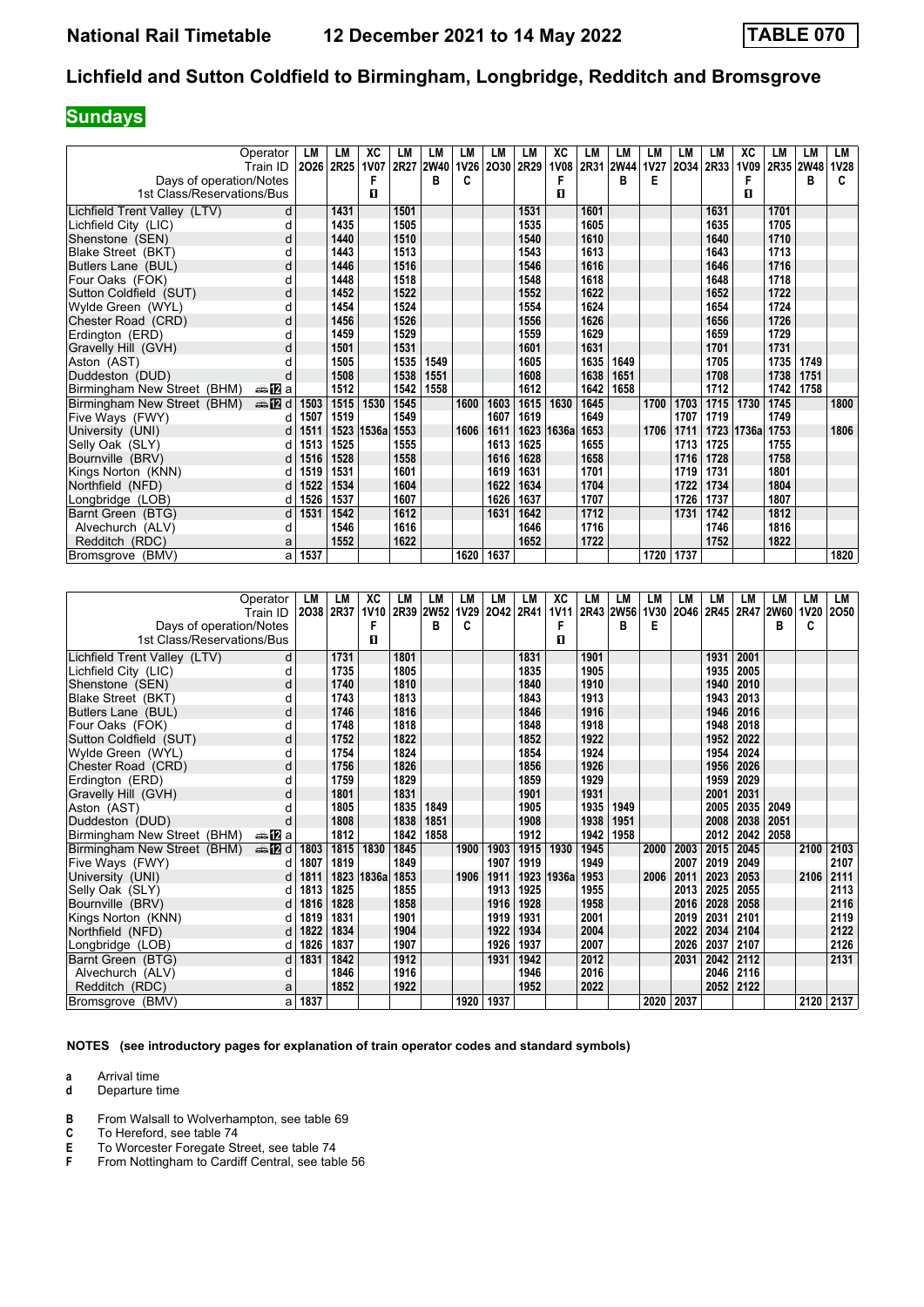## **Sundays**

| Operator<br>Train ID<br>Days of operation/Notes | LM   | <b>LM</b><br>2R49 2R51 | LM<br><b>2W64</b><br>B | LM<br>1V21<br>G | LM<br>2054 | LM<br><b>2R53</b> | LM<br>н | LM<br>1V22 2R55 | LM   | LM<br>2058 2W68 2R57<br>B | LM   | LМ<br>2G59 2A72 | <b>LM</b><br>A |
|-------------------------------------------------|------|------------------------|------------------------|-----------------|------------|-------------------|---------|-----------------|------|---------------------------|------|-----------------|----------------|
|                                                 |      |                        |                        |                 |            |                   |         |                 |      |                           |      |                 |                |
| Lichfield Trent Valley (LTV)<br><sub>d</sub>    | 2031 | 2101                   |                        |                 |            | 2130              |         | 2201            |      |                           | 2231 | 2301            |                |
| Lichfield City (LIC)<br>d                       | 2035 | 2105                   |                        |                 |            | 2134              |         | 2205            |      |                           | 2235 | 2305            |                |
| Shenstone (SEN)<br>d                            | 2040 | 2110                   |                        |                 |            | 2139              |         | 2210            |      |                           | 2240 | 2310            |                |
| Blake Street (BKT)<br>d                         | 2043 | 2113                   |                        |                 |            | 2142              |         | 2213            |      |                           | 2243 | 2313            |                |
| Butlers Lane (BUL)<br>d                         | 2046 | 2116                   |                        |                 |            | 2145              |         | 2216            |      |                           | 2246 | 2316            |                |
| Four Oaks (FOK)<br>d                            | 2048 | 2118                   |                        |                 |            | 2147              |         | 2218            |      |                           | 2248 | 2318            |                |
| Sutton Coldfield (SUT)<br>d                     | 2052 | 2122                   |                        |                 |            | 2151              |         | 2222            |      |                           | 2252 | 2322            |                |
| Wylde Green (WYL)<br>d                          | 2054 | 2124                   |                        |                 |            | 2153              |         | 2224            |      |                           | 2254 | 2324            |                |
| Chester Road (CRD)<br>d                         | 2056 | 2126                   |                        |                 |            | 2155              |         | 2226            |      |                           | 2256 |                 |                |
| Erdington (ERD)<br>d                            | 2059 | 2129                   |                        |                 |            | 2158              |         | 2229            |      |                           | 2259 |                 |                |
| Gravelly Hill (GVH)<br>d                        | 2101 | 2131                   |                        |                 |            | 2200              |         | 2231            |      |                           | 2301 |                 |                |
| Aston (AST)<br>d                                | 2105 | 2135                   | 2149                   |                 |            | 2204              |         | 2235            |      | 2249                      | 2305 |                 | 2350           |
| Duddeston (DUD)<br>d                            | 2108 | 2138                   | 2151                   |                 |            | 2207              |         | 2238            |      | 2251                      | 2308 |                 | 2353           |
| nna MEIal<br>Birmingham New Street (BHM)        | 2112 | 2142                   | 2158                   |                 |            | 2211              |         | 2242            |      | 2258                      | 2312 | 2339            | 2359           |
| $\triangleq 2$ d<br>Birmingham New Street (BHM) | 2115 | 2145                   |                        | 2200            | 2203       | 2215              | 2230    | 2245            | 2303 |                           | 2315 |                 |                |
| Five Ways (FWY)<br>d                            | 2119 | 2149                   |                        |                 | 2207       | 2219              |         | 2249            | 2307 |                           | 2319 |                 |                |
| University (UNI)<br>d                           | 2123 | 2153                   |                        | 2206            | 2211       | 2223              | 2235    | 2253            | 2311 |                           | 2323 |                 |                |
| Selly Oak (SLY)<br>d                            | 2125 | 2155                   |                        |                 | 2213       | 2225              |         | 2255            | 2313 |                           | 2325 |                 |                |
| Bournville (BRV)<br>d                           | 2128 | 2158                   |                        |                 | 2216       | 2228              |         | 2258            | 2316 |                           | 2328 |                 |                |
| Kings Norton (KNN)<br>d                         | 2131 | 2201                   |                        |                 | 2219       | 2231              |         | 2301            | 2319 |                           | 2331 |                 |                |
| Northfield (NFD)<br>d                           | 2134 | 2204                   |                        |                 | 2222       | 2234              |         | 2304            | 2322 |                           | 2334 |                 |                |
| Longbridge (LOB)<br>d                           | 2137 | 2207                   |                        |                 | 2227c      | 2237              |         | 2307            | 2325 |                           | 2337 |                 |                |
| Barnt Green (BTG)<br>d                          | 2142 | 2212                   |                        |                 | 2231       | 2242              |         | 2312            | 2329 |                           | 2342 |                 |                |
| Alvechurch (ALV)<br>d                           | 2146 | 2216                   |                        |                 |            | 2246              |         | 2316            |      |                           | 2346 |                 |                |
| Redditch (RDC)<br>a                             | 2152 | 2222                   |                        |                 |            | 2252              |         | 2322            |      |                           | 2352 |                 |                |
| Bromsgrove (BMV)<br>a                           |      |                        |                        | 2220            | 2237       |                   | 2249    |                 | 2337 |                           |      |                 |                |

**NOTES (see introductory pages for explanation of train operator codes and standard symbols)**

- **d** Departure time
- **c** Arrives 3 minutes earlier
- **A** From Walsall, see table 69<br>**B** From Walsall to Wolverham
- **B** From Walsall to Wolverhampton, see table 69<br>**G** To Great Malvern, see table 74
- **6** To Great Malvern, see table 74<br>**H** To Worcester Shrub Hill, see tal
- To Worcester Shrub Hill, see table 74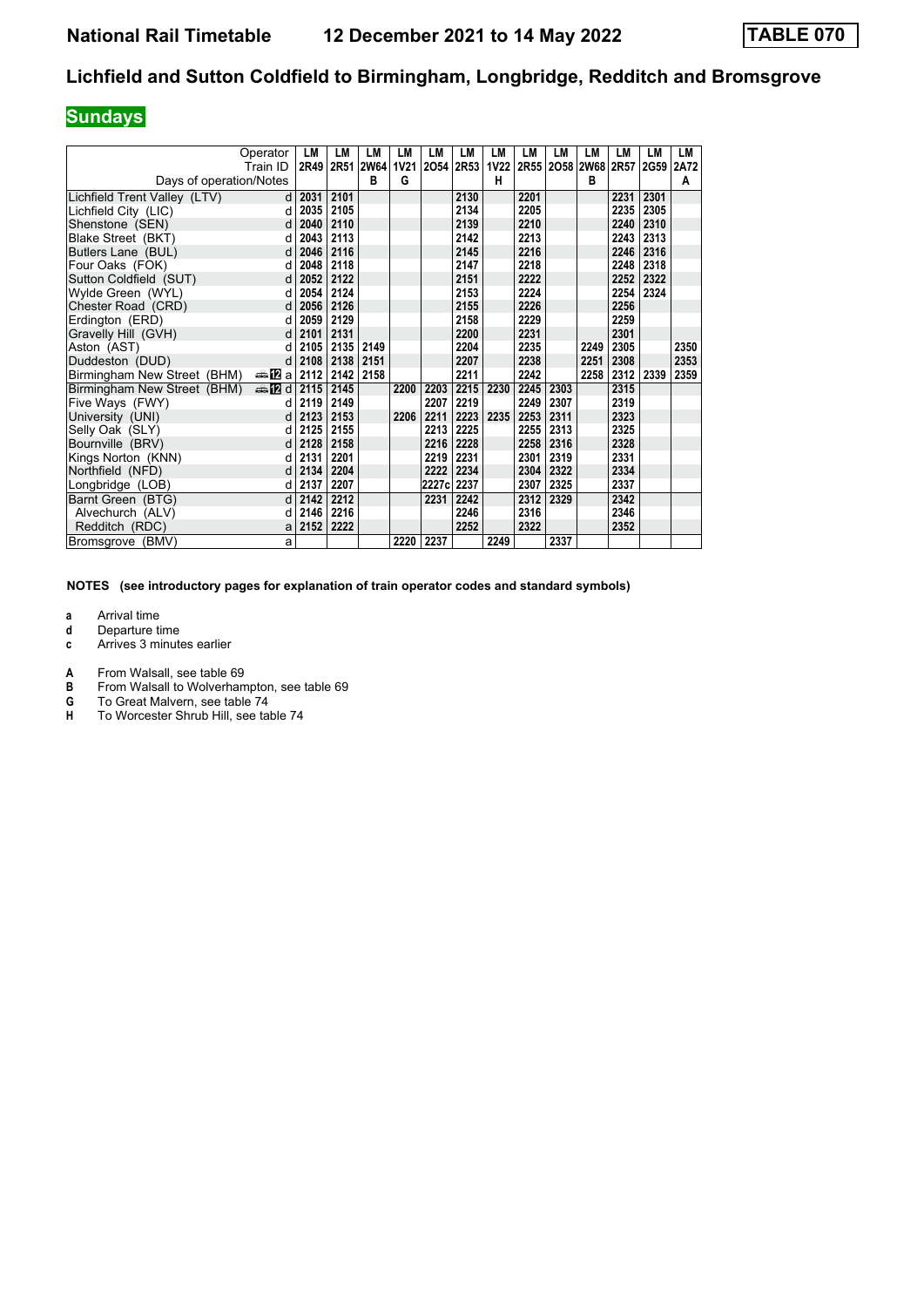#### **Mondays to Fridays**

|                              | Operator   | LМ   | LM         | LМ   | LM    | LM        | LM    | LM               | LМ    | LM   | LM          | LM   | LM         | LМ          | LM         | LM   | LM         | LM          | XC   |
|------------------------------|------------|------|------------|------|-------|-----------|-------|------------------|-------|------|-------------|------|------------|-------------|------------|------|------------|-------------|------|
|                              | Train ID   |      | 2P00 2H03  | 2P01 | 2A01  | 2U02 2P03 |       | 1M <sub>03</sub> | 2A03  | 1M53 | <b>2U04</b> | 2P05 | 2A41       | <b>2U06</b> | 2P07       | 1M41 | 2A99       | <b>2U08</b> | 1L98 |
| Days of operation/Notes      |            |      | А          |      | В     |           |       | c                | D     | Е    |             |      |            |             |            | C    | G          |             | н    |
| 1st Class/Reservations/Bus   |            |      |            |      | П     |           |       |                  | п     |      |             |      | п          |             |            |      |            |             | п    |
| (BMV)<br><b>Bromsgrove</b>   | d          |      |            |      |       |           | 0617  | 0621             |       | 0643 |             | 0651 |            |             | 0719       | 0723 |            |             |      |
| Redditch (RDC)               | d          |      |            |      |       | 0607      |       |                  |       |      | 0632        |      |            | 0702        |            |      |            | 0732        |      |
| Alvechurch (ALV)             | d          |      |            |      |       | 0612      |       |                  |       |      | 0637        |      |            | 0707        |            |      |            | 0737        |      |
| Barnt Green (BTG)            | d          |      |            |      |       | 0618      | 0623  |                  |       |      | 0643        | 0657 |            | 0713        |            |      |            | 0743        |      |
| Longbridge (LOB)             | d          |      |            |      |       | 0622      | 0631f |                  |       |      | 0651c       | 0702 |            |             | 0721 0731c |      |            | 0751c       |      |
| Northfield (NFD)             |            |      |            |      |       | 0624      | 0633  |                  |       |      | 0653        | 0704 |            | 0723        | 0733       |      |            | 0753        |      |
| Kings Norton (KNN)           | o          |      |            |      |       | 0627      | 0636  |                  |       |      | 0656        | 0707 |            | 0726        | 0736       |      |            | 0756        |      |
| Bournville (BRV)             |            |      |            |      |       | 0630      | 0638  |                  |       |      | 0658        | 0709 |            | 0728        | 0738       |      |            | 0758        |      |
| Selly Oak (SLY)              |            |      |            |      |       | 0632      | 0641  |                  |       |      | 0701        | 0712 |            | 0731        | 0741       |      |            | 0801        |      |
| University (UNI)             |            |      |            |      |       | 0635      | 0644  | 0639             |       | 0700 | 0704        | 0715 |            | 0734        | 0744       | 0738 |            | 0804        | 0809 |
| Five Ways (FWY)              |            |      |            |      |       | 0639      | 0648  |                  |       |      | 0708        | 0719 |            | 0738        | 0748       |      |            | 0808        |      |
| Birmingham New Street (BHM)  | a≞MEa      |      |            |      |       | 0642      | 0652  | 0648             |       | 0709 | 0711        | 0722 |            | 0742        | 0752       | 0746 |            | 0812        | 0816 |
| Birmingham New Street (BHM)  | <b>美卫d</b> | 0556 | 0600       | 0625 | 0627  | 0645      | 0655  |                  | 0657  |      | 0715        | 0725 | 0727       | 0746        | 0755       |      | 0757       | 0814        |      |
| Duddeston (DUD)              |            | 0601 | 0605       | 0629 | 0633  | 0649      |       |                  | 0702  |      | 0719        |      | 0732       | 0750        |            |      | 0802       | 0819        |      |
| Aston (AST)                  | d.         | 0604 | 0608a 0632 |      | 0635a | 0652      | 0701  |                  | 0704a |      | 0722        |      | 0731 0734a | 0753        | 0801       |      | 0804a 0822 |             |      |
| Gravelly Hill (GVH)          |            | 0607 |            | 0634 |       | 0656      | 0704  |                  |       |      | 0726        | 0734 |            | 0757        | 0804       |      |            | 0826        |      |
| Erdington (ERD)              | d          | 0610 |            | 0637 |       | 0659      | 0707  |                  |       |      | 0729        | 0737 |            | 0800        | 0807       |      |            | 0829        |      |
| Chester Road (CRD)           |            | 0612 |            | 0639 |       | 0701      | 0709  |                  |       |      | 0731        | 0739 |            | 0802        | 0809       |      |            | 0831        |      |
| Wylde Green (WYL)            |            | 0614 |            | 0642 |       | 0703      | 0711  |                  |       |      | 0733        | 0741 |            | 0804        | 0811       |      |            | 0833        |      |
| Sutton Coldfield (SUT)       |            | 0617 |            | 0645 |       | 0706      | 0714  |                  |       |      | 0736        | 0744 |            | 0807        | 0814       |      |            | 0836        |      |
| Four Oaks (FOK)              |            | 0620 |            | 0648 |       | 0711a     | 0717  |                  |       |      | 0741a       | 0747 |            | 0811a       | 0817       |      |            | 0841a       |      |
| Butlers Lane (BUL)           |            | 0623 |            | 0651 |       |           | 0720  |                  |       |      |             | 0750 |            |             | 0820       |      |            |             |      |
| Blake Street (BKT)           |            | 0625 |            | 0653 |       |           | 0722  |                  |       |      |             | 0752 |            |             | 0822       |      |            |             |      |
| Shenstone (SEN)              |            | 0629 |            | 0656 |       |           | 0726  |                  |       |      |             | 0756 |            |             | 0826       |      |            |             |      |
| Lichfield City (LIC)         |            | 0634 |            | 0702 |       |           | 0733  |                  |       |      |             | 0803 |            |             | 0833       |      |            |             |      |
| Lichfield Trent Valley (LTV) | а          | 0637 |            | 0705 |       |           | 0736  |                  |       |      |             | 0806 |            |             | 0836       |      |            |             |      |

|                              | Operator               | LM        | LM    | LМ   | LM          | XC   | LM    | LM    | LM   | LM          | LM   | LM    | LM   | LM          | XC   | LM               | LМ    | LM   | LM          |
|------------------------------|------------------------|-----------|-------|------|-------------|------|-------|-------|------|-------------|------|-------|------|-------------|------|------------------|-------|------|-------------|
|                              | Train ID               | 2P09 2A07 |       | 1M56 | <b>2U10</b> | 1M00 | 2P11  | 2A09  | 1M57 | <b>2U12</b> | 2P13 | 2A11  | 1M05 | <b>2U14</b> | 1M92 | 2P <sub>15</sub> | 2A13  | 1M58 | <b>2U16</b> |
| Days of operation/Notes      |                        |           | D     | J    |             | Κ    |       | G     | J    |             |      | D     | C    |             | Κ    |                  | G     |      |             |
| 1st Class/Reservations/Bus   |                        |           | п     |      |             | п    |       |       |      |             |      |       |      |             | п    |                  | п     |      |             |
| Bromsgrove (BMV)             | d                      | 0749      |       |      |             |      | 0819  |       | 0842 |             | 0848 |       | 0908 |             |      | 0917             |       | 0943 |             |
| Redditch (RDC)               | d                      |           |       |      | 0802        |      |       |       |      | 0832        |      |       |      | 0902        |      |                  |       |      | 0932        |
| Alvechurch (ALV)             | d                      |           |       |      | 0807        |      |       |       |      | 0837        |      |       |      | 0907        |      |                  |       |      | 0937        |
| Barnt Green (BTG)            | d                      | 0755      |       |      | 0817e       |      |       |       |      | 0843        | 0854 |       |      | 0915c       |      |                  |       |      | 0943        |
| Longbridge (LOB)             | d                      | 0801      |       |      | 0822        |      | 0831c |       |      | 0851c       | 0901 |       |      | 0921        |      | 0931e            |       |      | 0951c       |
| Northfield (NFD)             |                        | 0803      |       |      | 0824        |      | 0833  |       |      | 0853        | 0903 |       |      | 0923        |      | 0933             |       |      | 0953        |
| Kings Norton (KNN)           |                        | 0806      |       |      | 0826        |      | 0836  |       |      | 0856        | 0906 |       |      | 0926        |      | 0936             |       |      | 0956        |
| Bournville (BRV)             | d                      | 0808      |       |      | 0828        |      | 0838  |       |      | 0858        | 0908 |       |      | 0928        |      | 0938             |       |      | 0958        |
| Selly Oak (SLY)              |                        | 0811      |       |      | 0831        |      | 0841  |       |      | 0901        | 0911 |       |      | 0931        |      | 0941             |       |      | 1001        |
| University (UNI)             |                        | 0814      |       | 0827 | 0834        | 0839 | 0844  |       | 0900 | 0904        | 0914 |       |      | 0934        | 0939 | 0944             |       | 1000 | 1004        |
| Five Ways (FWY)              | d                      | 0818      |       |      | 0838        |      | 0848  |       |      | 0908        | 0918 |       |      | 0938        |      | 0948             |       |      | 1008        |
| Birmingham New Street (BHM)  | ana <mark>na</mark> ⊡a | 0822      |       | 0838 | 0842        | 0845 | 0852  |       | 0909 | 0912        | 0922 |       | 0937 | 0942        | 0945 | 0952             |       | 1008 | 1012        |
| Birmingham New Street (BHM)  | <b>⊯ 12</b> d          | 0825      | 0827  |      | 0845        |      | 0855  | 0857  |      | 0915        | 0925 | 0927  |      | 0945        |      | 0955             | 0957  |      | 1015        |
| Duddeston (DUD)              | d                      |           | 0832  |      | 0849        |      |       | 0902  |      | 0919        |      | 0932  |      | 0949        |      |                  | 1002  |      | 1019        |
| Aston (AST)                  | d                      | 0831      | 0835a |      | 0852        |      | 0901  | 0904a |      | 0922        | 0931 | 0934a |      | 0952        |      | 1001             | 1004a |      | 1022        |
| Gravelly Hill (GVH)          |                        | 0834      |       |      | 0856        |      | 0904  |       |      | 0926        | 0934 |       |      | 0956        |      | 1004             |       |      | 1026        |
| Erdington (ERD)              | d                      | 0837      |       |      | 0859        |      | 0907  |       |      | 0929        | 0937 |       |      | 0959        |      | 1007             |       |      | 1029        |
| Chester Road (CRD)           | d                      | 0839      |       |      | 0901        |      | 0909  |       |      | 0931        | 0939 |       |      | 1001        |      | 1009             |       |      | 1031        |
| Wylde Green (WYL)            | d                      | 0841      |       |      | 0903        |      | 0911  |       |      | 0933        | 0941 |       |      | 1003        |      | 1011             |       |      | 1033        |
| Sutton Coldfield (SUT)       | d                      | 0844      |       |      | 0906        |      | 0914  |       |      | 0936        | 0944 |       |      | 1006        |      | 1014             |       |      | 1036        |
| Four Oaks (FOK)              |                        | 0847      |       |      | 0911a       |      | 0917  |       |      | 0941a       | 0947 |       |      | 1011a       |      | 1017             |       |      | 1041a       |
| Butlers Lane (BUL)           | d                      | 0850      |       |      |             |      | 0920  |       |      |             | 0950 |       |      |             |      | 1020             |       |      |             |
| Blake Street (BKT)           | d                      | 0852      |       |      |             |      | 0922  |       |      |             | 0952 |       |      |             |      | 1022             |       |      |             |
| Shenstone (SEN)              |                        | 0856      |       |      |             |      | 0926  |       |      |             | 0956 |       |      |             |      | 1026             |       |      |             |
| Lichfield City (LIC)         | d                      | 0903      |       |      |             |      | 0933  |       |      |             | 1003 |       |      |             |      | 1033             |       |      |             |
| Lichfield Trent Valley (LTV) | a                      | 0906      |       |      |             |      | 0936  |       |      |             | 1006 |       |      |             |      | 1036             |       |      |             |

**NOTES (see introductory pages for explanation of train operator codes and standard symbols)**

**a** Arrival time

**d** Departure time

**c** Arrives 3 minutes earlier

**e** Arrives 5 minutes earlier<br>**f** Arrives 4 minutes earlier

**f** Arrives 4 minutes earlier

- **H** From Bristol Temple Meads to Stansted Airport, see table 54
- **-** From Hereford, see table 74<br>**K** From Cardiff Central to Nottin
	- From Cardiff Central to Nottingham, see table 56
- **A** From Wolverhampton to Rugeley Trent Valley, see table 69<br>**B** From Birmingham International to Walsall, see table 69
- From Birmingham International to Walsall, see table 69
- **C** From Great Malvern, see table 74
- **D** To Walsall, see table 69<br>**E** From Worcester Shrub H
- **E** From Worcester Shrub Hill, see table 74<br>**F** From Crewe to Walsall, see table 69
- **F** From Crewe to Walsall, see table 69<br>**G** From Wolverhampton to Walsall, see
- From Wolverhampton to Walsall, see table 69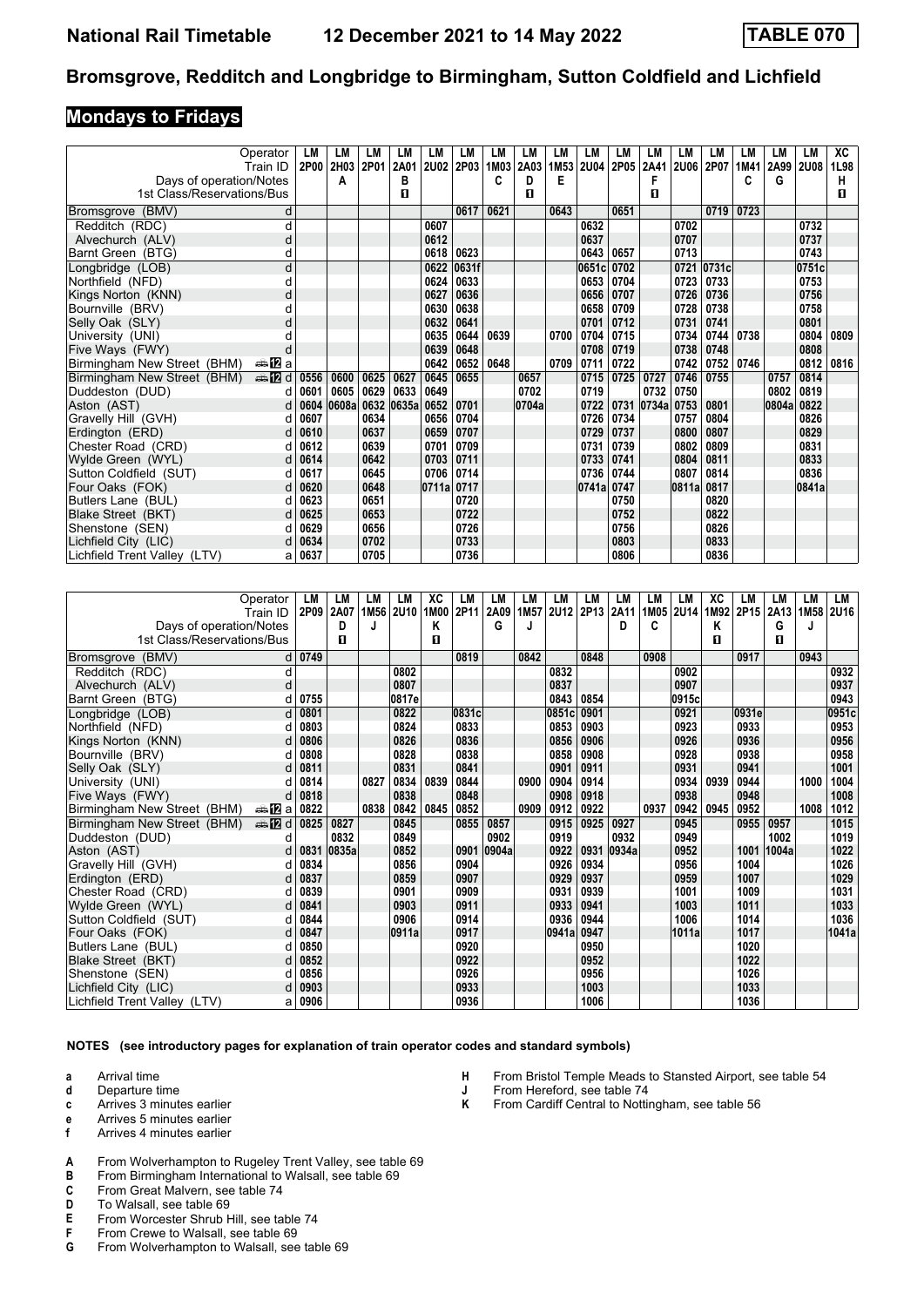## **Mondays to Fridays**

|                              | Operator        | LМ   | LM    | LM        | XC   | LM     | LM    | LM   | LM    | LM   | LM    | LM          | ХC   | LM     | LM    | <b>LM</b> | LM     | LM   | LM    |
|------------------------------|-----------------|------|-------|-----------|------|--------|-------|------|-------|------|-------|-------------|------|--------|-------|-----------|--------|------|-------|
|                              | Train ID        | 2P17 |       | 2A15 2U18 | 1M01 | 2P19   | 2A17  | 1M59 | 2U20  | 2P21 | 2A19  | <b>2U22</b> | 1M60 | 2P23   | 2A21  | 1M61      | 2U24   | 2P25 | 2A23  |
| Days of operation/Notes      |                 |      | D     |           | Κ    |        | G     |      |       |      | D     |             | Κ    |        | G     | J         |        |      | D     |
| 1st Class/Reservations/Bus   |                 |      |       |           | п    |        | п     |      |       |      | п     |             | П    |        | п     |           |        |      | п     |
| (BMV)<br><b>Bromsgrove</b>   |                 | 0948 |       |           |      | 1019   |       | 1043 |       | 1048 |       |             |      | 1119   |       | 1143      |        | 1148 |       |
| Redditch (RDC)               | d               |      |       | 1002      |      |        |       |      | 1032  |      |       | 1102        |      |        |       |           | 1132   |      |       |
| Alvechurch (ALV)             | d               |      |       | 1007      |      |        |       |      | 1037  |      |       | 1107        |      |        |       |           | 1137   |      |       |
| Barnt Green (BTG)            |                 | 0954 |       | 1013      |      |        |       |      | 1043  | 1054 |       | 1113        |      |        |       |           | 1143   | 1154 |       |
| Longbridge (LOB)             | d               | 1001 |       | 1021      |      | 1031cl |       |      | 1051c | 1101 |       | 1121c       |      | 1131cl |       |           | 1151cl | 1201 |       |
| Northfield (NFD)             |                 | 1003 |       | 1023      |      | 1033   |       |      | 1053  | 1103 |       | 1123        |      | 1133   |       |           | 1153   | 1203 |       |
| Kings Norton (KNN)           |                 | 1006 |       | 1026      |      | 1035   |       |      | 1056  | 1106 |       | 1126        |      | 1136   |       |           | 1156   | 1206 |       |
| Bournville (BRV)             |                 | 1008 |       | 1028      |      | 1038   |       |      | 1058  | 1108 |       | 1128        |      | 1138   |       |           | 1158   | 1208 |       |
| Selly Oak (SLY)              |                 | 1011 |       | 1031      |      | 1041   |       |      | 1101  | 1111 |       | 1131        |      | 1141   |       |           | 1201   | 1211 |       |
| University (UNI)             |                 | 1014 |       | 1034      | 1039 | 1043   |       | 1100 | 1104  | 1114 |       | 1134        | 1139 | 1144   |       | 1200      | 1204   | 1214 |       |
| Five Ways (FWY)              |                 | 1018 |       | 1038      |      | 1047   |       |      | 1108  | 1118 |       | 1138        |      | 1148   |       |           | 1208   | 1218 |       |
| Birmingham New Street (BHM)  | a≞MEa           | 1022 |       | 1042      | 1045 | 1052   |       | 1109 | 1112  | 1122 |       | 1142        | 1145 | 1152   |       | 1208      | 1212   | 1222 |       |
| Birmingham New Street (BHM)  | dan <b>in</b> d | 1025 | 1027  | 1045      |      | 1055   | 1057  |      | 1115  | 1125 | 1127  | 1145        |      | 1155   | 1157  |           | 1215   | 1225 | 1227  |
| Duddeston (DUD)              | d               |      | 1032  | 1049      |      |        | 1102  |      | 1119  |      | 1132  | 1149        |      |        | 1202  |           | 1219   |      | 1232  |
| Aston (AST)                  |                 | 1031 | 1034a | 1052      |      | 1101   | 1104a |      | 1122  | 1131 | 1134a | 1152        |      | 1201   | 1204a |           | 1222   | 1231 | 1234a |
| Gravelly Hill (GVH)          |                 | 1034 |       | 1056      |      | 1104   |       |      | 1126  | 1134 |       | 1156        |      | 1204   |       |           | 1226   | 1234 |       |
| Erdington (ERD)              | d               | 1037 |       | 1059      |      | 1107   |       |      | 1129  | 1137 |       | 1159        |      | 1207   |       |           | 1229   | 1237 |       |
| Chester Road (CRD)           |                 | 1039 |       | 1101      |      | 1109   |       |      | 1131  | 1139 |       | 1201        |      | 1209   |       |           | 1231   | 1239 |       |
| Wylde Green (WYL)            | d               | 1041 |       | 1103      |      | 1111   |       |      | 1133  | 1141 |       | 1203        |      | 1211   |       |           | 1233   | 1241 |       |
| Sutton Coldfield (SUT)       |                 | 1044 |       | 1106      |      | 1114   |       |      | 1136  | 1144 |       | 1206        |      | 1214   |       |           | 1236   | 1244 |       |
| Four Oaks (FOK)              | d               | 1047 |       | 1111a     |      | 1117   |       |      | 1141a | 1147 |       | 1211a       |      | 1217   |       |           | 1241a  | 1247 |       |
| Butlers Lane (BUL)           |                 | 1050 |       |           |      | 1120   |       |      |       | 1150 |       |             |      | 1220   |       |           |        | 1250 |       |
| Blake Street (BKT)           | d               | 1052 |       |           |      | 1122   |       |      |       | 1152 |       |             |      | 1222   |       |           |        | 1252 |       |
| Shenstone (SEN)              |                 | 1056 |       |           |      | 1126   |       |      |       | 1156 |       |             |      | 1226   |       |           |        | 1256 |       |
| Lichfield City (LIC)         |                 | 1103 |       |           |      | 1133   |       |      |       | 1203 |       |             |      | 1233   |       |           |        | 1303 |       |
| Lichfield Trent Valley (LTV) | а               | 1106 |       |           |      | 1136   |       |      |       | 1206 |       |             |      | 1236   |       |           |        | 1306 |       |

|                              | Operator               | LM    | XC   | LМ    | LM    | LM   | LM          | LM   | LM    | LM          | XC   | LM    | LM    | LM   | LM          | LM   | LМ    | LM    | XC   |
|------------------------------|------------------------|-------|------|-------|-------|------|-------------|------|-------|-------------|------|-------|-------|------|-------------|------|-------|-------|------|
|                              | Train ID               | 2U26  | 1M94 | 2P27  | 2A25  | 1M63 | <b>2U28</b> | 2P29 | 2A27  | <b>2U30</b> | 1M64 | 2P31  | 2A29  | 1M66 | <b>2U32</b> | 2P33 | 2A31  | 2U34  | 1M99 |
| Days of operation/Notes      |                        |       | Κ    |       | G     |      |             |      | D     |             | Κ    |       | G     | J    |             |      | D     |       | Κ    |
| 1st Class/Reservations/Bus   |                        |       | п    |       |       |      |             |      | п     |             | п    |       | п     |      |             |      | п     |       | п    |
| Bromsgrove (BMV)             | d                      |       |      | 1219  |       | 1243 |             | 1248 |       |             |      | 1319  |       | 1342 |             | 1348 |       |       |      |
| Redditch (RDC)               | d                      | 1202  |      |       |       |      | 1232        |      |       | 1302        |      |       |       |      | 1332        |      |       | 1402  |      |
| Alvechurch (ALV)             | d                      | 1207  |      |       |       |      | 1237        |      |       | 1307        |      |       |       |      | 1337        |      |       | 1407  |      |
| Barnt Green (BTG)            | d                      | 1215c |      |       |       |      | 1243        | 1254 |       | 1313        |      |       |       |      | 1343        | 1354 |       | 1416f |      |
| Longbridge (LOB)             | d                      | 1221  |      | 1231c |       |      | 1251c       | 1301 |       | 1321        |      | 1331c |       |      | 1351c       | 1401 |       | 1421  |      |
| Northfield (NFD)             |                        | 1223  |      | 1233  |       |      | 1253        | 1303 |       | 1323        |      | 1333  |       |      | 1353        | 1403 |       | 1423  |      |
| Kings Norton (KNN)           |                        | 1226  |      | 1236  |       |      | 1256        | 1306 |       | 1326        |      | 1336  |       |      | 1356        | 1406 |       | 1426  |      |
| Bournville (BRV)             |                        | 1228  |      | 1238  |       |      | 1258        | 1308 |       | 1328        |      | 1338  |       |      | 1358        | 1408 |       | 1428  |      |
| Selly Oak (SLY)              |                        | 1231  |      | 1241  |       |      | 1301        | 1311 |       | 1331        |      | 1341  |       |      | 1401        | 1411 |       | 1431  |      |
| University (UNI)             | d                      | 1234  | 1239 | 1244  |       | 1300 | 1304        | 1314 |       | 1334        | 1339 | 1344  |       | 1400 | 1404        | 1414 |       | 1434  | 1439 |
| Five Ways (FWY)              |                        | 1238  |      | 1248  |       |      | 1308        | 1318 |       | 1338        |      | 1348  |       |      | 1408        | 1418 |       | 1438  |      |
| Birmingham New Street (BHM)  | ana <mark>na</mark> ⊡a | 1242  | 1245 | 1252  |       | 1310 | 1312        | 1322 |       | 1342        | 1345 | 1352  |       | 1409 | 1412        | 1422 |       | 1442  | 1445 |
| Birmingham New Street (BHM)  | d <b>lan</b> and       | 1245  |      | 1255  | 1257  |      | 1315        | 1325 | 1327  | 1345        |      | 1355  | 1357  |      | 1415        | 1425 | 1427  | 1445  |      |
| Duddeston (DUD)              |                        | 1249  |      |       | 1302  |      | 1319        |      | 1332  | 1349        |      |       | 1402  |      | 1419        |      | 1432  | 1449  |      |
| Aston (AST)                  |                        | 1252  |      | 1301  | 1304a |      | 1322        | 1331 | 1334a | 1352        |      | 1401  | 1404a |      | 1422        | 1431 | 1434a | 1452  |      |
| Gravelly Hill (GVH)          |                        | 1256  |      | 1304  |       |      | 1326        | 1334 |       | 1356        |      | 1404  |       |      | 1426        | 1434 |       | 1456  |      |
| Erdington (ERD)              | d                      | 1259  |      | 1307  |       |      | 1329        | 1337 |       | 1359        |      | 1407  |       |      | 1429        | 1437 |       | 1459  |      |
| Chester Road (CRD)           |                        | 1301  |      | 1309  |       |      | 1331        | 1339 |       | 1401        |      | 1409  |       |      | 1431        | 1439 |       | 1501  |      |
| Wylde Green (WYL)            | d                      | 1303  |      | 1311  |       |      | 1333        | 1341 |       | 1403        |      | 1411  |       |      | 1433        | 1441 |       | 1503  |      |
| Sutton Coldfield (SUT)       |                        | 1306  |      | 1314  |       |      | 1336        | 1344 |       | 1406        |      | 1414  |       |      | 1436        | 1444 |       | 1506  |      |
| Four Oaks (FOK)              | d                      | 1311a |      | 1317  |       |      | 1341a       | 1347 |       | 1411a       |      | 1417  |       |      | 1441a       | 1447 |       | 1511a |      |
| Butlers Lane (BUL)           | d                      |       |      | 1320  |       |      |             | 1350 |       |             |      | 1420  |       |      |             | 1450 |       |       |      |
| Blake Street (BKT)           | d                      |       |      | 1322  |       |      |             | 1352 |       |             |      | 1422  |       |      |             | 1452 |       |       |      |
| Shenstone (SEN)              | d                      |       |      | 1326  |       |      |             | 1356 |       |             |      | 1426  |       |      |             | 1456 |       |       |      |
| Lichfield City (LIC)         | d                      |       |      | 1333  |       |      |             | 1403 |       |             |      | 1433  |       |      |             | 1503 |       |       |      |
| Lichfield Trent Valley (LTV) | а                      |       |      | 1336  |       |      |             | 1406 |       |             |      | 1436  |       |      |             | 1506 |       |       |      |

**NOTES (see introductory pages for explanation of train operator codes and standard symbols)**

**a** Arrival time

**d** Departure time

**c** Arrives 3 minutes earlier<br>**f** Arrives 4 minutes earlier

**f** Arrives 4 minutes earlier

**D** To Walsall, see table 69<br>**G** From Wolverhampton to **4** From Wolverhampton to Walsall, see table 69<br>**J** From Hereford, see table 74

**-** From Hereford, see table 74<br>**K** From Cardiff Central to Nottin

From Cardiff Central to Nottingham, see table 56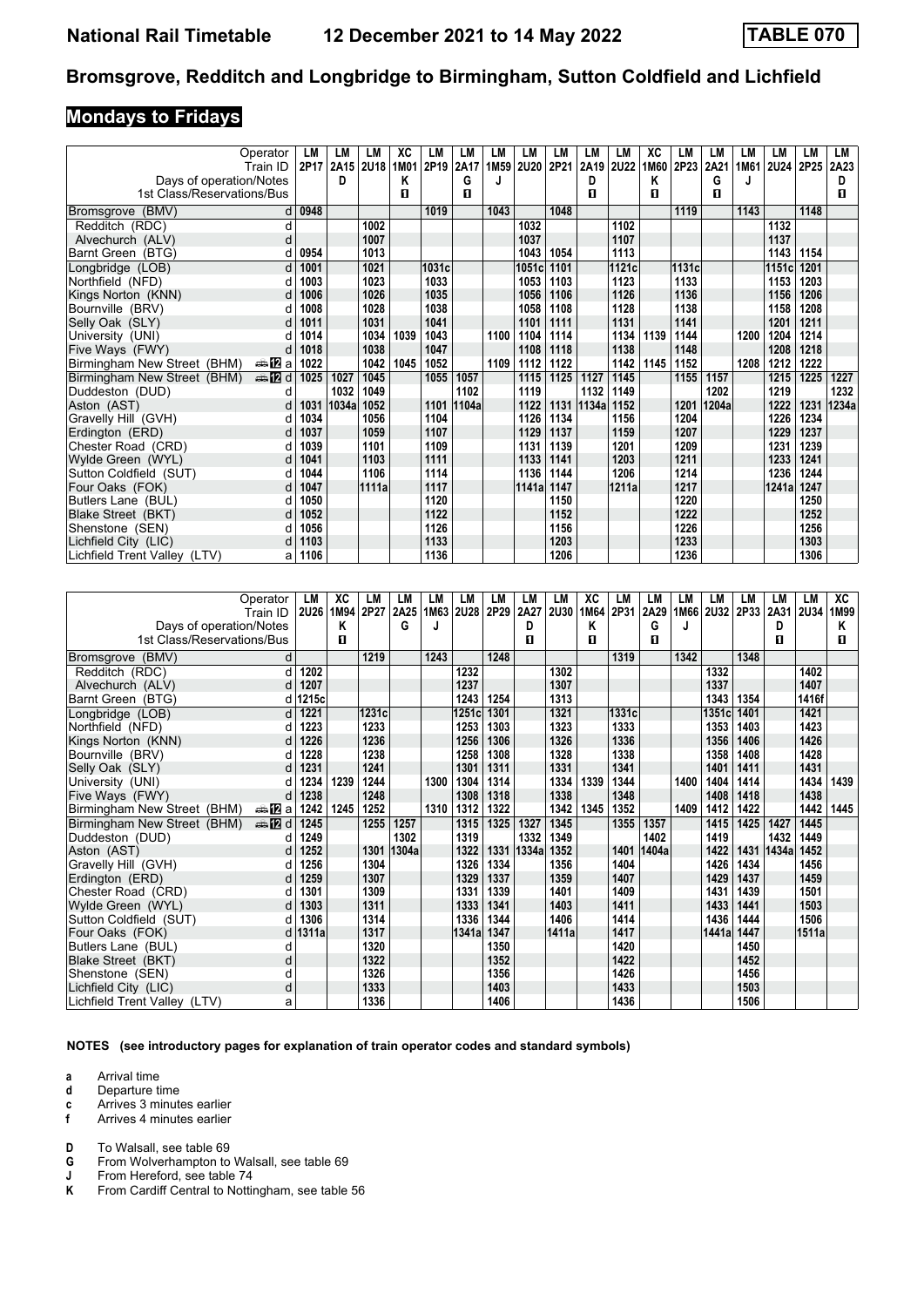#### **Mondays to Fridays**

|                              | Operator      | LM    | LM        | LM   | LM          | LM   | LМ    | LM    | XC   | LМ    | LM    | LM   | LM          | LM   | LM    | LM          | ХC   | LM    | LM    |
|------------------------------|---------------|-------|-----------|------|-------------|------|-------|-------|------|-------|-------|------|-------------|------|-------|-------------|------|-------|-------|
|                              | Train ID      |       | 2P35 2A33 | 1M67 | <b>2U36</b> | 2P37 | 2A35  | 2U38  | 1M68 | 2P39  | 2A37  | 1M89 | <b>2U40</b> | 2P41 | 2A39  | <b>2U42</b> | 1M98 | 2P43  | 2A41  |
| Days of operation/Notes      |               |       | G         |      |             |      | D     |       | Κ    |       | G     | J    |             |      | D     |             | Κ    |       | G     |
| 1st Class/Reservations/Bus   |               |       | п         |      |             |      |       |       | п    |       | п     |      |             |      |       |             | п    |       | п     |
| (BMV)<br><b>Bromsgrove</b>   | d             | 1419  |           | 1443 |             | 1448 |       |       |      | 1518  |       | 1543 |             | 1551 |       |             |      | 1619  |       |
| Redditch (RDC)               | d             |       |           |      | 1432        |      |       | 1502  |      |       |       |      | 1532        |      |       | 1602        |      |       |       |
| Alvechurch (ALV)             | d             |       |           |      | 1437        |      |       | 1507  |      |       |       |      | 1537        |      |       | 1607        |      |       |       |
| Barnt Green (BTG)            | d             |       |           |      | 1443        | 1454 |       | 1515c |      |       |       |      | 1543        | 1557 |       | 1613        |      |       |       |
| Longbridge (LOB)             | d             | 1431c |           |      | 1451c       | 1501 |       | 1521  |      | 1531f |       |      | 1551c       | 1601 |       | 1621c       |      | 1631c |       |
| Northfield (NFD)             |               | 1433  |           |      | 1453        | 1503 |       | 1523  |      | 1533  |       |      | 1553        | 1603 |       | 1623        |      | 1633  |       |
| Kings Norton (KNN)           |               | 1436  |           |      | 1456        | 1506 |       | 1526  |      | 1536  |       |      | 1556        | 1606 |       | 1626        |      | 1636  |       |
| Bournville (BRV)             |               | 1438  |           |      | 1458        | 1508 |       | 1528  |      | 1538  |       |      | 1558        | 1608 |       | 1628        |      | 1638  |       |
| Selly Oak (SLY)              |               | 1441  |           |      | 1501        | 1511 |       | 1531  |      | 1541  |       |      | 1601        | 1611 |       | 1631        |      | 1641  |       |
| University (UNI)             |               | 1444  |           | 1500 | 1504        | 1514 |       | 1534  | 1539 | 1544  |       | 1600 | 1604        | 1614 |       | 1634        | 1639 | 1644  |       |
| Five Ways (FWY)              |               | 1448  |           |      | 1508        | 1518 |       | 1538  |      | 1548  |       |      | 1608        | 1618 |       | 1638        |      | 1648  |       |
| Birmingham New Street (BHM)  | a≞MEa         | 1452  |           | 1509 | 1512        | 1522 |       | 1542  | 1545 | 1552  |       | 1610 | 1612        | 1622 |       | 1642        | 1645 | 1652  |       |
| Birmingham New Street (BHM)  | <b>⊯ 12</b> d | 1455  | 1457      |      | 1515        | 1525 | 1527  | 1545  |      | 1555  | 1557  |      | 1615        | 1625 | 1627  | 1645        |      | 1655  | 1657  |
| Duddeston (DUD)              | d             |       | 1502      |      | 1519        |      | 1532  | 1549  |      |       | 1602  |      | 1619        |      | 1632  | 1649        |      |       | 1702  |
| Aston (AST)                  |               | 1501  | 1504a     |      | 1522        | 1531 | 1534a | 1552  |      | 1601  | 1604a |      | 1622        | 1631 | 1634a | 1652        |      | 1701  | 1704a |
| Gravelly Hill (GVH)          |               | 1504  |           |      | 1526        | 1534 |       | 1556  |      | 1604  |       |      | 1626        | 1634 |       | 1656        |      | 1704  |       |
| Erdington (ERD)              | d             | 1507  |           |      | 1529        | 1537 |       | 1559  |      | 1607  |       |      | 1629        | 1637 |       | 1659        |      | 1707  |       |
| Chester Road (CRD)           |               | 1509  |           |      | 1531        | 1539 |       | 1601  |      | 1609  |       |      | 1631        | 1639 |       | 1701        |      | 1709  |       |
| Wylde Green (WYL)            | d             | 1511  |           |      | 1533        | 1541 |       | 1603  |      | 1611  |       |      | 1633        | 1641 |       | 1703        |      | 1711  |       |
| Sutton Coldfield (SUT)       |               | 1514  |           |      | 1536        | 1544 |       | 1606  |      | 1614  |       |      | 1636        | 1644 |       | 1706        |      | 1714  |       |
| Four Oaks (FOK)              |               | 1517  |           |      | 1541a       | 1547 |       | 1611a |      | 1617  |       |      | 1641a       | 1647 |       | 1711a       |      | 1717  |       |
| Butlers Lane (BUL)           |               | 1520  |           |      |             | 1550 |       |       |      | 1620  |       |      |             | 1650 |       |             |      | 1720  |       |
| Blake Street (BKT)           |               | 1522  |           |      |             | 1552 |       |       |      | 1622  |       |      |             | 1652 |       |             |      | 1722  |       |
| Shenstone (SEN)              |               | 1526  |           |      |             | 1556 |       |       |      | 1626  |       |      |             | 1656 |       |             |      | 1726  |       |
| Lichfield City (LIC)         |               | 1533  |           |      |             | 1603 |       |       |      | 1633  |       |      |             | 1703 |       |             |      | 1733  |       |
| Lichfield Trent Valley (LTV) | а             | 1536  |           |      |             | 1606 |       |       |      | 1636  |       |      |             | 1706 |       |             |      | 1736  |       |

|                              | Operator        | LM        | LM   | LM   | LM    | LM        | XC   | LM    | LM    | LМ   | LM          | LM    | LM         | LM    | XC   | LM     | LМ    | LM   | LM          |
|------------------------------|-----------------|-----------|------|------|-------|-----------|------|-------|-------|------|-------------|-------|------------|-------|------|--------|-------|------|-------------|
|                              | Train ID        | 2U44 1M72 |      | 2P45 | 2A43  | 2U46 1M73 |      | 2P47  | 2A45  | 1M92 | <b>2U48</b> | 2P49  | 2A47       | 2U50  | 1M75 | 2P51   | 2A49  | 1M76 | <b>2U52</b> |
| Days of operation/Notes      |                 |           | J    |      | D     |           | Κ    |       | G     |      |             |       | D          |       | Κ    |        | G     | J    |             |
| 1st Class/Reservations/Bus   |                 |           |      |      |       |           | п    |       |       |      |             |       |            |       | п    |        |       |      |             |
| Bromsgrove (BMV)             | d               |           | 1643 | 1648 |       |           |      | 1719  |       | 1742 |             | 1748  |            |       |      | 1819   |       | 1842 |             |
| Redditch (RDC)               | d               | 1632      |      |      |       | 1702      |      |       |       |      | 1732        |       |            | 1802  |      |        |       |      | 1832        |
| Alvechurch (ALV)             | d               | 1637      |      |      |       | 1707      |      |       |       |      | 1737        |       |            | 1807  |      |        |       |      | 1837        |
| Barnt Green (BTG)            | d               | 1643      | 1650 | 1654 |       | 1713      |      |       |       |      | 1743        | 1754  |            | 1814  |      |        |       |      | 1843        |
| Longbridge (LOB)             |                 | d 1651c   |      | 1701 |       | 1721c     |      | 1731c |       |      | 1751c       | 1801c |            | 1821  |      | 1831cl |       |      | 1851c       |
| Northfield (NFD)             |                 | 1653      |      | 1703 |       | 1723      |      | 1733  |       |      | 1753        | 1803  |            | 1823  |      | 1833   |       |      | 1853        |
| Kings Norton (KNN)           |                 | 1656      |      | 1706 |       | 1726      |      | 1736  |       |      | 1756        | 1806  |            | 1826  |      | 1836   |       |      | 1856        |
| Bournville (BRV)             |                 | 1658      |      | 1708 |       | 1728      |      | 1738  |       |      | 1758        | 1808  |            | 1828  |      | 1838   |       |      | 1858        |
| Selly Oak (SLY)              |                 | 1701      |      | 1711 |       | 1731      |      | 1741  |       |      | 1801        | 1811  |            | 1831  |      | 1841   |       |      | 1901        |
| University (UNI)             |                 | 1704      | 1700 | 1714 |       | 1734      | 1739 | 1744  |       | 1800 | 1804        | 1814  |            | 1834  | 1839 | 1844   |       | 1900 | 1904        |
| Five Ways (FWY)              |                 | 1708      |      | 1718 |       | 1738      |      | 1748  |       |      | 1808        | 1818  |            | 1838  |      | 1848   |       |      | 1908        |
| Birmingham New Street (BHM)  | a≞172 a         | 1712      | 1710 | 1722 |       | 1742      | 1745 | 1752  |       | 1809 | 1812        | 1822  |            | 1842  | 1845 | 1852   |       | 1909 | 1912        |
| Birmingham New Street (BHM)  | dan <b>in</b> d | 1715      |      | 1725 | 1727  | 1745      |      | 1755  | 1757  |      | 1815        | 1825  | 1827       | 1845  |      | 1855   | 1857  |      | 1915        |
| Duddeston (DUD)              |                 | 1719      |      |      | 1732  | 1749      |      |       | 1802  |      | 1819        |       | 1832       | 1849  |      |        | 1902  |      | 1919        |
| Aston (AST)                  |                 | 1722      |      | 1731 | 1734a | 1752      |      | 1801  | 1804a |      | 1822        |       | 1831 1834a | 1852  |      | 1901   | 1904a |      | 1922        |
| Gravelly Hill (GVH)          |                 | 1726      |      | 1734 |       | 1756      |      | 1804  |       |      | 1826        | 1834  |            | 1856  |      | 1904   |       |      | 1926        |
| Erdington (ERD)              | d               | 1729      |      | 1737 |       | 1759      |      | 1807  |       |      | 1829        | 1837  |            | 1859  |      | 1907   |       |      | 1929        |
| Chester Road (CRD)           |                 | 1731      |      | 1739 |       | 1801      |      | 1809  |       |      | 1831        | 1839  |            | 1901  |      | 1909   |       |      | 1931        |
| Wylde Green (WYL)            | d               | 1733      |      | 1741 |       | 1803      |      | 1811  |       |      | 1833        | 1841  |            | 1903  |      | 1911   |       |      | 1933        |
| Sutton Coldfield (SUT)       |                 | 1736      |      | 1744 |       | 1806      |      | 1814  |       |      | 1836        | 1844  |            | 1906  |      | 1914   |       |      | 1936        |
| Four Oaks (FOK)              |                 | d 1741a   |      | 1747 |       | 1811a     |      | 1817  |       |      | 1841a       | 1847  |            | 1911a |      | 1917   |       |      | 1941a       |
| Butlers Lane (BUL)           | d               |           |      | 1750 |       |           |      | 1820  |       |      |             | 1850  |            |       |      | 1920   |       |      |             |
| Blake Street (BKT)           | d               |           |      | 1752 |       |           |      | 1822  |       |      |             | 1852  |            |       |      | 1922   |       |      |             |
| Shenstone (SEN)              | d               |           |      | 1756 |       |           |      | 1826  |       |      |             | 1856  |            |       |      | 1926   |       |      |             |
| Lichfield City (LIC)         | d               |           |      | 1803 |       |           |      | 1833  |       |      |             | 1903  |            |       |      | 1933   |       |      |             |
| Lichfield Trent Valley (LTV) | a               |           |      | 1806 |       |           |      | 1836  |       |      |             | 1906  |            |       |      | 1936   |       |      |             |

**NOTES (see introductory pages for explanation of train operator codes and standard symbols)**

**a** Arrival time

**d** Departure time

**c** Arrives 3 minutes earlier<br>**f** Arrives 4 minutes earlier

**f** Arrives 4 minutes earlier

**D** To Walsall, see table 69<br>**G** From Wolverhampton to **4** From Wolverhampton to Walsall, see table 69<br>**J** From Hereford, see table 74

**-** From Hereford, see table 74<br>**K** From Cardiff Central to Nottin

From Cardiff Central to Nottingham, see table 56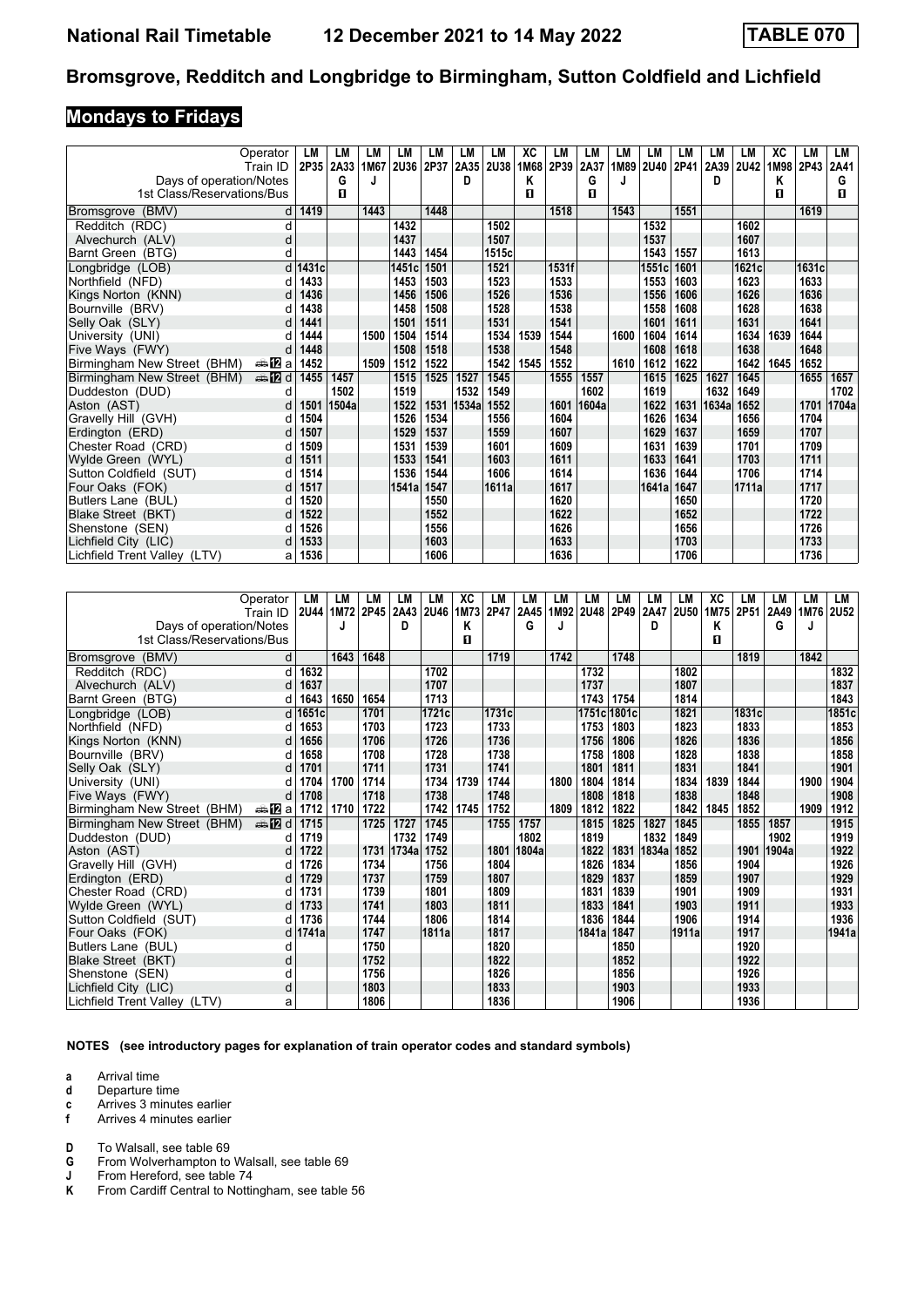## **Mondays to Fridays**

|                              | Operator      | LM        | LM    | LМ   | LM          | XC   | LM    | LM    | LM          | LМ   | LM    | LM   | LM          | XC   | LM    | LM         | LM          | LM        | LM         |
|------------------------------|---------------|-----------|-------|------|-------------|------|-------|-------|-------------|------|-------|------|-------------|------|-------|------------|-------------|-----------|------------|
|                              | Train ID      | 2P53 2A51 |       | 1M80 | <b>2U54</b> | 1M95 | 2P55  | 2A53  | <b>2U56</b> | 1M78 | 2A55  | 2P57 | <b>2U58</b> | 1M84 | 2P59  | 2A57       | <b>2U60</b> | 2P61      | 1M82       |
| Days of operation/Notes      |               |           | D     | Е    |             | Κ    |       | G     |             |      | D     |      |             | Κ    |       | G          |             |           |            |
| 1st Class/Reservations/Bus   |               |           | п     |      |             | п    |       |       |             |      |       |      |             | п    |       |            |             |           |            |
| (BMV)<br><b>Bromsgrove</b>   | d             | 1848      |       | 1908 |             |      | 1919  |       |             | 1947 |       | 1951 |             |      | 2019  |            |             | 2048      | 2052       |
| Redditch (RDC)               | d             |           |       |      | 1902        |      |       |       | 1932        |      |       |      | 2002        |      |       |            | 2032        |           |            |
| Alvechurch (ALV)             | d             |           |       |      | 1907        |      |       |       | 1937        |      |       |      | 2007        |      |       |            | 2037        |           |            |
| Barnt Green (BTG)            | d             | 1854      |       |      | 1916f       |      |       |       | 1943        |      |       | 1957 | 2013        |      |       |            | 2043 2054   |           |            |
| Longbridge (LOB)             | d             | 1901      |       |      | 1921        |      | 1931c |       | 1951c       |      |       | 2001 | 2019        |      | 2031c |            | 2051c 2101c |           |            |
| Northfield (NFD)             | d             | 1903      |       |      | 1923        |      | 1933  |       | 1953        |      |       | 2003 | 2021        |      | 2033  |            |             | 2053 2103 |            |
| Kings Norton (KNN)           | d             | 1906      |       |      | 1926        |      | 1936  |       | 1956        |      |       | 2006 | 2024        |      | 2036  |            | 2056        | 2106      |            |
| Bournville (BRV)             | d             | 1908      |       |      | 1928        |      | 1938  |       | 1958        |      |       | 2008 | 2026        |      | 2038  |            | 2058        | 2108      |            |
| Selly Oak (SLY)              | d             | 1911      |       |      | 1931        |      | 1941  |       | 2001        |      |       | 2011 | 2029        |      | 2041  |            | 2101        | 2111      |            |
| University (UNI)             |               | 1914      |       | 1924 | 1934        | 1939 | 1944  |       | 2004        | 2009 |       | 2014 | 2033        | 2039 | 2044  |            | 2104        |           | 2114 2111c |
| Five Ways (FWY)              | d             | 1918      |       |      | 1938        |      | 1948  |       | 2008        |      |       | 2018 | 2037        |      | 2048  |            | 2108        | 2118      |            |
| Birmingham New Street (BHM)  | a≞MZa         | 1922      |       | 1934 | 1942        | 1945 | 1952  |       | 2012        | 2019 |       | 2022 | 2040        | 2045 | 2052  |            | 2112        | 2122      | 2120       |
| Birmingham New Street (BHM)  | <b>⊯ 12</b> d | 1925      | 1927  |      | 1945        |      | 1955  | 1957  | 2015        |      | 2020  | 2025 | 2045        |      | 2055  | 2057       | 2115        | 2125      |            |
| Duddeston (DUD)              | d             |           | 1932  |      | 1949        |      |       | 2002  | 2019        |      | 2025  |      | 2049        |      |       | 2102       | 2119        |           |            |
| Aston (AST)                  | d             | 1931      | 1934a |      | 1952        |      | 2001  | 2004a | 2022        |      | 2027a | 2032 | 2052        |      |       | 2101 2104a | 2122        | 2131      |            |
| Gravelly Hill (GVH)          | d             | 1934      |       |      | 1956        |      | 2004  |       | 2026        |      |       | 2035 | 2056        |      | 2104  |            | 2126        | 2135      |            |
| Erdington (ERD)              | d             | 1937      |       |      | 1959        |      | 2007  |       | 2029        |      |       | 2038 | 2059        |      | 2107  |            | 2129        | 2138      |            |
| Chester Road (CRD)           | d             | 1939      |       |      | 2001        |      | 2009  |       | 2031        |      |       | 2040 | 2101        |      | 2109  |            | 2131        | 2140      |            |
| Wylde Green (WYL)            | d             | 1941      |       |      | 2003        |      | 2011  |       | 2033        |      |       | 2042 | 2103        |      | 2111  |            | 2133        | 2142      |            |
| Sutton Coldfield (SUT)       | d             | 1944      |       |      | 2006        |      | 2014  |       | 2036        |      |       | 2045 | 2106        |      | 2114  |            | 2136        | 2145      |            |
| Four Oaks (FOK)              | d             | 1947      |       |      | 2011a       |      | 2017  |       | 2041a       |      |       |      | 2048 2111a  |      | 2117  |            | 2141a 2148  |           |            |
| Butlers Lane (BUL)           | d             | 1950      |       |      |             |      | 2020  |       |             |      |       | 2051 |             |      | 2120  |            |             | 2151      |            |
| Blake Street (BKT)           | d             | 1952      |       |      |             |      | 2022  |       |             |      |       | 2053 |             |      | 2122  |            |             | 2153      |            |
| Shenstone (SEN)              | d             | 1956      |       |      |             |      | 2026  |       |             |      |       | 2057 |             |      | 2126  |            |             | 2157      |            |
| Lichfield City (LIC)         |               | 2003      |       |      |             |      | 2033  |       |             |      |       | 2102 |             |      | 2131  |            |             | 2203      |            |
| Lichfield Trent Valley (LTV) | а             | 2006      |       |      |             |      | 2036  |       |             |      |       | 2105 |             |      | 2135  |            |             | 2207      |            |

|                              | Operator      | LМ      | LM        | LМ   | ХC   | LM   | LM    | LM          | LM    | LM   | LM          | LM   | LM   | LM    | LM    | LM        | LМ          | LM   | LM          |
|------------------------------|---------------|---------|-----------|------|------|------|-------|-------------|-------|------|-------------|------|------|-------|-------|-----------|-------------|------|-------------|
|                              | Train ID      |         | 2A59 2U62 | 2G63 | 1M85 | 2P63 | 2A61  | <b>2U64</b> | 2H17  | 2P65 | <b>2U66</b> | 2P67 | 1M70 | 2L68  |       | 2H95 2G69 | <b>2U70</b> | 2G81 | <b>2G72</b> |
| Days of operation/Notes      |               | D       |           |      | Κ    |      | G     |             | Α     |      |             |      | J    |       |       |           |             |      |             |
| 1st Class/Reservations/Bus   |               |         |           |      | п    |      |       |             | п     |      |             |      |      |       |       |           |             |      |             |
| Bromsgrove (BMV)             | d             |         |           | 2119 |      |      |       |             |       | 2148 |             | 2219 | 2229 |       |       | 2248      |             | 2321 |             |
| Redditch (RDC)               | d             |         | 2102      |      |      |      |       | 2132        |       |      | 2202        |      |      | 2230  |       |           | 2257        |      | 2331        |
| Alvechurch (ALV)             | d             |         | 2107      |      |      |      |       | 2137        |       |      | 2207        |      |      | 2235  |       |           | 2302        |      | 2336        |
| Barnt Green (BTG)            | d             |         | 2113      |      |      |      |       | 2143        |       | 2156 | 2213        |      |      | 2242  |       | 2254      | 2307        |      | 2343        |
| Longbridge (LOB)             | d             |         | 2120      | 2128 |      |      |       | 2149        |       | 2201 | 2221c       | 2229 |      | 2251f |       | 2301      | 2312        | 2331 | 2352e       |
| Northfield (NFD)             | d             |         | 2122      | 2130 |      |      |       | 2151        |       | 2203 | 2223        | 2231 |      | 2253  |       | 2303      | 2314        | 2333 | 2354        |
| Kings Norton (KNN)           | d             |         | 2125      | 2133 |      |      |       | 2154        |       | 2206 | 2226        | 2234 |      | 2256  |       | 2306      | 2317        | 2336 | 2357        |
| Bournville (BRV)             | d             |         | 2127      | 2135 |      |      |       | 2156        |       | 2208 | 2228        | 2236 |      | 2258  |       | 2308      | 2319        | 2338 | 2359        |
| Selly Oak (SLY)              | d             |         | 2130      | 2138 |      |      |       | 2159        |       | 2211 | 2231        | 2239 |      | 2301  |       | 2311      | 2322        | 2341 | 0002        |
| University (UNI)             |               |         | 2133      | 2141 | 2146 |      |       | 2203        |       | 2214 | 2234        | 2242 | 2249 | 2304  |       | 2314      | 2325        | 2344 | 0005        |
| Five Ways (FWY)              |               |         | 2137      | 2145 |      |      |       | 2207        |       | 2218 | 2238        | 2247 |      | 2308  |       | 2319      | 2329        | 2348 | 0009        |
| Birmingham New Street (BHM)  | a≞MEa         |         | 2140      | 2148 | 2154 |      |       | 2210        |       | 2222 | 2242        | 2250 | 2255 | 2312  |       | 2322      | 2332        | 2351 | 0012        |
| Birmingham New Street (BHM)  | <b>⊯ 12</b> d | 2127    | 2145      |      |      | 2155 | 2157  | 2215        | 2220  | 2225 | 2245        | 2255 |      | 2315  | 2319  |           | 2337        |      |             |
| Duddeston (DUD)              | d             | 2134    | 2149      |      |      |      | 2202  | 2219        | 2225  |      | 2249        |      |      | 2319  | 2324  |           | 2342        |      |             |
| Aston (AST)                  |               | d 2136a | 2152      |      |      | 2201 | 2205a | 2222        | 2227a | 2231 | 2252        | 2301 |      | 2322  | 2326a |           | 2345        |      |             |
| Gravelly Hill (GVH)          | d             |         | 2156      |      |      | 2204 |       | 2226        |       | 2235 | 2256        | 2304 |      | 2326  |       |           | 2349        |      |             |
| Erdington (ERD)              | d             |         | 2159      |      |      | 2207 |       | 2229        |       | 2238 | 2259        | 2307 |      | 2329  |       |           | 2352        |      |             |
| Chester Road (CRD)           | d             |         | 2201      |      |      | 2209 |       | 2231        |       | 2240 | 2301        | 2309 |      | 2331  |       |           | 2354        |      |             |
| Wylde Green (WYL)            | d             |         | 2203      |      |      | 2211 |       | 2233        |       | 2242 | 2303        | 2311 |      | 2333  |       |           | 2356        |      |             |
| Sutton Coldfield (SUT)       | d             |         | 2206      |      |      | 2214 |       | 2236        |       | 2245 | 2306        | 2314 |      | 2336  |       |           | 2359        |      |             |
| Four Oaks (FOK)              | d             |         | 2210a     |      |      | 2217 |       | 2241a       |       |      | 2248 2311a  | 2317 |      | 2339  |       |           | 0002a       |      |             |
| Butlers Lane (BUL)           | d             |         |           |      |      | 2220 |       |             |       | 2251 |             | 2320 |      | 2342  |       |           |             |      |             |
| Blake Street (BKT)           | d             |         |           |      |      | 2222 |       |             |       | 2253 |             | 2322 |      | 2344  |       |           |             |      |             |
| Shenstone (SEN)              |               |         |           |      |      | 2226 |       |             |       | 2257 |             | 2326 |      | 2348  |       |           |             |      |             |
| Lichfield City (LIC)         | d             |         |           |      |      | 2233 |       |             |       | 2302 |             | 2333 |      | 2353a |       |           |             |      |             |
| Lichfield Trent Valley (LTV) | a             |         |           |      |      | 2236 |       |             |       | 2305 |             | 2336 |      |       |       |           |             |      |             |

**NOTES (see introductory pages for explanation of train operator codes and standard symbols)**

- **d** Departure time
- **c** Arrives 3 minutes earlier
- **e** Arrives 5 minutes earlier<br>**f** Arrives 4 minutes earlier
- **f** Arrives 4 minutes earlier
- **A** From Wolverhampton to Rugeley Trent Valley, see table 69<br>**D** To Walsall, see table 69
- 
- From Worcester Shrub Hill, see table 74
- **D** To Walsall, see table 69<br>**E** From Worcester Shrub **F**<br>**G** From Wolverhampton to **6** From Wolverhampton to Walsall, see table 69<br>**J** From Hereford, see table 74
- **-** From Hereford, see table 74<br>**K** From Cardiff Central to Nottin
- **K** From Cardiff Central to Nottingham, see table 56<br>**L** To Hednesford, see table 69
- To Hednesford, see table 69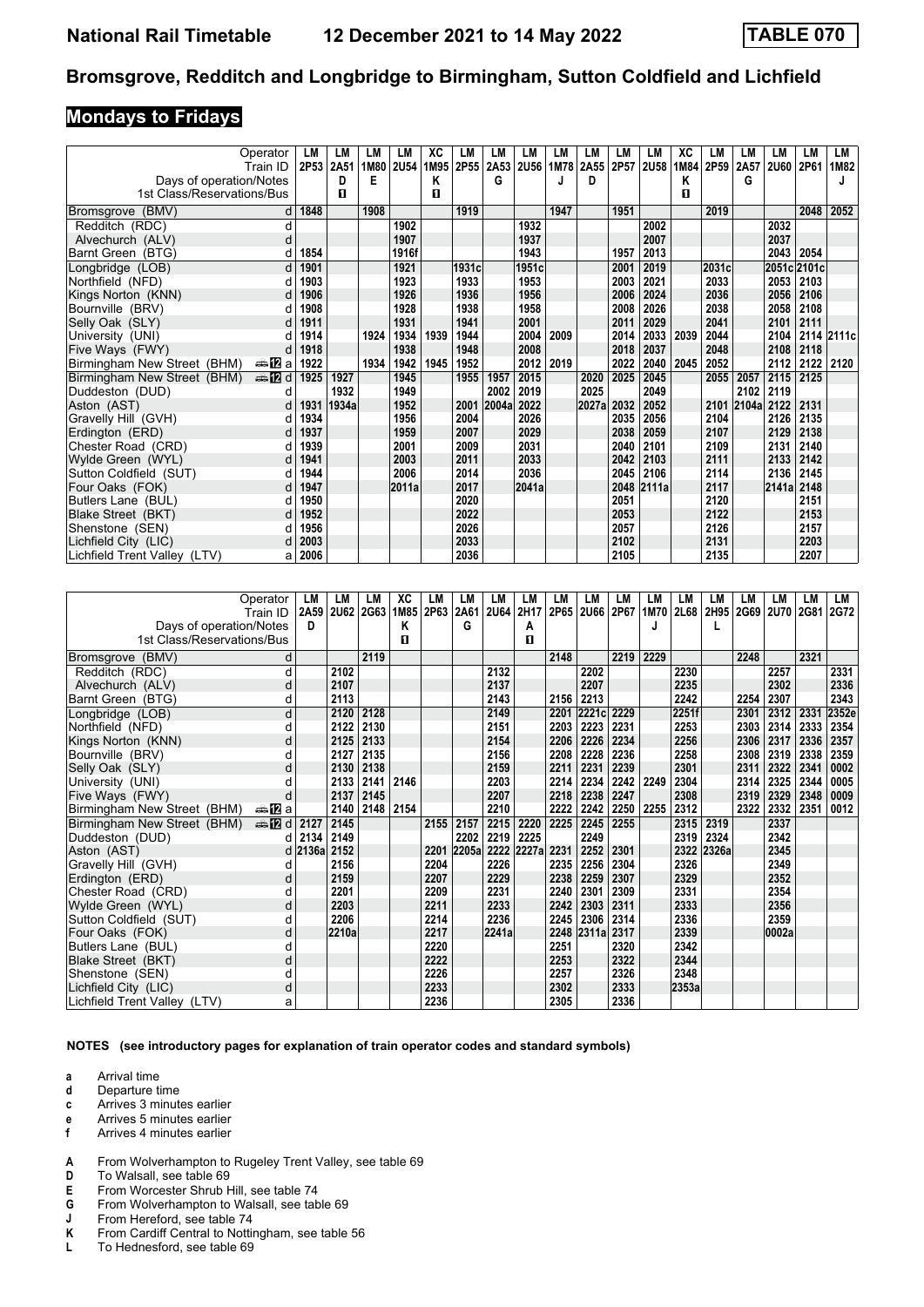# **Mondays to Fridays**

|                                 | Operator<br>Train ID    | LM<br>2G73 |
|---------------------------------|-------------------------|------------|
| Bromsgrove (BMV)                | d                       | 2345       |
| Redditch (RDC)                  | d                       |            |
| Alvechurch (ALV)                | d                       |            |
| Barnt Green (BTG)               | d                       | 2351       |
| Longbridge (LOB)                | d                       | 2357       |
| Northfield (NFD)                | d                       | 2358       |
| Kings Norton (KNN)              | d l                     | 0002       |
| Bournville (BRV)                | d                       | 0004       |
| Selly Oak (SLY)                 | d                       | 0007       |
| University (UNI)                | d                       | 0010       |
| Five Ways (FWY)                 | $\mathsf{d}$            | 0014       |
| Birmingham New Street (BHM)     | da <mark>n</mark> a Dal | 0018       |
| Birmingham New Street (BHM)     | d <b>la</b> a           |            |
| Duddeston (DUD)                 | d                       |            |
| Aston (AST)                     | d                       |            |
| Gravelly Hill (GVH)             | d                       |            |
| Erdington (ERD)                 | d                       |            |
| Chester Road (CRD)              | d                       |            |
| Wylde Green (WYL)               | d                       |            |
| Sutton Coldfield (SUT)          | d                       |            |
| Four Oaks (FOK)                 | d                       |            |
| Butlers Lane (BUL)              | d                       |            |
| Blake Street (BKT)              | d                       |            |
| Shenstone (SEN)                 | d                       |            |
| Lichfield City (LIC)            | d                       |            |
| Lichfield Trent Valley<br>(LTV) | a                       |            |

**NOTES (see introductory pages for explanation of train operator codes and standard symbols)**

**a** Arrival time

**d** Departure time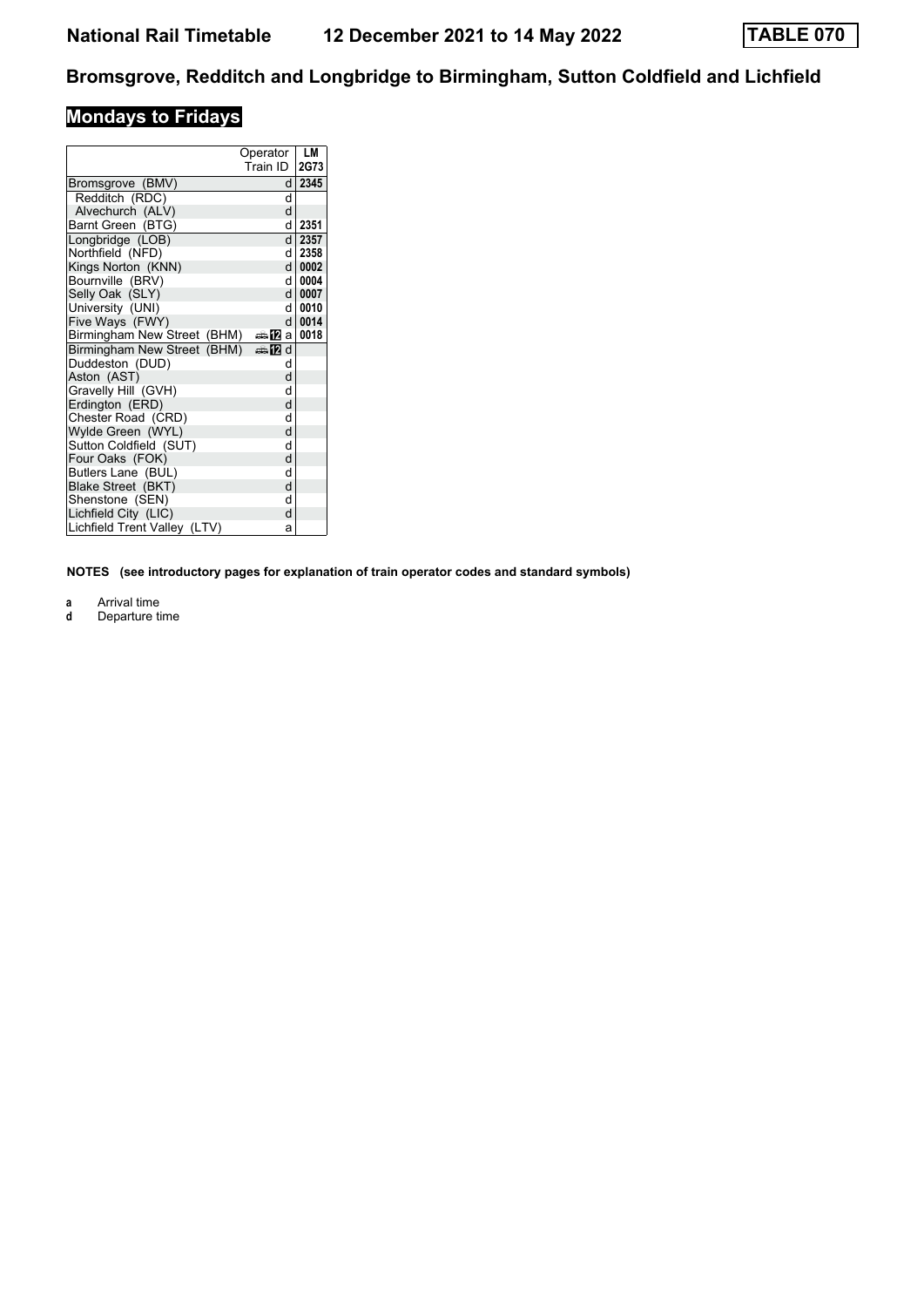## **Saturdays**

|                              | Operator       | LМ   | LМ        | LМ   | LМ    | LM    | LM    | LM    | LM          | <b>LM</b> | LM   | LM    | LM          | LM   | LM    | XC   | LМ    | LM   | LM   |
|------------------------------|----------------|------|-----------|------|-------|-------|-------|-------|-------------|-----------|------|-------|-------------|------|-------|------|-------|------|------|
|                              | Train ID       |      | 2P00 2H03 | 2P01 | 2A00  | 2U02  | 2P03  | 2A01  | <b>2U04</b> | 1M50      | 2P05 | 2A03  | <b>2U06</b> | 2P07 | 2A05  | 1L00 | 2U08  | 1M52 | 2P09 |
| Days of operation/Notes      |                |      | A         |      | в     |       |       | в     |             | C         |      | в     |             |      | D     | Е    |       | F    |      |
| 1st Class/Reservations/Bus   |                |      |           |      |       |       |       |       |             |           |      |       |             |      |       | п    |       |      |      |
| (BMV)<br><b>Bromsgrove</b>   | d              |      |           |      |       |       | 0617  |       |             | 0647      | 0651 |       |             | 0720 |       |      |       | 0747 | 0751 |
| Redditch (RDC)               | d              |      |           |      |       | 0605  |       |       | 0632        |           |      |       | 0702        |      |       |      | 0732  |      |      |
| Alvechurch (ALV)             | d              |      |           |      |       | 0610  |       |       | 0637        |           |      |       | 0707        |      |       |      | 0737  |      |      |
| Barnt Green (BTG)            | d              |      |           |      |       | 0616  | 0623  |       | 0643        |           | 0657 |       | 0713        |      |       |      | 0743  |      | 0757 |
| Longbridge (LOB)             | d              |      |           |      |       | 0620  | 0631f |       | 0651e       |           | 0702 |       | 0721        | 0731 |       |      | 0751e |      | 0802 |
| Northfield (NFD)             | d              |      |           |      |       | 0622  | 0633  |       | 0653        |           | 0704 |       | 0723        | 0733 |       |      | 0753  |      | 0804 |
| Kings Norton (KNN)           | d              |      |           |      |       | 0625  | 0636  |       | 0655        |           | 0707 |       | 0726        | 0736 |       |      | 0756  |      | 0806 |
| Bournville (BRV)             | d              |      |           |      |       | 0628  | 0638  |       | 0657        |           | 0709 |       | 0728        | 0738 |       |      | 0758  |      | 0808 |
| Selly Oak (SLY)              | d              |      |           |      |       | 0631  | 0641  |       | 0700        |           | 0712 |       | 0731        | 0741 |       |      | 0801  |      | 0811 |
| University (UNI)             |                |      |           |      |       | 0633  | 0644  |       | 0703        | 0709      | 0715 |       | 0735        | 0744 |       | 0800 | 0804  | 0809 | 0814 |
| Five Ways (FWY)              |                |      |           |      |       | 0637  | 0648  |       | 0707        |           | 0719 |       | 0739        | 0748 |       |      | 0808  |      | 0818 |
| Birmingham New Street (BHM)  | a≞122la        |      |           |      |       | 0642  | 0652  |       | 0711        | 0719      | 0722 |       | 0742        | 0752 |       | 0806 | 0812  | 0819 | 0822 |
| Birmingham New Street (BHM)  | $\oplus$ [2] d | 0555 | 0600      | 0624 | 0627  | 0645  | 0655  | 0657  | 0715        |           | 0725 | 0727  | 0745        | 0755 | 0757  |      | 0815  |      | 0825 |
| Duddeston (DUD)              | d              | 0559 | 0605      | 0629 | 0632  | 0649  |       | 0702  | 0719        |           |      | 0732  | 0749        |      | 0802  |      | 0819  |      |      |
| Aston (AST)                  | d              | 0602 | 0607a     | 0631 | 0635a | 0652  | 0701  | 0704a | 0722        |           | 0731 | 0734a | 0752        | 0801 | 0804a |      | 0822  |      | 0831 |
| Gravelly Hill (GVH)          | d              | 0606 |           | 0635 |       | 0656  | 0704  |       | 0726        |           | 0734 |       | 0756        | 0804 |       |      | 0826  |      | 0834 |
| Erdington (ERD)              | d              | 0609 |           | 0638 |       | 0700  | 0707  |       | 0729        |           | 0737 |       | 0759        | 0807 |       |      | 0829  |      | 0837 |
| Chester Road (CRD)           | d              | 0611 |           | 0640 |       | 0701  | 0709  |       | 0731        |           | 0739 |       | 0801        | 0809 |       |      | 0831  |      | 0839 |
| Wylde Green (WYL)            | d              | 0613 |           | 0642 |       | 0703  | 0711  |       | 0733        |           | 0741 |       | 0803        | 0811 |       |      | 0833  |      | 0841 |
| Sutton Coldfield (SUT)       | d              | 0616 |           | 0645 |       | 0707  | 0714  |       | 0736        |           | 0744 |       | 0806        | 0814 |       |      | 0836  |      | 0844 |
| Four Oaks (FOK)              | d              | 0619 |           | 0648 |       | 0711a | 0717  |       | 0741a       |           | 0747 |       | 0811a       | 0817 |       |      | 0841a |      | 0847 |
| Butlers Lane (BUL)           | d              | 0622 |           | 0651 |       |       | 0720  |       |             |           | 0750 |       |             | 0820 |       |      |       |      | 0850 |
| Blake Street (BKT)           | d              | 0624 |           | 0653 |       |       | 0722  |       |             |           | 0752 |       |             | 0822 |       |      |       |      | 0852 |
| Shenstone (SEN)              | d              | 0626 |           | 0655 |       |       | 0726  |       |             |           | 0756 |       |             | 0826 |       |      |       |      | 0856 |
| Lichfield City (LIC)         |                | 0633 |           | 0702 |       |       | 0731  |       |             |           | 0801 |       |             | 0831 |       |      |       |      | 0901 |
| Lichfield Trent Valley (LTV) | a              | 0636 |           | 0705 |       |       | 0735  |       |             |           | 0805 |       |             | 0835 |       |      |       |      | 0905 |

|                              | Operator | LM      | LM    | ХC   | LM    | LM    | LM   | LM    | LM   | LМ    | LM          | ХC   | LM    | LМ    | LM   | LM          | LМ   | LM    | LM   |
|------------------------------|----------|---------|-------|------|-------|-------|------|-------|------|-------|-------------|------|-------|-------|------|-------------|------|-------|------|
|                              | Train ID | 2A07    | 2U10  | 1M00 | 2P11  | 2A09  | 1M55 | 2U12  | 2P13 | 2A11  | <b>2U14</b> | 1M92 | 2P15  | 2A13  | 1M58 | <b>2U16</b> | 2P17 | 2A15  | 1M03 |
| Days of operation/Notes      |          | B       |       | G    |       | D     | F    |       |      | B     |             | G    |       | D     | F    |             |      | в     | н    |
| 1st Class/Reservations/Bus   |          |         |       | п    |       |       |      |       |      |       |             | п    |       |       |      |             |      |       |      |
| (BMV)<br><b>Bromsgrove</b>   | d        |         |       |      | 0819  |       | 0843 |       | 0848 |       |             |      | 0919  |       | 0943 |             | 0948 |       | 1007 |
| Redditch (RDC)               | d        |         | 0802  |      |       |       |      | 0832  |      |       | 0902        |      |       |       |      | 0932        |      |       |      |
| Alvechurch (ALV)             | d        |         | 0807  |      |       |       |      | 0837  |      |       | 0907        |      |       |       |      | 0937        |      |       |      |
| Barnt Green (BTG)            | d        |         | 0817c |      |       |       |      | 0843  | 0854 |       | 0915e       |      |       |       |      | 0943        | 0954 |       |      |
| Longbridge (LOB)             | d        |         | 0822  |      | 0831e |       |      | 0851e | 0901 |       | 0921        |      | 0931e |       |      | 0951e       | 1001 |       |      |
| Northfield (NFD)             | d        |         | 0824  |      | 0833  |       |      | 0853  | 0903 |       | 0923        |      | 0933  |       |      | 0953        | 1003 |       |      |
| Kings Norton (KNN)           | d        |         | 0826  |      | 0836  |       |      | 0856  | 0906 |       | 0926        |      | 0936  |       |      | 0956        | 1005 |       |      |
| Bournville (BRV)             | d        |         | 0828  |      | 0838  |       |      | 0858  | 0908 |       | 0928        |      | 0938  |       |      | 0958        | 1007 |       |      |
| Selly Oak (SLY)              | d        |         | 0831  |      | 0841  |       |      | 0901  | 0911 |       | 0931        |      | 0941  |       |      | 1001        | 1010 |       |      |
| University (UNI)             |          |         | 0834  | 0839 | 0844  |       | 0859 | 0904  | 0914 |       | 0934        | 0939 | 0944  |       | 0959 | 1004        | 1013 |       |      |
| Five Ways (FWY)              |          |         | 0838  |      | 0848  |       |      | 0908  | 0918 |       | 0938        |      | 0948  |       |      | 1008        | 1017 |       |      |
| Birmingham New Street (BHM)  | a≞122 a  |         | 0842  | 0845 | 0852  |       | 0908 | 0912  | 0922 |       | 0942        | 0945 | 0952  |       | 1009 | 1012        | 1021 |       | 1028 |
| Birmingham New Street (BHM)  | ⊯ 12 d   | 0827    | 0845  |      | 0855  | 0857  |      | 0915  | 0925 | 0927  | 0945        |      | 0955  | 0957  |      | 1015        | 1025 | 1027  |      |
| Duddeston (DUD)              | d        | 0832    | 0850  |      |       | 0902  |      | 0919  |      | 0932  | 0949        |      |       | 1002  |      | 1019        |      | 1032  |      |
| Aston (AST)                  |          | d 0834a | 0853  |      | 0901  | 0904a |      | 0922  | 0931 | 0934a | 0952        |      | 1001  | 1004a |      | 1022        | 1031 | 1034a |      |
| Gravelly Hill (GVH)          | d        |         | 0857  |      | 0904  |       |      | 0926  | 0934 |       | 0956        |      | 1004  |       |      | 1026        | 1034 |       |      |
| Erdington (ERD)              | d        |         | 0900  |      | 0907  |       |      | 0929  | 0937 |       | 0959        |      | 1007  |       |      | 1029        | 1037 |       |      |
| Chester Road (CRD)           | d        |         | 0902  |      | 0909  |       |      | 0931  | 0939 |       | 1001        |      | 1009  |       |      | 1031        | 1039 |       |      |
| Wylde Green (WYL)            | d        |         | 0904  |      | 0911  |       |      | 0933  | 0941 |       | 1003        |      | 1011  |       |      | 1033        | 1041 |       |      |
| Sutton Coldfield (SUT)       | d        |         | 0907  |      | 0914  |       |      | 0936  | 0944 |       | 1006        |      | 1014  |       |      | 1036        | 1044 |       |      |
| Four Oaks (FOK)              | d        |         | 0911a |      | 0917  |       |      | 0941a | 0947 |       | 1011a       |      | 1017  |       |      | 1041a       | 1047 |       |      |
| Butlers Lane (BUL)           | d        |         |       |      | 0920  |       |      |       | 0950 |       |             |      | 1020  |       |      |             | 1050 |       |      |
| Blake Street (BKT)           | d        |         |       |      | 0922  |       |      |       | 0952 |       |             |      | 1022  |       |      |             | 1052 |       |      |
| Shenstone (SEN)              | U        |         |       |      | 0926  |       |      |       | 0956 |       |             |      | 1026  |       |      |             | 1056 |       |      |
| Lichfield City (LIC)         | d        |         |       |      | 0931  |       |      |       | 1001 |       |             |      | 1031  |       |      |             | 1101 |       |      |
| Lichfield Trent Valley (LTV) | a        |         |       |      | 0935  |       |      |       | 1005 |       |             |      | 1035  |       |      |             | 1105 |       |      |

**NOTES (see introductory pages for explanation of train operator codes and standard symbols)**

**a** Arrival time

- **d** Departure time
- **c** Arrives 5 minutes earlier
- **e** Arrives 3 minutes earlier<br>**f** Arrives 4 minutes earlier
- **f** Arrives 4 minutes earlier
- **A** From Wolverhampton to Rugeley Trent Valley, see table 69<br>**B** To Walsall, see table 69
- To Walsall, see table 69
- **C** From Great Malvern, see table 74
- **D** From Wolverhampton to Walsall, see table 69<br>**E** From Gloucester to Stansted Airport, see table
- **E** From Gloucester to Stansted Airport, see table 54<br>**F** From Hereford, see table 74
- **F** From Hereford, see table 74<br>**G** From Cardiff Central to Nottin
- From Cardiff Central to Nottingham, see table 56

**H** From Worcester Shrub Hill, see table 74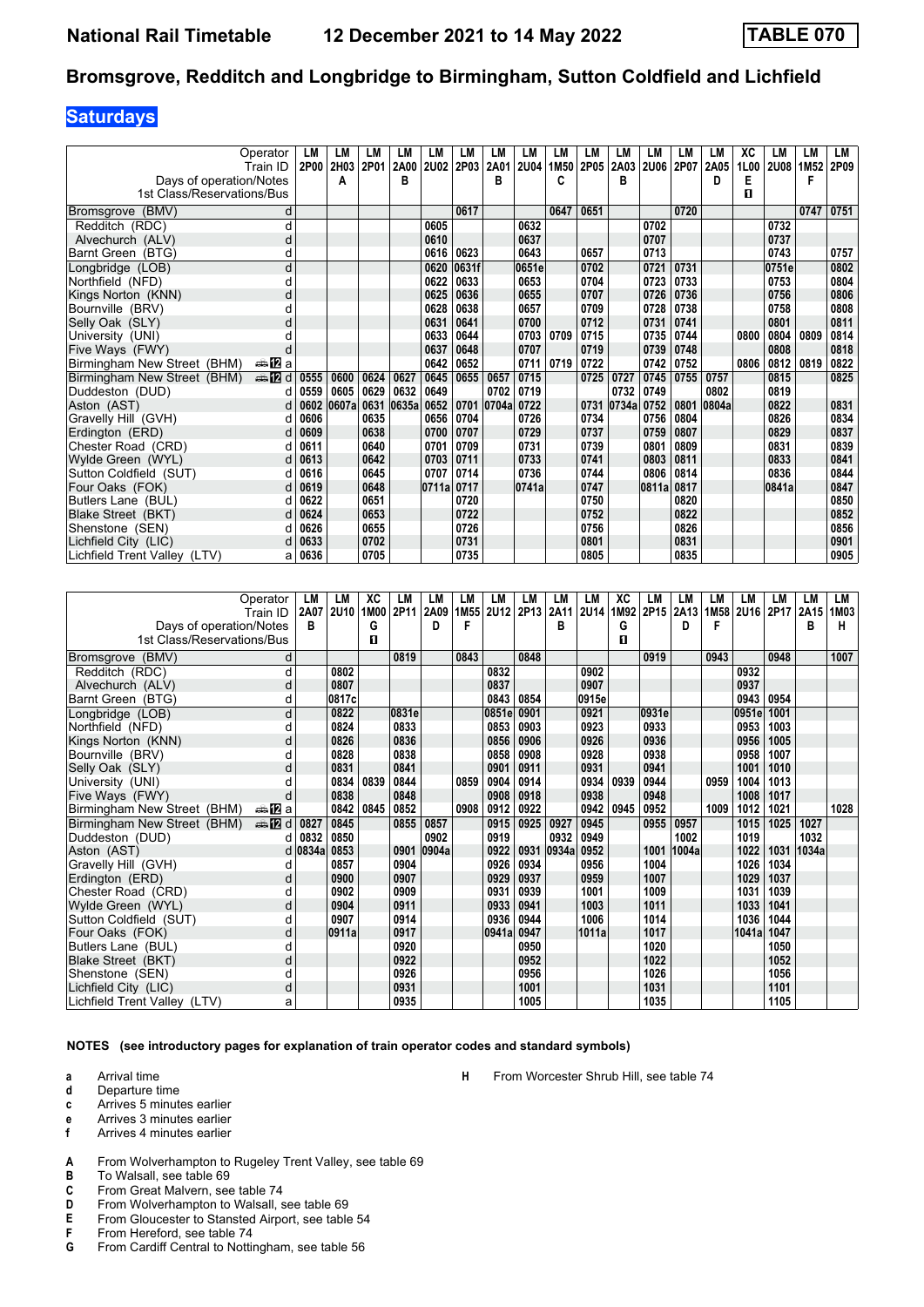# **Saturdays**

|                              | Operator<br>Train ID | LM<br><b>2U18</b> | XC<br>1M01 | <b>LM</b><br>2P19 | LM<br>2A17 | LM<br>1M59 | LМ<br><b>2U20</b> | LM<br>2P21 | LM<br>2A19 | LМ<br>2U22 | XC<br>1M60 | LM<br>2P23 | LM<br>2A21 | LM<br>1M61 | LM<br><b>2U24</b> | LM<br>2P25 | LМ<br>2A23 | LM<br><b>2U26</b> | XC<br>1M94 |
|------------------------------|----------------------|-------------------|------------|-------------------|------------|------------|-------------------|------------|------------|------------|------------|------------|------------|------------|-------------------|------------|------------|-------------------|------------|
| Days of operation/Notes      |                      |                   | G          |                   | D          |            |                   |            | в          |            | G          |            | D          | F          |                   |            | в          |                   | G          |
| 1st Class/Reservations/Bus   |                      |                   | п          |                   |            |            |                   |            |            |            | п          |            |            |            |                   |            |            |                   | п          |
| (BMV)<br><b>Bromsgrove</b>   | d                    |                   |            | 1019              |            | 1043       |                   | 1048       |            |            |            | 1119       |            | 1143       |                   | 1151       |            |                   |            |
| Redditch (RDC)               | d                    | 1002              |            |                   |            |            | 1032              |            |            | 1102       |            |            |            |            | 1132              |            |            | 1202              |            |
| Alvechurch (ALV)             | d                    | 1007              |            |                   |            |            | 1037              |            |            | 1107       |            |            |            |            | 1137              |            |            | 1207              |            |
| Barnt Green (BTG)            | d                    | 1014              |            |                   |            |            | 1043              | 1054       |            | 1113       |            |            |            |            | 1143              | 1157       |            | 1215e             |            |
| Longbridge (LOB)             | d                    | 1021              |            | 1031e             |            |            | 1051e             | 1101       |            | 1121e      |            | 1131e      |            |            | 1151e             | 1202       |            | 1221              |            |
| Northfield (NFD)             | d                    | 1023              |            | 1033              |            |            | 1053              | 1103       |            | 1123       |            | 1133       |            |            | 1153              | 1204       |            | 1223              |            |
| Kings Norton (KNN)           | d                    | 1025              |            | 1036              |            |            | 1056              | 1106       |            | 1126       |            | 1136       |            |            | 1156              | 1206       |            | 1226              |            |
| Bournville (BRV)             | d                    | 1028              |            | 1038              |            |            | 1058              | 1108       |            | 1128       |            | 1138       |            |            | 1158              | 1208       |            | 1228              |            |
| Selly Oak (SLY)              | d                    | 1031              |            | 1041              |            |            | 1101              | 1111       |            | 1131       |            | 1141       |            |            | 1201              | 1211       |            | 1231              |            |
| University (UNI)             | d                    | 1033              | 1039       | 1044              |            | 1100       | 1104              | 1114       |            | 1134       | 1139       | 1144       |            | 1200       | 1204              | 1214       |            | 1234              | 1239       |
| Five Ways (FWY)              | d                    | 1037              |            | 1048              |            |            | 1108              | 1118       |            | 1138       |            | 1148       |            |            | 1208              | 1218       |            | 1238              |            |
| Birmingham New Street (BHM)  | a≞MEa                | 1042              | 1045       | 1052              |            | 1109       | 1112              | 1122       |            | 1142       | 1145       | 1152       |            | 1211       | 1212              | 1222       |            | 1242              | 1245       |
| Birmingham New Street (BHM)  | <b>⊯ 12</b> d        | 1045              |            | 1055              | 1057       |            | 1115              | 1125       | 1127       | 1145       |            | 1155       | 1157       |            | 1215              | 1225       | 1227       | 1245              |            |
| Duddeston (DUD)              | U                    | 1049              |            |                   | 1102       |            | 1119              |            | 1132       | 1149       |            |            | 1202       |            | 1219              |            | 1232       | 1249              |            |
| Aston (AST)                  |                      | 1052              |            | 1101              | 1104a      |            | 1122              | 1131       | 1134a      | 1152       |            | 1201       | 1204a      |            | 1222              | 1231       | 1234a      | 1252              |            |
| Gravelly Hill (GVH)          |                      | 1056              |            | 1104              |            |            | 1126              | 1134       |            | 1156       |            | 1204       |            |            | 1226              | 1234       |            | 1256              |            |
| Erdington (ERD)              | d                    | 1059              |            | 1107              |            |            | 1129              | 1137       |            | 1159       |            | 1207       |            |            | 1229              | 1237       |            | 1259              |            |
| Chester Road (CRD)           | d                    | 1101              |            | 1109              |            |            | 1131              | 1139       |            | 1201       |            | 1209       |            |            | 1231              | 1239       |            | 1301              |            |
| Wylde Green (WYL)            | d                    | 1103              |            | 1111              |            |            | 1133              | 1141       |            | 1203       |            | 1211       |            |            | 1233              | 1241       |            | 1303              |            |
| Sutton Coldfield (SUT)       | d                    | 1106              |            | 1114              |            |            | 1136              | 1144       |            | 1206       |            | 1214       |            |            | 1236              | 1244       |            | 1306              |            |
| Four Oaks (FOK)              |                      | d 1111a           |            | 1117              |            |            | 1141a             | 1147       |            | 1211a      |            | 1217       |            |            | 1241a             | 1247       |            | 1311a             |            |
| Butlers Lane (BUL)           | d                    |                   |            | 1120              |            |            |                   | 1150       |            |            |            | 1220       |            |            |                   | 1250       |            |                   |            |
| Blake Street (BKT)           | d                    |                   |            | 1122              |            |            |                   | 1152       |            |            |            | 1222       |            |            |                   | 1252       |            |                   |            |
| Shenstone (SEN)              | d                    |                   |            | 1126              |            |            |                   | 1156       |            |            |            | 1226       |            |            |                   | 1256       |            |                   |            |
| Lichfield City (LIC)         | d                    |                   |            | 1131              |            |            |                   | 1201       |            |            |            | 1231       |            |            |                   | 1301       |            |                   |            |
| Lichfield Trent Valley (LTV) | a                    |                   |            | 1135              |            |            |                   | 1205       |            |            |            | 1235       |            |            |                   | 1305       |            |                   |            |

|                              | Operator       | LM      | LM    | LМ   | LM          | LM   | LM    | LM    | XC   | LM    | LM    | LM   | LM          | LM   | LM    | LM          | XC   | LM    | LM    |
|------------------------------|----------------|---------|-------|------|-------------|------|-------|-------|------|-------|-------|------|-------------|------|-------|-------------|------|-------|-------|
|                              | Train ID       | 2P27    | 2A25  | 1M63 | <b>2U28</b> | 2P29 | 2A27  | 2U30  | 1M64 | 2P31  | 2A29  | 1M66 | <b>2U32</b> | 2P33 | 2A31  | <b>2U34</b> | 1M99 | 2P35  | 2A33  |
| Days of operation/Notes      |                |         | D     |      |             |      | в     |       | G    |       | D     | F    |             |      | в     |             | G    |       | D     |
| 1st Class/Reservations/Bus   |                |         |       |      |             |      |       |       | п    |       |       |      |             |      |       |             | п    |       |       |
|                              |                |         |       | 1243 |             |      |       |       |      |       |       |      |             |      |       |             |      |       |       |
| Bromsgrove (BMV)             |                | 1219    |       |      |             | 1248 |       |       |      | 1319  |       | 1343 |             | 1348 |       |             |      | 1419  |       |
| Redditch (RDC)               | d              |         |       |      | 1232        |      |       | 1302  |      |       |       |      | 1332        |      |       | 1402        |      |       |       |
| Alvechurch (ALV)             | d              |         |       |      | 1237        |      |       | 1307  |      |       |       |      | 1337        |      |       | 1407        |      |       |       |
| Barnt Green (BTG)            | d              |         |       |      | 1243        | 1254 |       | 1313  |      |       |       |      | 1343        | 1354 |       | 1413        |      |       |       |
| Longbridge (LOB)             |                | d 1231e |       |      | 1251e       | 1301 |       | 1321  |      | 1331e |       |      | 1351e       | 1401 |       | 1421e       |      | 1431e |       |
| Northfield (NFD)             |                | 1233    |       |      | 1253        | 1303 |       | 1323  |      | 1333  |       |      | 1353        | 1403 |       | 1423        |      | 1433  |       |
| Kings Norton (KNN)           | d              | 1236    |       |      | 1256        | 1306 |       | 1326  |      | 1336  |       |      | 1356        | 1406 |       | 1426        |      | 1436  |       |
| Bournville (BRV)             |                | 1238    |       |      | 1258        | 1308 |       | 1328  |      | 1338  |       |      | 1358        | 1408 |       | 1428        |      | 1438  |       |
| Selly Oak (SLY)              | d              | 1241    |       |      | 1301        | 1311 |       | 1331  |      | 1341  |       |      | 1401        | 1411 |       | 1431        |      | 1441  |       |
| University (UNI)             |                | 1244    |       | 1300 | 1304        | 1314 |       | 1334  | 1339 | 1344  |       | 1400 | 1404        | 1414 |       | 1434        | 1439 | 1444  |       |
| Five Ways (FWY)              |                | 1248    |       |      | 1308        | 1318 |       | 1338  |      | 1348  |       |      | 1408        | 1418 |       | 1438        |      | 1448  |       |
| Birmingham New Street (BHM)  | anaDa          | 1252    |       | 1309 | 1312        | 1322 |       | 1342  | 1345 | 1352  |       | 1409 | 1412        | 1422 |       | 1442        | 1445 | 1452  |       |
| Birmingham New Street (BHM)  | <b>en</b> 12 d | 1255    | 1257  |      | 1315        | 1325 | 1327  | 1345  |      | 1355  | 1357  |      | 1415        | 1425 | 1427  | 1445        |      | 1455  | 1457  |
| Duddeston (DUD)              | d              |         | 1302  |      | 1319        |      | 1332  | 1349  |      |       | 1402  |      | 1419        |      | 1432  | 1449        |      |       | 1502  |
| Aston (AST)                  |                | 1301    | 1304a |      | 1322        | 1331 | 1334a | 1352  |      | 1401  | 1404a |      | 1422        | 1431 | 1434a | 1452        |      | 1501  | 1504a |
| Gravelly Hill (GVH)          |                | 1304    |       |      | 1326        | 1334 |       | 1356  |      | 1404  |       |      | 1426        | 1434 |       | 1456        |      | 1504  |       |
| Erdington (ERD)              | d              | 1307    |       |      | 1329        | 1337 |       | 1359  |      | 1407  |       |      | 1429        | 1437 |       | 1459        |      | 1507  |       |
| Chester Road (CRD)           |                | 1309    |       |      | 1331        | 1339 |       | 1401  |      | 1409  |       |      | 1431        | 1439 |       | 1501        |      | 1509  |       |
| Wylde Green (WYL)            | d              | 1311    |       |      | 1333        | 1341 |       | 1403  |      | 1411  |       |      | 1433        | 1441 |       | 1503        |      | 1511  |       |
| Sutton Coldfield (SUT)       |                | 1314    |       |      | 1336        | 1344 |       | 1406  |      | 1414  |       |      | 1436        | 1444 |       | 1506        |      | 1514  |       |
| Four Oaks (FOK)              | d              | 1317    |       |      | 1341a       | 1347 |       | 1411a |      | 1417  |       |      | 1441a       | 1447 |       | 1511a       |      | 1517  |       |
| Butlers Lane (BUL)           |                | 1320    |       |      |             | 1350 |       |       |      | 1420  |       |      |             | 1450 |       |             |      | 1520  |       |
| Blake Street (BKT)           | d              | 1322    |       |      |             | 1352 |       |       |      | 1422  |       |      |             | 1452 |       |             |      | 1522  |       |
| Shenstone (SEN)              | d              | 1326    |       |      |             | 1356 |       |       |      | 1426  |       |      |             | 1456 |       |             |      | 1526  |       |
| Lichfield City (LIC)         |                | 1331    |       |      |             | 1401 |       |       |      | 1431  |       |      |             | 1501 |       |             |      | 1531  |       |
| Lichfield Trent Valley (LTV) | а              | 1335    |       |      |             | 1405 |       |       |      | 1435  |       |      |             | 1505 |       |             |      | 1535  |       |

**NOTES (see introductory pages for explanation of train operator codes and standard symbols)**

**a** Arrival time

- **d** Departure time
- **e** Arrives 3 minutes earlier

**B** To Walsall, see table 69

**D** From Wolverhampton to Walsall, see table 69<br>**F** From Hereford, see table 74

**F** From Hereford, see table 74<br>**G** From Cardiff Central to Nottii

From Cardiff Central to Nottingham, see table 56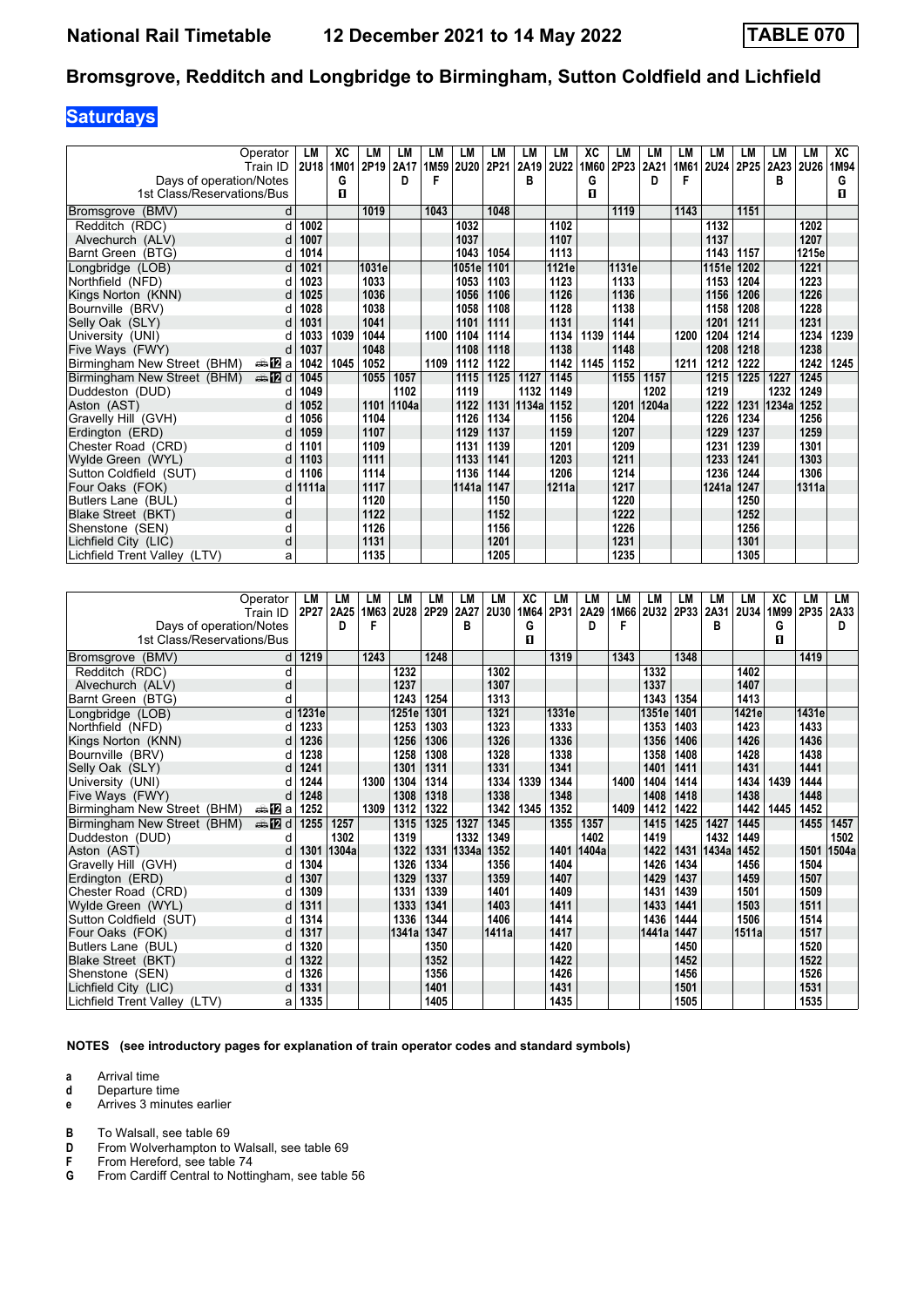## **Saturdays**

|                              | Operator<br>Train ID | LМ<br>1M67 | LM<br>2U36 | LM<br>2P37 | LM<br>2A35 2U38 | LM    | XC<br>1M68 | LM<br>2P39 | <b>LM</b><br>2A37 | LМ<br>1M89 | LM<br><b>2U40</b> | LM<br>2P41 | LM<br>2A39 | LM<br><b>2U42</b> | XC<br>1M98 | LM<br>2P43 | LM<br>2A41 | LM<br>1M72 | LM<br><b>2U44</b> |
|------------------------------|----------------------|------------|------------|------------|-----------------|-------|------------|------------|-------------------|------------|-------------------|------------|------------|-------------------|------------|------------|------------|------------|-------------------|
| Days of operation/Notes      |                      | F          |            |            | в               |       | G          |            | D                 | F          |                   |            | в          |                   | G          |            | D          | F          |                   |
| 1st Class/Reservations/Bus   |                      |            |            |            |                 |       | п          |            |                   |            |                   |            |            |                   | п          |            |            |            |                   |
|                              |                      |            |            |            |                 |       |            |            |                   |            |                   |            |            |                   |            |            |            |            |                   |
| (BMV)<br><b>Bromsgrove</b>   | d                    | 1443       |            | 1448       |                 |       |            | 1519       |                   | 1543       |                   | 1551       |            |                   |            | 1619       |            | 1643       |                   |
| Redditch (RDC)               | d                    |            | 1432       |            |                 | 1502  |            |            |                   |            | 1532              |            |            | 1602              |            |            |            |            | 1632              |
| Alvechurch (ALV)             | d                    |            | 1437       |            |                 | 1507  |            |            |                   |            | 1537              |            |            | 1607              |            |            |            |            | 1637              |
| Barnt Green (BTG)            | d                    |            | 1443       | 1454       |                 | 1513  |            |            |                   |            | 1543              | 1557       |            | 1615e             |            |            |            |            | 1643              |
| Longbridge (LOB)             | d                    |            | 1451e      | 1501       |                 | 1521e |            | 1531e      |                   |            | 1551e             | 1601       |            | 1620              |            | 1631e      |            |            | 1651e             |
| Northfield (NFD)             | d                    |            | 1453       | 1503       |                 | 1523  |            | 1533       |                   |            | 1553              | 1603       |            | 1622              |            | 1633       |            |            | 1653              |
| Kings Norton (KNN)           | d                    |            | 1456       | 1506       |                 | 1526  |            | 1536       |                   |            | 1556              | 1606       |            | 1625              |            | 1636       |            |            | 1656              |
| Bournville (BRV)             |                      |            | 1458       | 1508       |                 | 1528  |            | 1538       |                   |            | 1558              | 1608       |            | 1628              |            | 1638       |            |            | 1658              |
| Selly Oak (SLY)              | d                    |            | 1501       | 1511       |                 | 1531  |            | 1541       |                   |            | 1601              | 1611       |            | 1631              |            | 1641       |            |            | 1701              |
| University (UNI)             |                      | 1500       | 1504       | 1514       |                 | 1534  | 1539       | 1544       |                   | 1600       | 1604              | 1614       |            | 1633              | 1639       | 1644       |            | 1700       | 1704              |
| Five Ways (FWY)              |                      |            | 1508       | 1518       |                 | 1538  |            | 1548       |                   |            | 1608              | 1618       |            | 1637              |            | 1648       |            |            | 1708              |
| Birmingham New Street (BHM)  | ⇔anZa                | 1509       | 1512       | 1522       |                 | 1542  | 1545       | 1552       |                   | 1609       | 1612              | 1622       |            | 1642              | 1645       | 1652       |            | 1709       | 1712              |
| Birmingham New Street (BHM)  | <b>⊯ 12</b> d        |            | 1515       | 1525       | 1527            | 1545  |            | 1555       | 1557              |            | 1615              | 1625       | 1627       | 1645              |            | 1655       | 1657       |            | 1715              |
| Duddeston (DUD)              |                      |            | 1519       |            | 1532            | 1549  |            |            | 1602              |            | 1619              |            | 1632       | 1649              |            |            | 1702       |            | 1719              |
| Aston (AST)                  | d                    |            | 1522       | 1531       | 1534a           | 1552  |            | 1601       | 1604a             |            | 1622              |            | 1631 1634a | 1652              |            | 1701       | 1704a      |            | 1722              |
| Gravelly Hill (GVH)          | d                    |            | 1526       | 1534       |                 | 1556  |            | 1604       |                   |            | 1626              | 1634       |            | 1656              |            | 1704       |            |            | 1726              |
| Erdington (ERD)              | d                    |            | 1529       | 1537       |                 | 1559  |            | 1607       |                   |            | 1629              | 1637       |            | 1659              |            | 1707       |            |            | 1729              |
| Chester Road (CRD)           | d                    |            | 1531       | 1539       |                 | 1601  |            | 1609       |                   |            | 1631              | 1639       |            | 1701              |            | 1709       |            |            | 1731              |
| Wylde Green (WYL)            | d                    |            | 1533       | 1541       |                 | 1603  |            | 1611       |                   |            | 1633              | 1641       |            | 1703              |            | 1711       |            |            | 1733              |
| Sutton Coldfield (SUT)       | d                    |            | 1536       | 1544       |                 | 1606  |            | 1614       |                   |            | 1636              | 1644       |            | 1706              |            | 1714       |            |            | 1736              |
| Four Oaks (FOK)              | d                    |            | 1541a      | 1547       |                 | 1611a |            | 1617       |                   |            | 1641a             | 1647       |            | 1711a             |            | 1717       |            |            | 1741a             |
| Butlers Lane (BUL)           | d                    |            |            | 1550       |                 |       |            | 1620       |                   |            |                   | 1650       |            |                   |            | 1720       |            |            |                   |
| Blake Street (BKT)           | d                    |            |            | 1552       |                 |       |            | 1622       |                   |            |                   | 1652       |            |                   |            | 1722       |            |            |                   |
| Shenstone (SEN)              | d                    |            |            | 1556       |                 |       |            | 1626       |                   |            |                   | 1656       |            |                   |            | 1726       |            |            |                   |
| Lichfield City (LIC)         | d                    |            |            | 1601       |                 |       |            | 1631       |                   |            |                   | 1701       |            |                   |            | 1731       |            |            |                   |
| Lichfield Trent Valley (LTV) | а                    |            |            | 1605       |                 |       |            | 1635       |                   |            |                   | 1705       |            |                   |            | 1735       |            |            |                   |

|                              | Operator<br>Train ID    | LM   | LM<br>2P45 2A43 | LМ<br><b>2U46</b> | XC<br>1M73 | LM<br>2P47 | LМ<br>2A45 | LM<br>1M92 | LM<br><b>2U48</b> | LM<br>2P49 | LM<br>2A47 | LM<br><b>2U50</b> | XC<br>1M75 | LM<br>2P51 | LM<br>2A49 | LM<br>1M76 | LM<br>2U52 2P53 | LM   | LM<br>2A51 |
|------------------------------|-------------------------|------|-----------------|-------------------|------------|------------|------------|------------|-------------------|------------|------------|-------------------|------------|------------|------------|------------|-----------------|------|------------|
|                              |                         |      |                 |                   |            |            |            |            |                   |            |            |                   |            |            |            |            |                 |      |            |
| Days of operation/Notes      |                         |      | в               |                   | G          |            | D          | F          |                   |            | B          |                   | G<br>п     |            | D          | F          |                 |      | B          |
| 1st Class/Reservations/Bus   |                         |      |                 |                   | п          |            |            |            |                   |            |            |                   |            |            |            |            |                 |      |            |
| Bromsgrove (BMV)             |                         | 1648 |                 |                   |            | 1719       |            | 1743       |                   | 1748       |            |                   |            | 1819       |            | 1843       |                 | 1848 |            |
| Redditch (RDC)               | d                       |      |                 | 1702              |            |            |            |            | 1732              |            |            | 1802              |            |            |            |            | 1832            |      |            |
| Alvechurch (ALV)             | d                       |      |                 | 1707              |            |            |            |            | 1737              |            |            | 1807              |            |            |            |            | 1837            |      |            |
| Barnt Green (BTG)            | d                       | 1654 |                 | 1716f             |            |            |            |            | 1743              | 1754       |            | 1814              |            |            |            |            | 1843            | 1854 |            |
| Longbridge (LOB)             | d                       | 1701 |                 | 1722              |            | 1731e      |            |            | 1751e 1801e       |            |            | 1821              |            | 1831e      |            |            | 1851el          | 1901 |            |
| Northfield (NFD)             |                         | 1703 |                 | 1724              |            | 1733       |            |            | 1753              | 1803       |            | 1823              |            | 1833       |            |            | 1853            | 1903 |            |
| Kings Norton (KNN)           |                         | 1706 |                 | 1726              |            | 1736       |            |            | 1756              | 1806       |            | 1826              |            | 1836       |            |            | 1856            | 1906 |            |
| Bournville (BRV)             |                         | 1708 |                 | 1728              |            | 1738       |            |            | 1758              | 1808       |            | 1828              |            | 1838       |            |            | 1858            | 1908 |            |
| Selly Oak (SLY)              | d                       | 1711 |                 | 1731              |            | 1741       |            |            | 1801              | 1811       |            | 1831              |            | 1841       |            |            | 1901            | 1911 |            |
| University (UNI)             |                         | 1714 |                 | 1734              | 1739       | 1744       |            | 1759       | 1804              | 1814       |            | 1834              | 1839       | 1844       |            | 1900       | 1904            | 1914 |            |
| Five Ways (FWY)              |                         | 1718 |                 | 1738              |            | 1748       |            |            | 1808              | 1818       |            | 1838              |            | 1848       |            |            | 1908            | 1918 |            |
| Birmingham New Street (BHM)  | a≞172 a                 | 1722 |                 | 1742              | 1745       | 1752       |            | 1809       | 1812              | 1822       |            | 1842              | 1845       | 1852       |            | 1909       | 1912            | 1922 |            |
| Birmingham New Street (BHM)  | $\oplus$ $\mathbb{Z}$ d | 1725 | 1727            | 1745              |            | 1755       | 1757       |            | 1815              | 1825       | 1827       | 1845              |            | 1855       | 1857       |            | 1915            | 1925 | 1927       |
| Duddeston (DUD)              | d                       |      | 1732            | 1749              |            |            | 1802       |            | 1819              |            | 1832       | 1849              |            |            | 1902       |            | 1919            |      | 1931       |
| Aston (AST)                  |                         | 1731 | 1734a           | 1752              |            | 1801       | 1804a      |            | 1822              | 1831       | 1834a      | 1852              |            | 1901       | 1904a      |            | 1922            | 1931 | 1934a      |
| Gravelly Hill (GVH)          |                         | 1734 |                 | 1756              |            | 1804       |            |            | 1826              | 1834       |            | 1856              |            | 1904       |            |            | 1926            | 1934 |            |
| Erdington (ERD)              |                         | 1737 |                 | 1759              |            | 1807       |            |            | 1829              | 1837       |            | 1859              |            | 1907       |            |            | 1929            | 1937 |            |
| Chester Road (CRD)           |                         | 1739 |                 | 1801              |            | 1809       |            |            | 1831              | 1839       |            | 1901              |            | 1909       |            |            | 1931            | 1939 |            |
| Wylde Green (WYL)            | d                       | 1741 |                 | 1803              |            | 1811       |            |            | 1833              | 1841       |            | 1903              |            | 1911       |            |            | 1933            | 1941 |            |
| Sutton Coldfield (SUT)       |                         | 1744 |                 | 1806              |            | 1814       |            |            | 1836              | 1844       |            | 1906              |            | 1914       |            |            | 1936            | 1944 |            |
| Four Oaks (FOK)              | d                       | 1747 |                 | 1811a             |            | 1817       |            |            | 1841a             | 1847       |            | 1911a             |            | 1917       |            |            | 1941a           | 1947 |            |
| Butlers Lane (BUL)           |                         | 1750 |                 |                   |            | 1820       |            |            |                   | 1850       |            |                   |            | 1920       |            |            |                 | 1950 |            |
| Blake Street (BKT)           | d                       | 1752 |                 |                   |            | 1822       |            |            |                   | 1852       |            |                   |            | 1922       |            |            |                 | 1952 |            |
| Shenstone (SEN)              |                         | 1756 |                 |                   |            | 1826       |            |            |                   | 1856       |            |                   |            | 1926       |            |            |                 | 1956 |            |
| Lichfield City (LIC)         |                         | 1801 |                 |                   |            | 1831       |            |            |                   | 1901       |            |                   |            | 1931       |            |            |                 | 2001 |            |
| Lichfield Trent Valley (LTV) | а                       | 1805 |                 |                   |            | 1835       |            |            |                   | 1905       |            |                   |            | 1935       |            |            |                 | 2005 |            |

**NOTES (see introductory pages for explanation of train operator codes and standard symbols)**

**a** Arrival time

**d** Departure time

**e** Arrives 3 minutes earlier<br>**f** Arrives 4 minutes earlier

**f** Arrives 4 minutes earlier

**B** To Walsall, see table 69<br>**D** From Wolverhampton to **D** From Wolverhampton to Walsall, see table 69<br>**F** From Hereford, see table 74

**F** From Hereford, see table 74<br>**G** From Cardiff Central to Nottii

From Cardiff Central to Nottingham, see table 56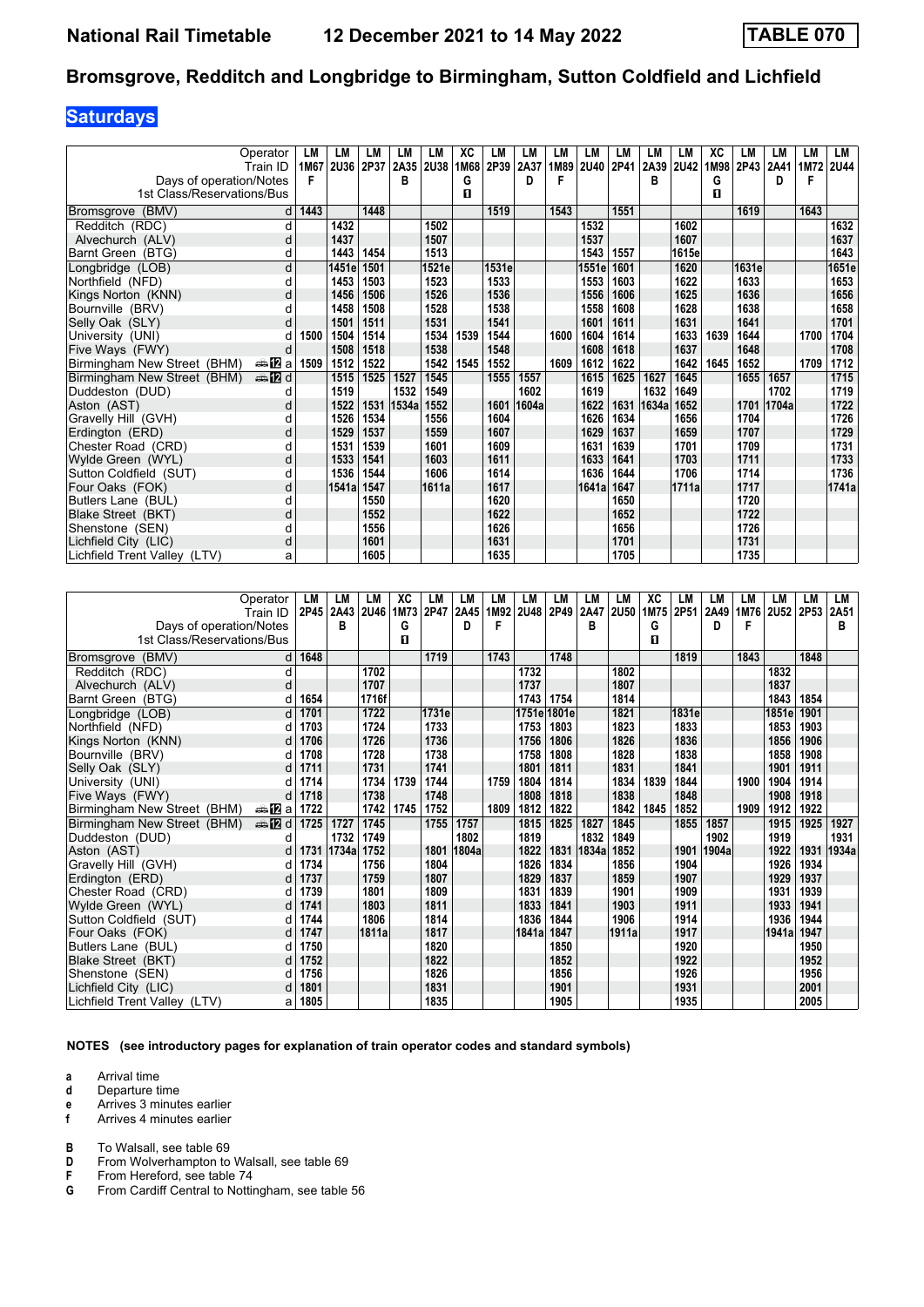## **Saturdays**

|                              | Operator               | LM          | XC   | LM    | LM        | LM   | LM           | LM   | LM    | <b>LM</b>   | XC   | LM    | LM    | LМ   | LM          | LM              | LМ   | LM           | LM   |
|------------------------------|------------------------|-------------|------|-------|-----------|------|--------------|------|-------|-------------|------|-------|-------|------|-------------|-----------------|------|--------------|------|
|                              | Train ID               | <b>2U54</b> | 1M95 |       | 2P55 2A53 | 1M78 | <b>2U56</b>  | 2P57 | 2A55  | <b>2U58</b> | 1M84 | 2A57  | 2P59  | 1M82 | <b>2U60</b> | 2A59            | 2P61 | <b>2U62</b>  | 2G63 |
| Days of operation/Notes      |                        |             | G    |       | D         | F    |              |      | в     |             | G    | D     |       | F    |             | в               |      |              |      |
| 1st Class/Reservations/Bus   |                        |             | п    |       |           |      |              |      |       |             | п    |       |       |      |             |                 |      |              |      |
|                              |                        |             |      | 1919  |           | 1943 |              | 1951 |       |             |      |       | 2027  | 2043 |             |                 | 2048 |              | 2119 |
| Bromsgrove (BMV)             | d                      |             |      |       |           |      |              |      |       |             |      |       |       |      |             |                 |      |              |      |
| Redditch (RDC)               | d                      | 1902        |      |       |           |      | 1932<br>1937 |      |       | 2002        |      |       |       |      | 2032        |                 |      | 2102<br>2107 |      |
| Alvechurch (ALV)             |                        | 1907        |      |       |           |      |              |      |       | 2007        |      |       |       |      | 2037        |                 |      |              |      |
| Barnt Green (BTG)            | d                      | 1915e       |      |       |           |      | 1943         | 1957 |       | 2013        |      |       |       |      | 2043        |                 | 2054 | 2113         |      |
| Longbridge (LOB)             | d                      | 1921        |      | 1931e |           |      | 1951e        | 2001 |       | 2021e       |      |       | 2039e |      | 2051e       |                 | 2101 | 2119         | 2128 |
| Northfield (NFD)             |                        | 1923        |      | 1933  |           |      | 1953         | 2003 |       | 2023        |      |       | 2041  |      | 2053        |                 | 2103 | 2121         | 2130 |
| Kings Norton (KNN)           |                        | 1926        |      | 1936  |           |      | 1956         | 2006 |       | 2025        |      |       | 2044  |      | 2056        |                 | 2106 | 2124         | 2133 |
| Bournville (BRV)             |                        | 1928        |      | 1938  |           |      | 1958         | 2008 |       | 2027        |      |       | 2046  |      | 2058        |                 | 2108 | 2126         | 2135 |
| Selly Oak (SLY)              |                        | 1931        |      | 1941  |           |      | 2001         | 2011 |       | 2030        |      |       | 2049  |      | 2101        |                 | 2111 | 2129         | 2138 |
| University (UNI)             |                        | 1934        | 1939 | 1944  |           | 2000 | 2004         | 2014 |       | 2033        | 2039 |       | 2052  | 2100 | 2104        |                 | 2114 | 2132         | 2141 |
| Five Ways (FWY)              |                        | 1938        |      | 1948  |           |      | 2008         | 2018 |       | 2037        |      |       | 2056  |      | 2108        |                 | 2118 | 2136         | 2145 |
| Birmingham New Street (BHM)  | dan <mark>na</mark> pa | 1942        | 1945 | 1952  |           | 2009 | 2012         | 2022 |       | 2041        | 2045 |       | 2100  | 2110 | 2112        |                 | 2122 | 2140         | 2148 |
| Birmingham New Street (BHM)  | dina na manda di       | 1945        |      | 1955  | 1957      |      | 2015         | 2025 | 2027  | 2046        |      | 2057  | 2106  |      | 2115        | 2120            | 2125 | 2145         |      |
| Duddeston (DUD)              |                        | 1949        |      |       | 2001      |      | 2019         |      | 2032  | 2050        |      | 2101  |       |      | 2119 2125   |                 |      | 2149         |      |
| Aston (AST)                  |                        | 1952        |      | 2001  | 2004a     |      | 2022         | 2031 | 2034a | 2053        |      | 2104a | 2111  |      |             | 2122 2127a 2131 |      | 2152         |      |
| Gravelly Hill (GVH)          |                        | 1956        |      | 2004  |           |      | 2026         | 2034 |       | 2057        |      |       | 2115  |      | 2126        |                 | 2135 | 2156         |      |
| Erdington (ERD)              |                        | 1959        |      | 2007  |           |      | 2029         | 2037 |       | 2100        |      |       | 2118  |      | 2129        |                 | 2138 | 2159         |      |
| Chester Road (CRD)           |                        | 2001        |      | 2009  |           |      | 2031         | 2039 |       | 2102        |      |       | 2120  |      | 2131        |                 | 2140 | 2201         |      |
| Wylde Green (WYL)            | d                      | 2003        |      | 2011  |           |      | 2033         | 2041 |       | 2104        |      |       | 2122  |      | 2133        |                 | 2142 | 2203         |      |
| Sutton Coldfield (SUT)       |                        | 2006        |      | 2014  |           |      | 2036         | 2044 |       | 2107        |      |       | 2125  |      | 2136        |                 | 2145 | 2206         |      |
| Four Oaks (FOK)              | d                      | 2011a       |      | 2017  |           |      | 2041a        | 2047 |       | 2111a       |      |       | 2128  |      | 2141a       |                 | 2148 | 2211a        |      |
| Butlers Lane (BUL)           | d                      |             |      | 2020  |           |      |              | 2050 |       |             |      |       | 2131  |      |             |                 | 2151 |              |      |
| Blake Street (BKT)           | d                      |             |      | 2022  |           |      |              | 2052 |       |             |      |       | 2133  |      |             |                 | 2153 |              |      |
| Shenstone (SEN)              | d                      |             |      | 2026  |           |      |              | 2056 |       |             |      |       | 2137  |      |             |                 | 2157 |              |      |
| Lichfield City (LIC)         | d                      |             |      | 2031  |           |      |              | 2101 |       |             |      |       | 2142  |      |             |                 | 2202 |              |      |
| Lichfield Trent Valley (LTV) | a                      |             |      | 2035  |           |      |              | 2105 |       |             |      |       | 2145  |      |             |                 | 2206 |              |      |

|                              | Operator               | LM    | LM   | XC   | LM          | LM   | LM         | LM   | LM         | XC   | LM    | LM   | LM          | LM    | LM   | LM          | <b>LM</b>   |
|------------------------------|------------------------|-------|------|------|-------------|------|------------|------|------------|------|-------|------|-------------|-------|------|-------------|-------------|
|                              | Train ID               | 2H15  | 2P63 | 1M85 | <b>2U64</b> | 1M88 | 2A63       | 2P65 | 2U66       | 1M87 | 2A65  | 2P67 | 2L68        | 2H95  | 2G69 | <b>2U70</b> | <b>2G74</b> |
| Days of operation/Notes      |                        | A     |      | G    |             | F    | в          |      |            | J    | B     |      |             | Κ     |      |             |             |
| 1st Class/Reservations/Bus   |                        |       |      | п    |             |      |            |      |            | п    |       |      |             |       |      |             |             |
| Bromsgrove (BMV)             | d                      |       |      |      |             | 2149 |            |      |            |      |       | 2219 |             |       | 2253 |             |             |
| Redditch (RDC)               | d                      |       |      |      | 2132        |      |            |      | 2202       |      |       |      | 2230        |       |      | 2257        | 2342        |
| Alvechurch (ALV)             | d                      |       |      |      | 2137        |      |            |      | 2207       |      |       |      | 2235        |       |      | 2302        | 2347        |
| Barnt Green (BTG)            | d                      |       |      |      | 2143        |      |            |      | 2213       |      |       |      | 2243e       |       | 2259 | 2307        | 2352        |
| Longbridge (LOB)             | d                      |       |      |      | 2151        |      |            | 2201 | 2221e      |      |       |      | 2231e 2251e |       | 2304 | 2312        | 2357        |
| Northfield (NFD)             | d                      |       |      |      | 2153        |      |            | 2203 | 2223       |      |       | 2233 | 2253        |       | 2306 | 2314        | 2359        |
| Kings Norton (KNN)           | d                      |       |      |      | 2155        |      |            | 2206 | 2226       |      |       | 2236 | 2256        |       | 2309 | 2317        | 0002        |
| Bournville (BRV)             | d                      |       |      |      | 2157        |      |            | 2208 | 2228       |      |       | 2238 | 2258        |       | 2311 | 2319        | 0005        |
| Selly Oak (SLY)              | d                      |       |      |      | 2200        |      |            | 2211 | 2231       |      |       | 2241 | 2301        |       | 2314 | 2322        | 0007        |
| University (UNI)             |                        |       |      | 2159 | 2203        | 2207 |            | 2214 | 2234       | 2239 |       | 2244 | 2304        |       | 2317 | 2325        | 0010        |
| Five Ways (FWY)              |                        |       |      |      | 2207        |      |            | 2218 | 2238       |      |       | 2249 | 2308        |       | 2320 | 2329        | 0014        |
| Birmingham New Street (BHM)  | ana. <mark>79</mark> a |       |      | 2207 | 2211        | 2217 |            | 2222 | 2242       | 2245 |       | 2252 | 2312        |       | 2324 | 2332        | 0017        |
| Birmingham New Street (BHM)  | <b>en 12</b> d         | 2152  | 2155 |      | 2215        |      | 2222       | 2226 | 2245       |      | 2254  | 2301 | 2315        | 2318  |      | 2336        |             |
| Duddeston (DUD)              | d                      | 2156  |      |      | 2219        |      | 2227       |      | 2249       |      | 2259  | 2305 | 2319        | 2323  |      |             |             |
| Aston (AST)                  | d                      | 2159a | 2203 |      | 2222        |      | 2230a 2234 |      | 2252       |      | 2301a | 2308 | 2322        | 2326a |      | 2341        |             |
| Gravelly Hill (GVH)          | d                      |       | 2206 |      | 2226        |      |            | 2237 | 2256       |      |       | 2312 | 2326        |       |      | 2345        |             |
| Erdington (ERD)              | d                      |       | 2209 |      | 2229        |      |            | 2240 | 2259       |      |       | 2315 | 2329        |       |      | 2347        |             |
| Chester Road (CRD)           | d                      |       | 2211 |      | 2231        |      |            | 2242 | 2301       |      |       | 2317 | 2331        |       |      | 2349        |             |
| Wylde Green (WYL)            | d                      |       | 2213 |      | 2233        |      |            | 2244 | 2303       |      |       | 2319 | 2333        |       |      | 2351        |             |
| Sutton Coldfield (SUT)       | d                      |       | 2216 |      | 2236        |      |            | 2247 | 2306       |      |       | 2322 | 2336        |       |      | 2354        |             |
| Four Oaks (FOK)              | d                      |       | 2219 |      | 2241a       |      |            |      | 2250 2311a |      |       | 2325 | 2339        |       |      | 2358a       |             |
| Butlers Lane (BUL)           | d                      |       | 2222 |      |             |      |            | 2253 |            |      |       | 2328 | 2342        |       |      |             |             |
| Blake Street (BKT)           | d                      |       | 2224 |      |             |      |            | 2255 |            |      |       | 2330 | 2344        |       |      |             |             |
| Shenstone (SEN)              | d                      |       | 2228 |      |             |      |            | 2259 |            |      |       | 2334 | 2348        |       |      |             |             |
| Lichfield City (LIC)         | d                      |       | 2233 |      |             |      |            | 2304 |            |      |       | 2339 | 2354a       |       |      |             |             |
| Lichfield Trent Valley (LTV) | а                      |       | 2237 |      |             |      |            | 2308 |            |      |       | 2342 |             |       |      |             |             |

**NOTES (see introductory pages for explanation of train operator codes and standard symbols)**

- **d** Departure time
- **e** Arrives 3 minutes earlier
- **A** From Wolverhampton to Rugeley Trent Valley, see table 69
- **B** To Walsall, see table 69<br>**D** From Wolverhampton to
- **D** From Wolverhampton to Walsall, see table 69<br>**F** From Hereford, see table 74
- **F** From Hereford, see table 74<br>**G** From Cardiff Central to Nottin
- **4** From Cardiff Central to Nottingham, see table 56<br> **8** From Cardiff Central to Derby, see table 56<br> **K** From Wolverhampton to Hednesford, see table 6
- From Cardiff Central to Derby, see table 56
- From Wolverhampton to Hednesford, see table 69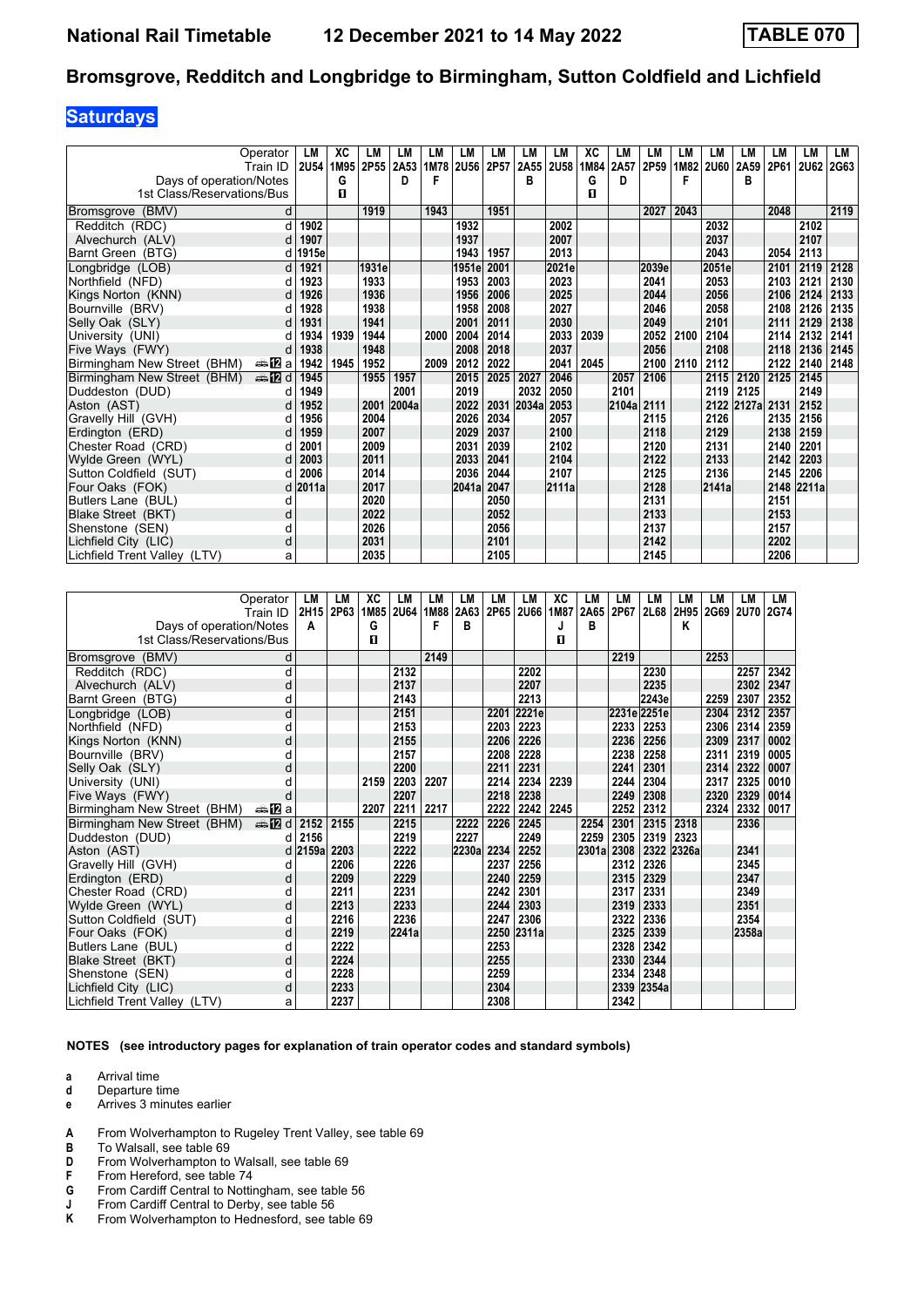## **Sundays**

|                              | Operator      | LM    | LM   | LМ   | LM   | LM     | LM   | LM   | LM   | <b>LM</b> | LM    | LМ               | LM   | LM   | LM   | LM    | LМ   | LM        | LM   |
|------------------------------|---------------|-------|------|------|------|--------|------|------|------|-----------|-------|------------------|------|------|------|-------|------|-----------|------|
|                              | Train ID      | 2A11  | 2P02 | 2P04 | 1M06 | 2A13   | 2P06 | 2G07 | 2P08 | 1M07      | 2A15  | 2P <sub>10</sub> | 2G11 | 2P12 | 1M08 | 2A17  |      | 2P14 2G15 | 2P16 |
| Days of operation/Notes      |               | A     |      |      | в    | A      |      |      |      | C         | A     |                  |      |      | D    | А     |      |           |      |
| 1st Class/Reservations/Bus   |               |       |      |      |      |        |      |      |      |           | п     |                  |      |      |      | п     |      |           |      |
| Bromsgrove (BMV)             | d             |       |      |      | 0922 |        |      | 0942 |      | 1023      |       |                  | 1042 |      | 1116 |       |      | 1142      |      |
| Redditch (RDC)               | d             |       |      |      |      |        | 0927 |      | 0957 |           |       | 1027             |      | 1057 |      |       | 1127 |           | 1157 |
| Alvechurch (ALV)             | d             |       |      |      |      |        | 0932 |      | 1002 |           |       | 1032             |      | 1102 |      |       | 1132 |           | 1202 |
| Barnt Green (BTG)            | d             |       |      |      |      |        | 0938 | 0948 | 1008 |           |       | 1038             | 1048 | 1108 |      |       | 1138 | 1148      | 1208 |
| Longbridge (LOB)             | d             |       |      | 0911 |      |        | 0942 | 0952 | 1012 |           |       | 1042             | 1052 | 1112 |      |       | 1142 | 1152      | 1212 |
| Northfield (NFD)             | d             |       |      | 0913 |      |        | 0944 | 0954 | 1014 |           |       | 1044             | 1054 | 1114 |      |       | 1144 | 1154      | 1214 |
| Kings Norton (KNN)           | d             |       |      | 0916 |      |        | 0947 | 0957 | 1017 |           |       | 1047             | 1057 | 1117 |      |       | 1147 | 1157      | 1217 |
| Bournville (BRV)             | d             |       |      | 0918 |      |        | 0949 | 0959 | 1019 |           |       | 1049             | 1059 | 1119 |      |       | 1149 | 1159      | 1219 |
| Selly Oak (SLY)              | d             |       |      | 0921 |      |        | 0952 | 1002 | 1022 |           |       | 1052             | 1102 | 1122 |      |       | 1152 | 1202      | 1222 |
| University (UNI)             |               |       |      | 0924 | 0939 |        | 0955 | 1005 | 1025 | 1040      |       | 1055             | 1105 | 1125 | 1133 |       | 1155 | 1205      | 1225 |
| Five Ways (FWY)              | d             |       |      | 0927 |      |        | 0958 | 1008 | 1028 |           |       | 1058             | 1108 | 1128 |      |       | 1159 | 1208      | 1228 |
| Birmingham New Street (BHM)  | a≞122la       |       |      | 0930 | 0945 |        | 1003 | 1013 | 1033 | 1046      |       | 1103             | 1113 | 1133 | 1139 |       | 1203 | 1213      | 1233 |
| Birmingham New Street (BHM)  | <b>⊯ 12</b> d | 0857  | 0907 | 0936 |      | 0957   | 1006 |      | 1036 |           | 1057  | 1106             |      | 1136 |      | 1157  | 1206 |           | 1236 |
| Duddeston (DUD)              | d             | 0902  | 0912 | 0940 |      | 1002   | 1010 |      | 1040 |           | 1102  | 1110             |      | 1140 |      | 1202  | 1210 |           | 1240 |
| Aston (AST)                  | d             | 0904a | 0915 | 0943 |      | 1004al | 1013 |      | 1043 |           | 1104a | 1113             |      | 1143 |      | 1204a | 1213 |           | 1243 |
| Gravelly Hill (GVH)          | d             |       | 0918 | 0947 |      |        | 1017 |      | 1047 |           |       | 1117             |      | 1147 |      |       | 1217 |           | 1247 |
| Erdington (ERD)              | d             |       | 0921 | 0950 |      |        | 1020 |      | 1050 |           |       | 1120             |      | 1150 |      |       | 1220 |           | 1250 |
| Chester Road (CRD)           | d             |       | 0923 | 0952 |      |        | 1022 |      | 1052 |           |       | 1122             |      | 1152 |      |       | 1222 |           | 1252 |
| Wylde Green (WYL)            | d             |       | 0925 | 0954 |      |        | 1024 |      | 1054 |           |       | 1124             |      | 1154 |      |       | 1224 |           | 1254 |
| Sutton Coldfield (SUT)       | d             |       | 0928 | 0957 |      |        | 1027 |      | 1057 |           |       | 1127             |      | 1157 |      |       | 1227 |           | 1257 |
| Four Oaks (FOK)              | d             |       | 0931 | 1000 |      |        | 1030 |      | 1100 |           |       | 1130             |      | 1200 |      |       | 1230 |           | 1300 |
| Butlers Lane (BUL)           | d             |       | 0934 | 1003 |      |        | 1033 |      | 1103 |           |       | 1133             |      | 1203 |      |       | 1233 |           | 1303 |
| Blake Street (BKT)           | d             |       | 0936 | 1005 |      |        | 1035 |      | 1105 |           |       | 1135             |      | 1205 |      |       | 1235 |           | 1305 |
| Shenstone (SEN)              | d             |       | 0940 | 1009 |      |        | 1039 |      | 1109 |           |       | 1139             |      | 1209 |      |       | 1239 |           | 1309 |
| Lichfield City (LIC)         | d             |       | 0945 | 1014 |      |        | 1044 |      | 1114 |           |       | 1144             |      | 1214 |      |       | 1244 |           | 1314 |
| Lichfield Trent Valley (LTV) | a             |       | 0948 | 1017 |      |        | 1049 |      | 1117 |           |       | 1147             |      | 1217 |      |       | 1247 |           | 1317 |

| Operator                     |               | LM   | XC   | LM    | LM   | LM   | LM   | LM               | XC   | LМ    | LM   | LM   | LM   | LМ   | XC   | LM    | LМ   | LM   | LM   |
|------------------------------|---------------|------|------|-------|------|------|------|------------------|------|-------|------|------|------|------|------|-------|------|------|------|
|                              | Train ID      | 1M09 | 1M94 | 2A19  | 2P18 | 2G19 | 2P20 | 1M <sub>10</sub> | 1M64 | 2A21  | 2P22 | 2G23 | 2P24 | 1M11 | 1M99 | 2A23  | 2P26 | 2G27 | 2P28 |
| Days of operation/Notes      |               | в    | E    | A     |      |      |      | D                | Е    | A     |      |      |      | в    | Е    | А     |      |      |      |
| 1st Class/Reservations/Bus   |               |      | п    | п     |      |      |      |                  | п    | п     |      |      |      |      | п    | п     |      |      |      |
| (BMV)<br><b>Bromsgrove</b>   | d             | 1214 |      |       |      | 1242 |      | 1308             |      |       |      | 1342 |      | 1408 |      |       |      | 1442 |      |
| Redditch (RDC)               | d             |      |      |       | 1227 |      | 1257 |                  |      |       | 1327 |      | 1357 |      |      |       | 1427 |      | 1457 |
| Alvechurch (ALV)             | d             |      |      |       | 1232 |      | 1302 |                  |      |       | 1332 |      | 1402 |      |      |       | 1432 |      | 1502 |
| Barnt Green (BTG)            | d             |      |      |       | 1238 | 1248 | 1308 |                  |      |       | 1338 | 1348 | 1408 |      |      |       | 1438 | 1448 | 1508 |
| Longbridge (LOB)             | d             |      |      |       | 1242 | 1252 | 1312 |                  |      |       | 1342 | 1352 | 1412 |      |      |       | 1442 | 1452 | 1512 |
| Northfield (NFD)             | d             |      |      |       | 1244 | 1254 | 1314 |                  |      |       | 1344 | 1354 | 1414 |      |      |       | 1444 | 1454 | 1514 |
| Kings Norton (KNN)           | d             |      |      |       | 1247 | 1257 | 1317 |                  |      |       | 1347 | 1357 | 1417 |      |      |       | 1447 | 1457 | 1517 |
| Bournville (BRV)             | d             |      |      |       | 1249 | 1259 | 1319 |                  |      |       | 1349 | 1359 | 1419 |      |      |       | 1449 | 1459 | 1519 |
| Selly Oak (SLY)              | d             |      |      |       | 1252 | 1302 | 1322 |                  |      |       | 1352 | 1402 | 1422 |      |      |       | 1452 | 1502 | 1522 |
| University (UNI)             |               | 1231 | 1239 |       | 1255 | 1305 | 1325 | 1330             | 1339 |       | 1355 | 1405 | 1425 | 1430 | 1439 |       | 1455 | 1505 | 1525 |
| Five Ways (FWY)              | d             |      |      |       | 1258 | 1308 | 1328 |                  |      |       | 1359 | 1408 | 1428 |      |      |       | 1459 | 1508 | 1528 |
| Birmingham New Street (BHM)  | a≞MZal        | 1237 | 1245 |       | 1303 | 1313 | 1334 | 1337             | 1345 |       | 1403 | 1413 | 1433 | 1437 | 1445 |       | 1503 | 1513 | 1533 |
| Birmingham New Street (BHM)  | <b>⊯ 12</b> d |      |      | 1257  | 1306 |      | 1336 |                  |      | 1357  | 1406 |      | 1436 |      |      | 1457  | 1506 |      | 1536 |
| Duddeston (DUD)              | d             |      |      | 1302  | 1310 |      | 1340 |                  |      | 1402  | 1410 |      | 1440 |      |      | 1502  | 1510 |      | 1540 |
| Aston (AST)                  | d             |      |      | 1304a | 1313 |      | 1343 |                  |      | 1404a | 1413 |      | 1443 |      |      | 1504a | 1513 |      | 1543 |
| Gravelly Hill (GVH)          |               |      |      |       | 1317 |      | 1347 |                  |      |       | 1417 |      | 1447 |      |      |       | 1517 |      | 1547 |
| Erdington (ERD)              | d             |      |      |       | 1320 |      | 1350 |                  |      |       | 1420 |      | 1450 |      |      |       | 1520 |      | 1550 |
| Chester Road (CRD)           | d             |      |      |       | 1322 |      | 1352 |                  |      |       | 1422 |      | 1452 |      |      |       | 1522 |      | 1552 |
| Wylde Green (WYL)            | d             |      |      |       | 1324 |      | 1354 |                  |      |       | 1424 |      | 1454 |      |      |       | 1524 |      | 1554 |
| Sutton Coldfield (SUT)       | d             |      |      |       | 1327 |      | 1357 |                  |      |       | 1427 |      | 1457 |      |      |       | 1527 |      | 1557 |
| Four Oaks (FOK)              | d             |      |      |       | 1330 |      | 1400 |                  |      |       | 1430 |      | 1500 |      |      |       | 1530 |      | 1600 |
| Butlers Lane (BUL)           | d             |      |      |       | 1333 |      | 1403 |                  |      |       | 1433 |      | 1503 |      |      |       | 1533 |      | 1603 |
| Blake Street (BKT)           | d             |      |      |       | 1335 |      | 1405 |                  |      |       | 1435 |      | 1505 |      |      |       | 1535 |      | 1605 |
| Shenstone (SEN)              | d             |      |      |       | 1339 |      | 1409 |                  |      |       | 1439 |      | 1509 |      |      |       | 1539 |      | 1609 |
| Lichfield City (LIC)         | d             |      |      |       | 1344 |      | 1414 |                  |      |       | 1444 |      | 1514 |      |      |       | 1544 |      | 1614 |
| Lichfield Trent Valley (LTV) | а             |      |      |       | 1347 |      | 1417 |                  |      |       | 1447 |      | 1517 |      |      |       | 1547 |      | 1617 |

**NOTES (see introductory pages for explanation of train operator codes and standard symbols)**

**a** Arrival time<br>**d** Departure t

- **d** Departure time
- **A** From Wolverhampton to Walsall, see table 69<br>**B** From Worcester Foregate Street, see table 74
- **B** From Worcester Foregate Street, see table 74
- **C** From Worcester Shrub Hill, see table 74
- **D** From Hereford, see table 74<br>**E** From Cardiff Central to Nottin
- From Cardiff Central to Nottingham, see table 56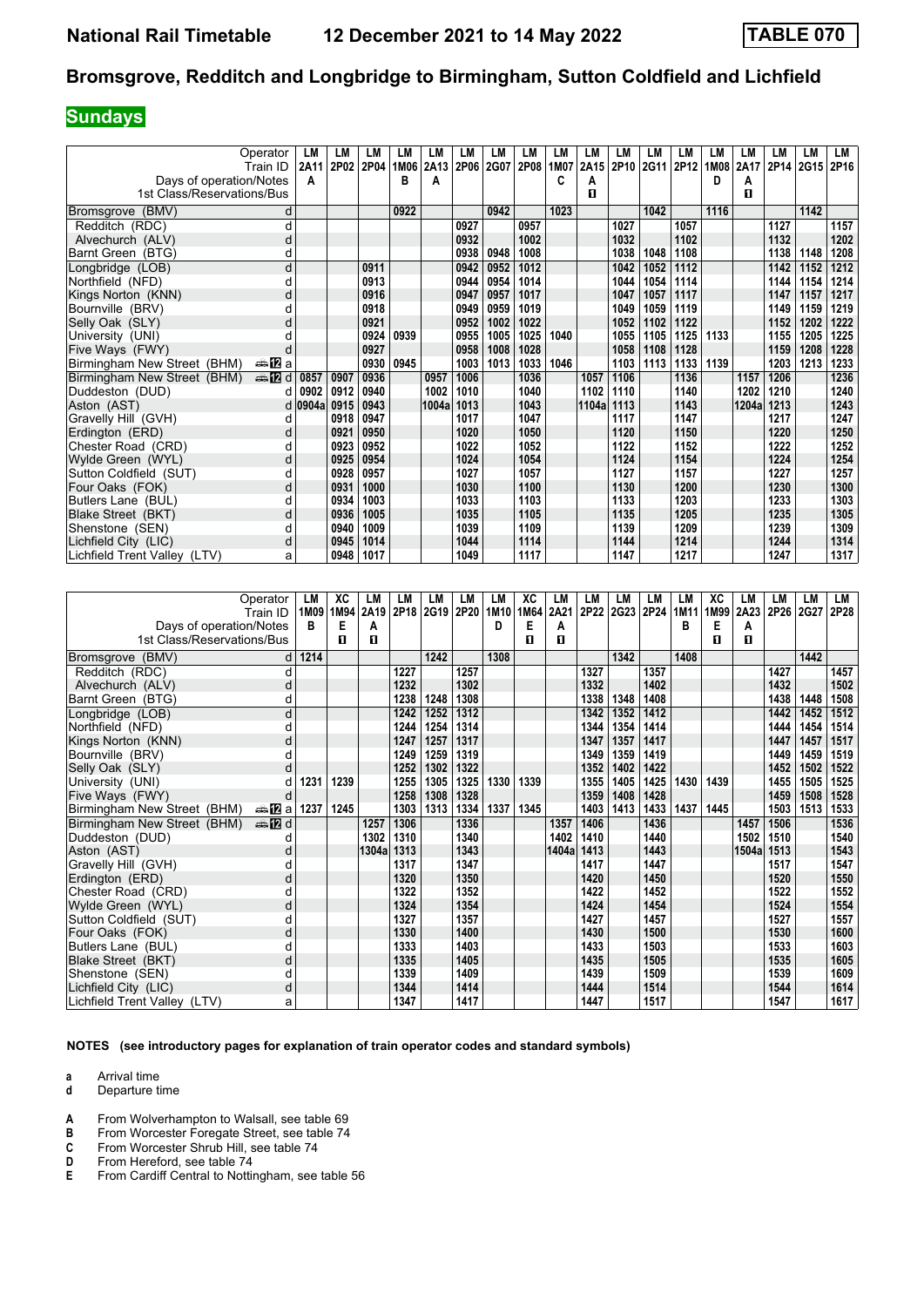## **Sundays**

|                              | Operator      | LM   | XC   | LМ    | LM   | LM   | LM   | LM   | XC   | LM    | LM   | LM   | LM   | LM   | ХC   | LM    | LМ        | LM   | LM   |
|------------------------------|---------------|------|------|-------|------|------|------|------|------|-------|------|------|------|------|------|-------|-----------|------|------|
|                              | Train ID      | 1M12 | 1M67 | 2A25  | 2P30 | 2G31 | 1M13 | 2P32 | 1M98 | 2A27  | 2P34 | 2G35 | 2P36 | 1M14 | 1M73 | 2A29  | 2P38 2G39 |      | 2P40 |
| Days of operation/Notes      |               | D.   | Е    | A     |      |      | C    |      | Е    | A     |      |      |      | D    | E    | А     |           |      |      |
| 1st Class/Reservations/Bus   |               |      | п    | п     |      |      |      |      | п    | п     |      |      |      |      | п    | п     |           |      |      |
| Bromsgrove (BMV)             |               | 1508 |      |       |      | 1542 | 1557 |      |      |       |      | 1642 |      | 1709 |      |       |           | 1742 |      |
| Redditch (RDC)               | d             |      |      |       | 1527 |      |      | 1557 |      |       | 1627 |      | 1657 |      |      |       | 1727      |      | 1757 |
| Alvechurch (ALV)             | d             |      |      |       | 1532 |      |      | 1602 |      |       | 1632 |      | 1702 |      |      |       | 1732      |      | 1802 |
| Barnt Green (BTG)            | d             |      |      |       | 1538 | 1548 |      | 1608 |      |       | 1638 | 1648 | 1708 |      |      |       | 1739      | 1748 | 1808 |
| Longbridge (LOB)             | d             |      |      |       | 1542 | 1552 |      | 1612 |      |       | 1642 | 1652 | 1712 |      |      |       | 1743      | 1752 | 1812 |
| Northfield (NFD)             | o             |      |      |       | 1544 | 1554 |      | 1614 |      |       | 1644 | 1654 | 1714 |      |      |       | 1745      | 1754 | 1814 |
| Kings Norton (KNN)           | d             |      |      |       | 1547 | 1557 |      | 1617 |      |       | 1647 | 1657 | 1717 |      |      |       | 1748      | 1757 | 1817 |
| Bournville (BRV)             |               |      |      |       | 1549 | 1559 |      | 1619 |      |       | 1649 | 1659 | 1719 |      |      |       | 1750      | 1759 | 1819 |
| Selly Oak (SLY)              | d             |      |      |       | 1552 | 1602 |      | 1622 |      |       | 1652 | 1702 | 1722 |      |      |       | 1753      | 1802 | 1822 |
| University (UNI)             |               | 1530 | 1539 |       | 1555 | 1605 | 1614 | 1625 | 1639 |       | 1655 | 1705 | 1725 | 1730 | 1739 |       | 1756      | 1805 | 1825 |
| Five Ways (FWY)              |               |      |      |       | 1559 | 1608 |      | 1628 |      |       | 1659 | 1708 | 1728 |      |      |       | 1800      | 1808 | 1828 |
| Birmingham New Street (BHM)  | a≞MDal        | 1537 | 1545 |       | 1603 | 1613 | 1620 | 1633 | 1645 |       | 1703 | 1713 | 1733 | 1737 | 1745 |       | 1804      | 1813 | 1833 |
| Birmingham New Street (BHM)  | <b>⊯ 12</b> d |      |      | 1557  | 1606 |      |      | 1636 |      | 1657  | 1706 |      | 1736 |      |      | 1757  | 1806      |      | 1836 |
| Duddeston (DUD)              |               |      |      | 1602  | 1610 |      |      | 1640 |      | 1702  | 1710 |      | 1740 |      |      | 1802  | 1810      |      | 1840 |
| Aston (AST)                  |               |      |      | 1604a | 1613 |      |      | 1643 |      | 1704a | 1713 |      | 1743 |      |      | 1804a | 1813      |      | 1843 |
| Gravelly Hill (GVH)          |               |      |      |       | 1617 |      |      | 1647 |      |       | 1717 |      | 1747 |      |      |       | 1817      |      | 1847 |
| Erdington (ERD)              | d             |      |      |       | 1620 |      |      | 1650 |      |       | 1720 |      | 1750 |      |      |       | 1820      |      | 1850 |
| Chester Road (CRD)           | d             |      |      |       | 1622 |      |      | 1652 |      |       | 1722 |      | 1752 |      |      |       | 1822      |      | 1852 |
| Wylde Green (WYL)            | d             |      |      |       | 1624 |      |      | 1654 |      |       | 1724 |      | 1754 |      |      |       | 1824      |      | 1854 |
| Sutton Coldfield (SUT)       | d             |      |      |       | 1627 |      |      | 1657 |      |       | 1727 |      | 1757 |      |      |       | 1827      |      | 1857 |
| Four Oaks (FOK)              | d             |      |      |       | 1630 |      |      | 1700 |      |       | 1730 |      | 1800 |      |      |       | 1830      |      | 1900 |
| Butlers Lane (BUL)           |               |      |      |       | 1633 |      |      | 1703 |      |       | 1733 |      | 1803 |      |      |       | 1833      |      | 1903 |
| Blake Street (BKT)           | d             |      |      |       | 1635 |      |      | 1705 |      |       | 1735 |      | 1805 |      |      |       | 1835      |      | 1905 |
| Shenstone (SEN)              | d             |      |      |       | 1639 |      |      | 1709 |      |       | 1739 |      | 1809 |      |      |       | 1839      |      | 1909 |
| Lichfield City (LIC)         | d             |      |      |       | 1644 |      |      | 1714 |      |       | 1744 |      | 1814 |      |      |       | 1844      |      | 1914 |
| Lichfield Trent Valley (LTV) | а             |      |      |       | 1647 |      |      | 1717 |      |       | 1747 |      | 1817 |      |      |       | 1847      |      | 1917 |

| Operator                                     | LM     | XC        | LM    | LM           | LM           | LM           | LM   | XC   | LМ    | LM           | LM           | LM           | LM   | XC   | LM    | LМ           | LM           | LM           |
|----------------------------------------------|--------|-----------|-------|--------------|--------------|--------------|------|------|-------|--------------|--------------|--------------|------|------|-------|--------------|--------------|--------------|
| Train ID                                     |        | 1M15 1M75 | 2A31  | 2P42         | 2G43 2P44    |              | 1M16 | 1M95 | 2A33  | 2P46         | 2G47         | 2P48         | 1M18 | 1M83 | 2A35  | 2P50 2G51    |              | 2P52         |
| Days of operation/Notes                      | D      | E         | A     |              |              |              | D    | Е    | A     |              |              |              | c    | E    | А     |              |              |              |
| 1st Class/Reservations/Bus                   |        | п         | п     |              |              |              |      | п    | п     |              |              |              |      | п    | п     |              |              |              |
|                                              | 1808   |           |       |              | 1842         |              | 1908 |      |       |              | 1942         |              | 2013 |      |       |              | 2042         |              |
| Bromsgrove (BMV)                             |        |           |       |              |              | 1857         |      |      |       |              |              |              |      |      |       |              |              | 2057         |
| Redditch (RDC)                               | d      |           |       | 1827<br>1832 |              | 1902         |      |      |       | 1927<br>1932 |              | 1957<br>2002 |      |      |       | 2027<br>2032 |              | 2102         |
| Alvechurch (ALV)<br>Barnt Green (BTG)        | d<br>d |           |       | 1838         | 1848         | 1908         |      |      |       | 1938         | 1948         | 2008         |      |      |       | 2038         | 2048         | 2108         |
|                                              | d      |           |       |              |              |              |      |      |       |              |              |              |      |      |       |              |              |              |
| Longbridge (LOB)                             |        |           |       | 1842<br>1844 | 1852<br>1854 | 1912<br>1914 |      |      |       | 1942<br>1945 | 1952<br>1954 | 2012<br>2014 |      |      |       | 2042<br>2044 | 2052<br>2054 | 2112<br>2114 |
| Northfield (NFD)                             | d      |           |       | 1847         | 1857         | 1917         |      |      |       | 1947         | 1957         | 2017         |      |      |       | 2047         | 2057         | 2117         |
| Kings Norton (KNN)                           | d      |           |       | 1849         | 1859         | 1919         |      |      |       | 1949         | 1959         | 2019         |      |      |       | 2049         | 2059         | 2119         |
| Bournville (BRV)<br>Selly Oak (SLY)          | d      |           |       | 1852         | 1902         | 1922         |      |      |       | 1952         | 2002         | 2022         |      |      |       | 2052         | 2102         | 2122         |
| University (UNI)                             | 1830   | 1839      |       | 1855         | 1905         | 1925         | 1930 | 1939 |       | 1955         | 2005         | 2025         | 2030 | 2039 |       | 2055         | 2105         | 2125         |
| Five Ways (FWY)                              | d      |           |       | 1858         | 1908         | 1928         |      |      |       | 1958         | 2008         | 2028         |      |      |       | 2058         | 2108         | 2128         |
| Birmingham New Street (BHM)<br>a≞MZal        | 1837   | 1845      |       | 1903         | 1913         | 1933         | 1937 | 1945 |       | 2003         | 2013         | 2033         | 2036 | 2045 |       | 2103         | 2113         | 2133         |
| <b>⊯ 12</b> d<br>Birmingham New Street (BHM) |        |           | 1857  | 1906         |              | 1936         |      |      | 1957  | 2006         |              | 2036         |      |      | 2057  | 2106         |              | 2136         |
| Duddeston (DUD)                              | d      |           | 1902  | 1910         |              | 1940         |      |      | 2002  | 2010         |              | 2040         |      |      | 2102  | 2110         |              | 2140         |
| Aston (AST)                                  | C      |           | 1904a | 1913         |              | 1943         |      |      | 2004a | 2013         |              | 2043         |      |      | 2104a | 2113         |              | 2143         |
| Gravelly Hill (GVH)                          | d      |           |       | 1917         |              | 1947         |      |      |       | 2017         |              | 2047         |      |      |       | 2117         |              | 2147         |
| Erdington (ERD)                              | d      |           |       | 1920         |              | 1950         |      |      |       | 2020         |              | 2050         |      |      |       | 2120         |              | 2150         |
| Chester Road (CRD)                           | d      |           |       | 1922         |              | 1952         |      |      |       | 2022         |              | 2052         |      |      |       | 2122         |              | 2152         |
| Wylde Green (WYL)                            | d      |           |       | 1924         |              | 1954         |      |      |       | 2024         |              | 2054         |      |      |       | 2124         |              | 2154         |
| Sutton Coldfield (SUT)                       | d      |           |       | 1927         |              | 1957         |      |      |       | 2027         |              | 2057         |      |      |       | 2127         |              | 2157         |
| Four Oaks (FOK)                              | d      |           |       | 1930         |              | 2000         |      |      |       | 2030         |              | 2100         |      |      |       | 2130         |              | 2200         |
| Butlers Lane (BUL)                           | d      |           |       | 1933         |              | 2003         |      |      |       | 2033         |              | 2103         |      |      |       | 2133         |              | 2203         |
| Blake Street (BKT)                           | d      |           |       | 1935         |              | 2005         |      |      |       | 2035         |              | 2105         |      |      |       | 2135         |              | 2205         |
| Shenstone (SEN)                              | d      |           |       | 1939         |              | 2009         |      |      |       | 2039         |              | 2109         |      |      |       | 2139         |              | 2209         |
| Lichfield City (LIC)                         | d      |           |       | 1944         |              | 2014         |      |      |       | 2044         |              | 2114         |      |      |       | 2144         |              | 2214         |
| Lichfield Trent Valley (LTV)                 | a      |           |       | 1947         |              | 2017         |      |      |       | 2047         |              | 2117         |      |      |       | 2147         |              | 2217         |

**NOTES (see introductory pages for explanation of train operator codes and standard symbols)**

**a** Arrival time<br>**d** Departure t

- **d** Departure time
- **A** From Wolverhampton to Walsall, see table 69 **C** From Worcester Shrub Hill. see table 74
- 
- From Hereford, see table 74
- **C** From Worcester Shrub Hill, see table 74<br> **D** From Hereford, see table 74<br> **E** From Cardiff Central to Nottingham, see From Cardiff Central to Nottingham, see table 56